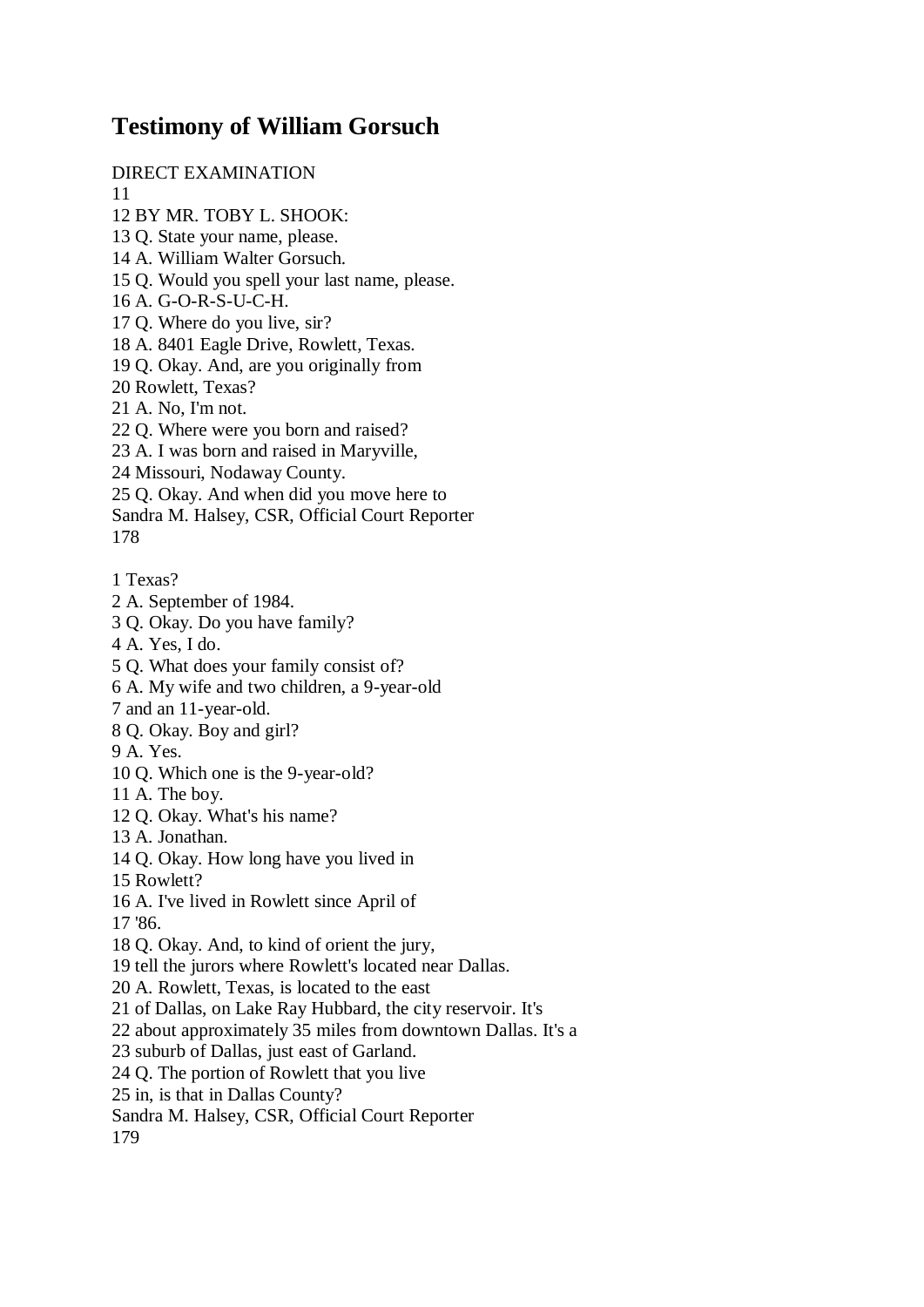1 A. Yes, it is.

2 Q. And for the record, in the State of

3 Texas?

4 A. In the State of Texas.

5 Q. Okay. And how long have you have lived

6 at the location you're at now?

7 A. I've lived at that house since November 8 of '92.

9 Q. Okay. Prior to that, were you also

10 living in Rowlett?

11 A. Yes, I was.

12 Q. Okay. And where did you live then?

13 A. I lived at 8501 Woodside, which is

14 approximately three blocks south of there.

15 Q. Okay. And how long had you lived

16 there?

17 A. Since April of '86.

18 Q. Okay. What brought you to Texas in the

19 first place?

20 A. Job. I worked originally for Rockwell

21 International.

22 Q. Okay. Where do you work now?

23 A. I work for the same company, but it has

24 since changed hands. It's now Alcatel Telecom.

25 Q. Okay. And what type of work do you do

Sandra M. Halsey, CSR, Official Court Reporter 180

1 with them?

2 A. I'm a telecommunication's engineer,

3 support, third tier.

4 Q. Okay. And you moved in to that

5 residence in 1992?

6 A. November of '92. Correct.

7 Q. Okay. Describe that neighborhood for

8 the jury. Is that a relatively new neighborhood or an old

9 neighborhood?

10 A. Dalrock Heights is a relatively new

11 neighborhood. When we moved to Rowlett in April '86, that

12 neighborhood was an open field.

13 It started being built, I don't

14 remember the exact date. It filled up rather quickly. We

15 were probably the first 60 percent of the new homes being

16 built in that area. Most of the homes in that area are

17 100,000 plus.

18

19 MR. TOBY L. SHOOK: Okay. May I

20 approach the witness, your Honor?

21 THE COURT: You may.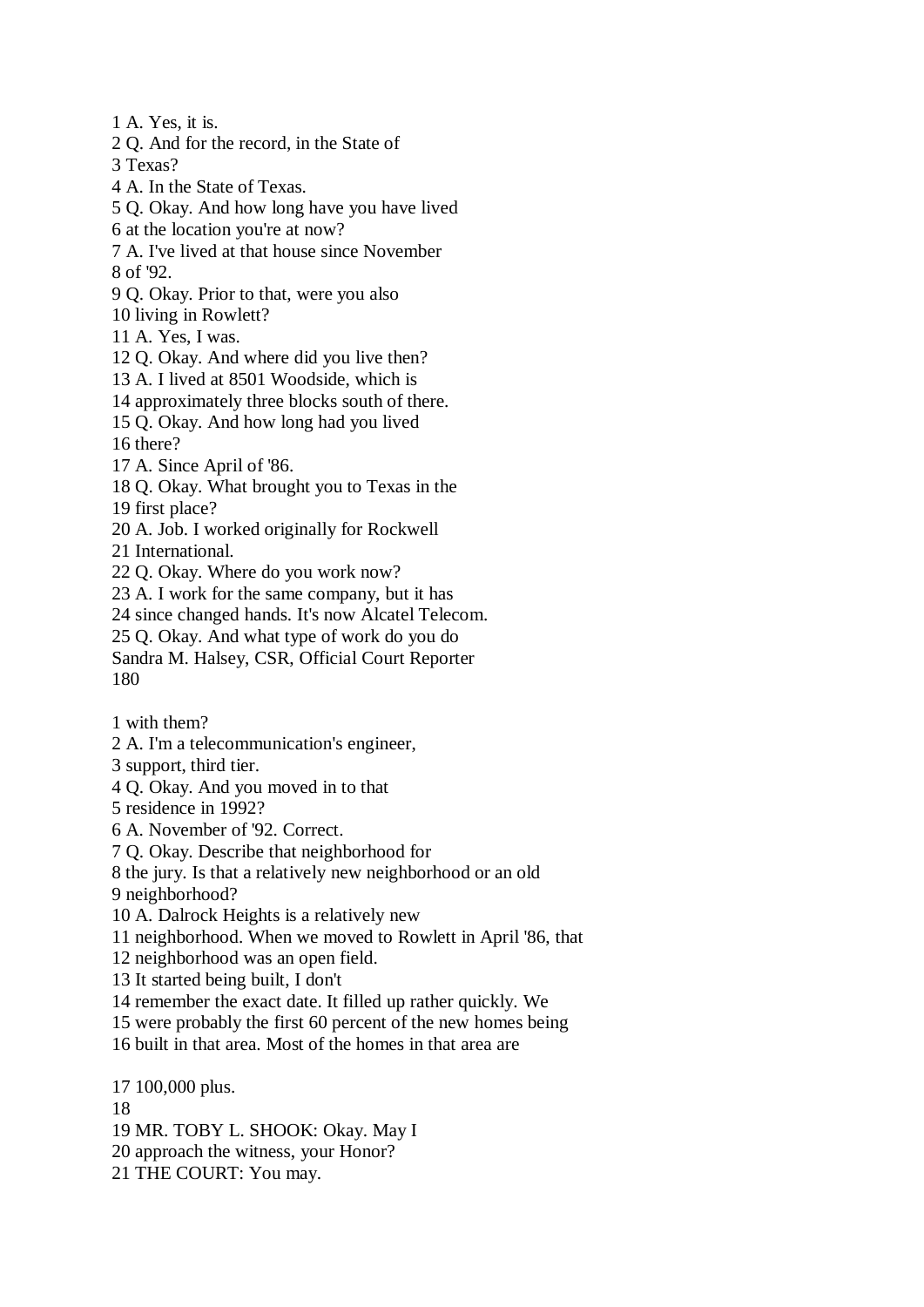22 All right. Whoever has a beeper on, 23 turn it off.  $24$ 25 (Whereupon, the following Sandra M. Halsey, CSR, Official Court Reporter 181 1 mentioned items were 2 marked for 3 identification only as 4 State's Exhibits 6-A 5 and 6-B, after which time 6 the proceedings were 7 resumed on the record 8 in open court, as 9 follows:) 10 11 BY MR. TOBY L. SHOOK: 12 Q. Let me show you what's been marked as 13 State's Exhibit 6-B. Do you recognize this as being a map 14 of Rowlett? 15 A. Yes, I do. 16 Q. Okay. Is this how Rowlett appears in 17 the Dallas area, and a greater closeup of the area that 18 you live in Rowlett? 19 A. Yes, sir. 20 21 MR. TOBY L. SHOOK: Okay. We'll offer 22 State's Exhibit 6-B. 23 MR. DOUGLAS MULDER: No objection. 24 MR. TOBY L. SHOOK: Okay. We'll offer 25 6-A and 6-B. Sandra M. Halsey, CSR, Official Court Reporter 182 1 MR. DOUGLAS MULDER: We don't have any 2 objection to either one of them. 3 THE COURT: State's Exhibits 6-A and 4 6-B are admitted. 5 6 (Whereupon, the items 7 Heretofore mentioned 8 Were received in evidence 9 As State's Exhibit 6-A 10 And 6-B for all purposes, 11 After which time, the 12 Proceedings were resumed 13 As follows:) 14 15 MR. TOBY SHOOK: Could I have the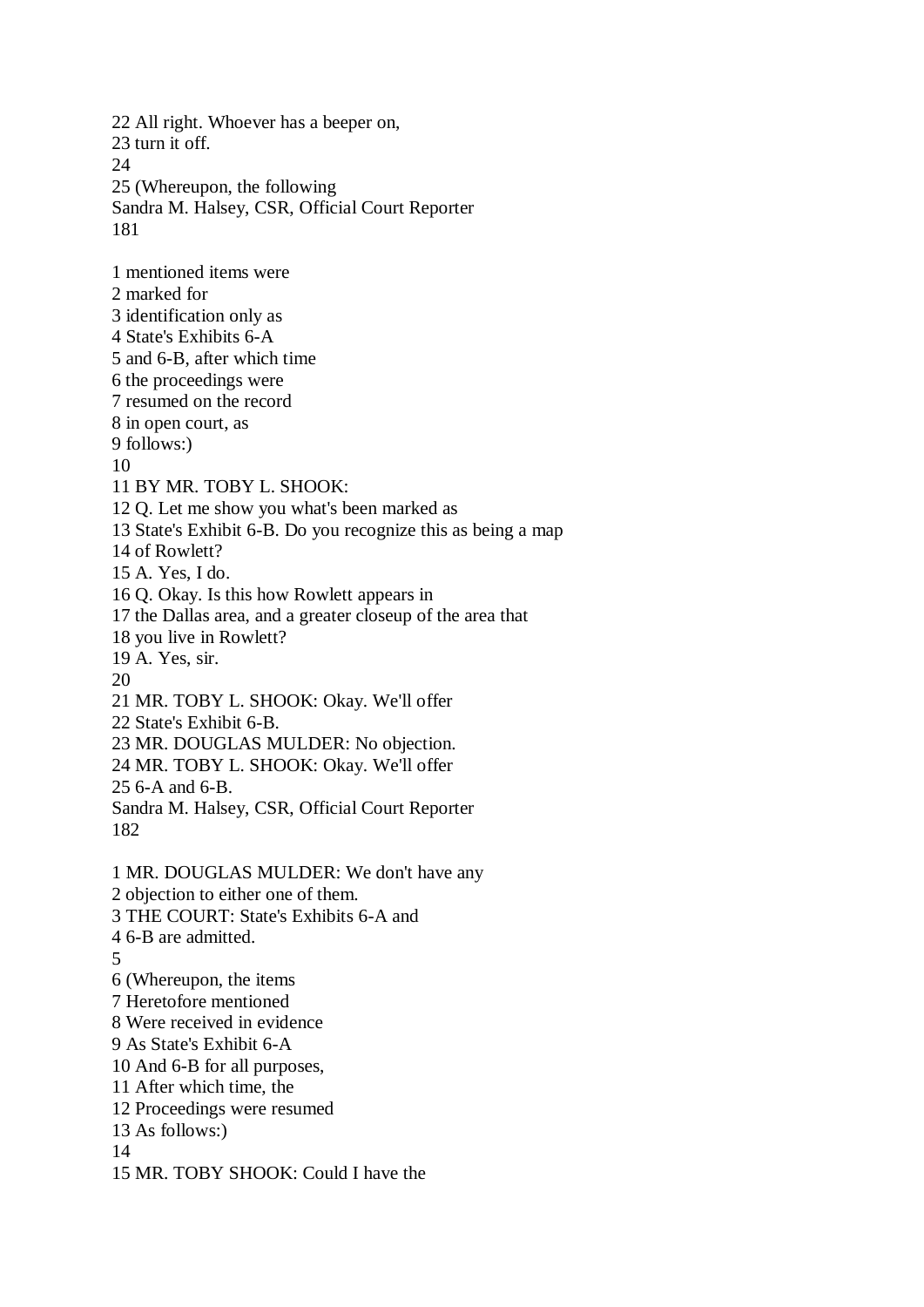16 witness step down for a moment, Judge. 17 MR. COURT: You may. 18 19 (Whereupon, the witness 20 stepped down from the 21 witness stand, and 22 approached the jury rail 23 and the proceedings were 24 resumed as follows:) 25 Sandra M. Halsey, CSR, Official Court Reporter 183

## 1 BY MR. TOBY L. SHOOK:

2 Q. Mr. Gorsuch, let me get you to step

3 back so that all of the jurors can see, but let me hold

4 the exhibit up. And if you could just, first, on the

5 lower portion of the exhibit, point out where Dallas is

6 and where Rowlett is located in relation to Dallas.

7 A. This is the Dallas area. Rowlett is a

8 little bit northeast of Dallas. The upper map shows a

9 closer view of Rowlett. And Rowlett is basically

10 dissected in the center with Dalrock Road, which this is

11 Rockwall County, this is Dallas County. Eagle Drive is

12 located in this area right here where the red dot is.

13 Q. And 5801 Eagle Drive, is that a

14 neighbor's residence?

15 A. It is a neighbor's residence.

16

17 THE COURT: Mr. Shook, could you move

18 back just a little bit so the defense can get a good view

19 too, please. Thank you.

20 THE WITNESS: 5801 address, even though

21 my address is 8401, Eagle Drive comes up directly north

22 and then turns directly west. The numbering system

23 changes as it turns to go back south. The north-south

24 street is a lowered numbered system than what my address 25 is.

Sandra M. Halsey, CSR, Official Court Reporter 184

1 BY MR. TOBY L. SHOOK:

2 Q. And, are you familiar with how big the

3 city of Rowlett is?

4 A. Yes.

5 Q. Is it a big or small city?

6 A. It's fairly large. It's approximately

7 35,000. When we moved there in '86 it was only 6.

8 Q. All right. If you could take your seat

9 up there.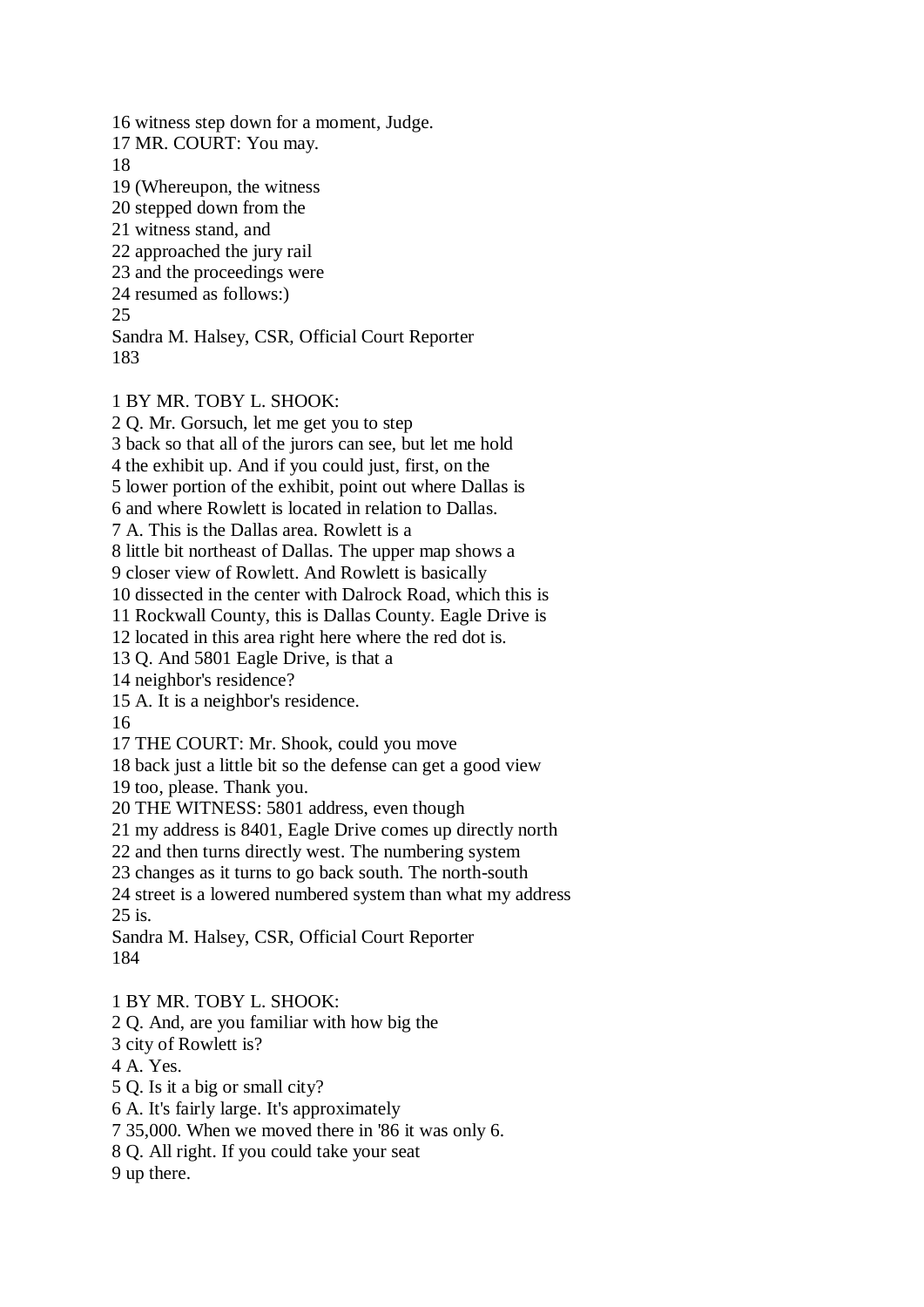10 11 (Whereupon, the witness 12 resumed the witness 13 stand, and the 14 proceedings were resumed 15 on the record, as 16 follows:) 17 18 BY MR. TOBY L. SHOOK: 19 Q. The neighborhood that you live in now, 20 you've lived there since 1992; is that right? 21 A. That's correct. 22 Q. And previous to that, you lived about 23 three blocks away? 24 A. Correct. 25 Q. Okay. Describe that particular Sandra M. Halsey, CSR, Official Court Reporter 185 1 neighborhood to the jury. What is it like? 2 A. It's a fairly upscale neighborhood, as 3 it's been described before. The neighborhood is mostly 4 family oriented, lots of small children, and kind of a 5 bedroom community, so to speak. Most of Rowlett is a 6 bedroom community. I mean, most people go to work between 7 7:00 to 8:00 o'clock in the morning, and return home 8 between 5:00 and 6:00 o'clock at night. Rowlett's pretty 9 much deserted during the day. 10 Q. Do the Rowlett Police, do they have a 11 high profile presence in your neighborhood? 12 A. Very. 13 Q. Okay. What areas do they patrol around 14 your home? 15 A. Any specific areas, they really don't 16 have any. The police are in the area quite often. As, 17 according to the map there, Rowlett is kind of split by 18 the lake, by Lake Ray Hubbard, so there's a part of 19 Rowlett that's kind of by itself. It's almost a 20 peninsula. 21 The police are out in that area quite 22 often, because it is hard to get there. There's only 23 really two roads that you can get to that side of Rowlett. 24 So the police have kind of stations that they sit at in 25 that area. Sandra M. Halsey, CSR, Official Court Reporter 186 1 Q. So, is it unusual to see police 2 officers coming down your street, at all times during the

3 day or night?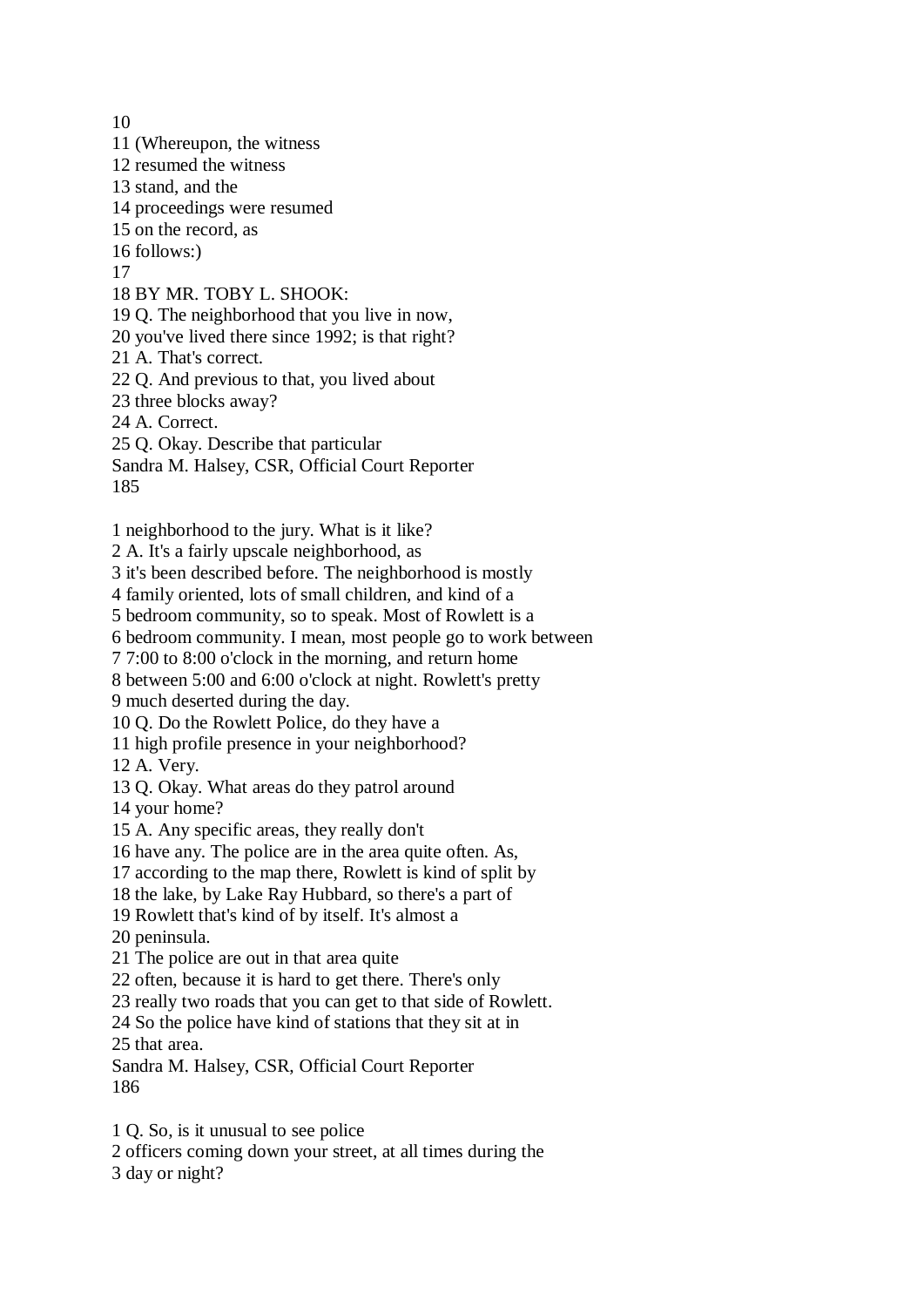4 A. No.

5 Q. Okay. What about in the evening, as

6 far as traffic down your street? Is there a lot of

7 traffic on your street?

8 A. No, there isn't. Our street, as the

9 map here shows, which is actually a little incorrect, it

10 shows Eagle Drive going all the way to 66 Highway, which

11 is now Lake Pointe Drive. Eagle Drive does not go all the

12 way to 66.

13 So, it's for the most part, it

14 basically services our neighborhood and our neighborhood

15 only. It does not have a major thoroughfare connection

16 other than off of Dalrock Road.

17 Major traffic through the area, up

18 until about 5, 6, or 7:00 o'clock that night, is typical

19 for a normal neighborhood. After that it drops off, until

20 probably about 10:00 o'clock, 11:00 o'clock, then it'll

21 drop again to almost nothing.

22 Q. Okay. Now, living in that

23 neighborhood, have you come to meet several of your

24 neighbors?

25 A. Yes.

Sandra M. Halsey, CSR, Official Court Reporter 187

1 Q. Okay. Did you meet Darlie and Darin

2 Routier when they moved in?

3 A. Yes, I did.

4 Q. Okay. Were you moved in the

5 neighborhood first or were they?

6 A. We were.

7 Q. Okay. When did they move into that

8 particular neighborhood?

9 A. It would have probably been in the

10 spring of '93 to the summer of '93, sometime in there.

11 Q. Okay. Was there a house there when you

12 first moved in or was it built?

13 A. No, it was built.

14 Q. Okay. So, they were the first

15 residents of the house?

16 A. Yes.

17 Q. Okay. And where is their house in

18 relation to your house?

19 A. Directly across the street. My house

20 faces to the south, their house faces to the east. It's

21 almost a direct corner from my house.

22 Q. Okay. And did they have children with

23 them when they moved in?

24 A. Yes, they did.

25 Q. Okay. How many children did they have?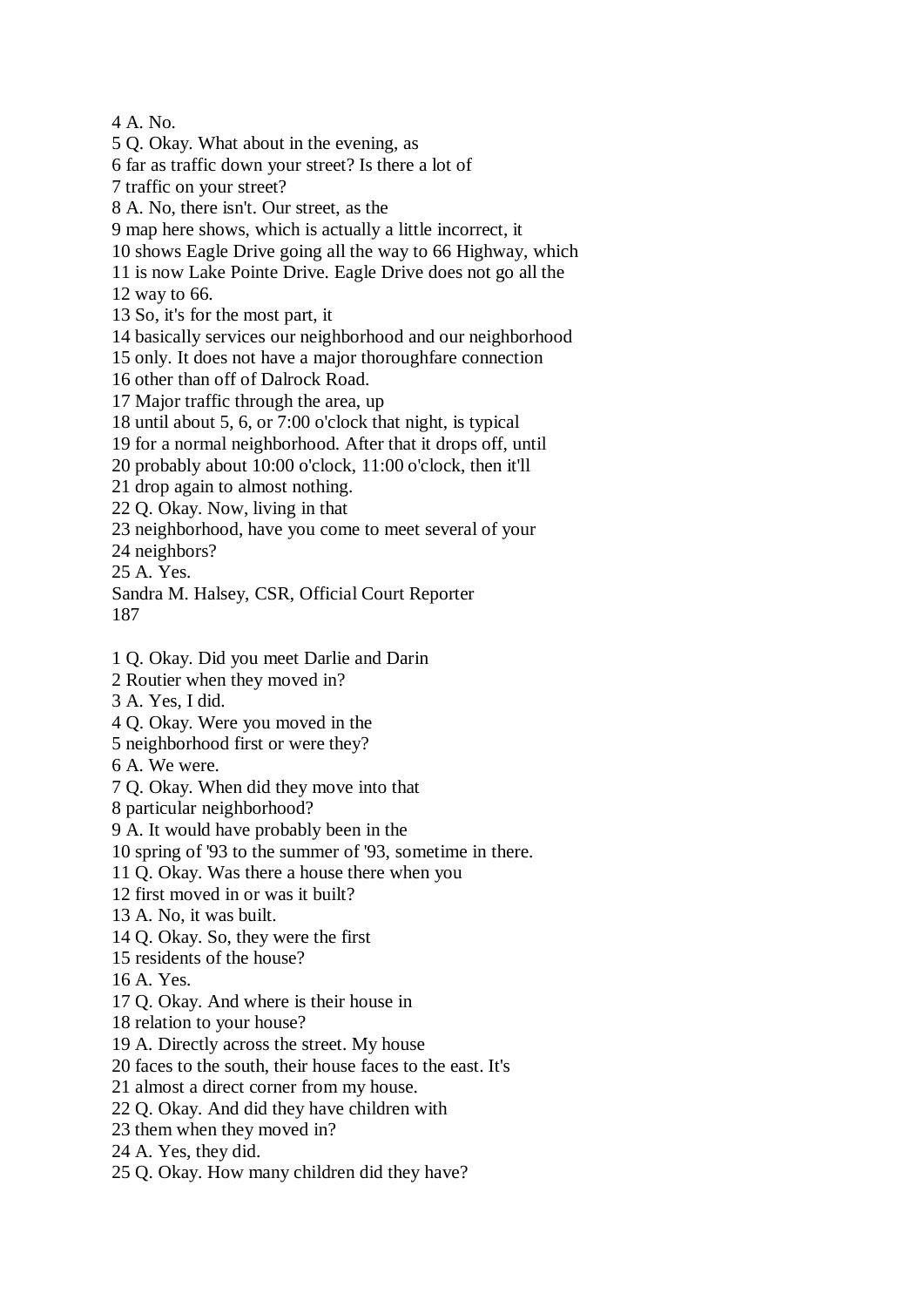Sandra M. Halsey, CSR, Official Court Reporter 188

1 A. Two boys. 2 Q. And did you come to learn their names? 3 A. Yes, I did. 4 Q. And what are their names? 5 A. Devon and Damon. 6 Q. Okay. Now, you said you had a 9 year 7 old; is that right? 8 A. Yes. 9 Q. Okay. Eventually did your 9 year old 10 become friends with them? 11 A. Yes, he did. 12 13 (Whereupon, the following 14 mentioned items were 15 marked for 16 identification only as 17 State's Exhibits 9-A and 18 9-B, after which time the 19 proceedings were 20 resumed on the record 21 in open court, as 22 follows:) 23 24 25 Sandra M. Halsey, CSR, Official Court Reporter 189

1 BY MR. TOBY SHOOK: 2 Q. Okay. Let me show you what's been 3 marked as State's Exhibits 9-A and 9-B. Do you recognize 4 those photographs? 5 A. Yes, I do. 6 Q. And are they photographs of Damon 7 Routier and Devon Routier? 8 A. Yes, they are. 9 10 MR. TOBY L. SHOOK: We'll offer State's 11 Exhibits 9-A and 9-B. 12 MR. DOUGLAS MULDER: No objection. 13 THE COURT: State's Exhibits 9-A and 14 9-B are admitted. 15 16 (Whereupon, the items 17 Heretofore mentioned 18 Were received in evidence 19 As State's Exhibit No. 9-A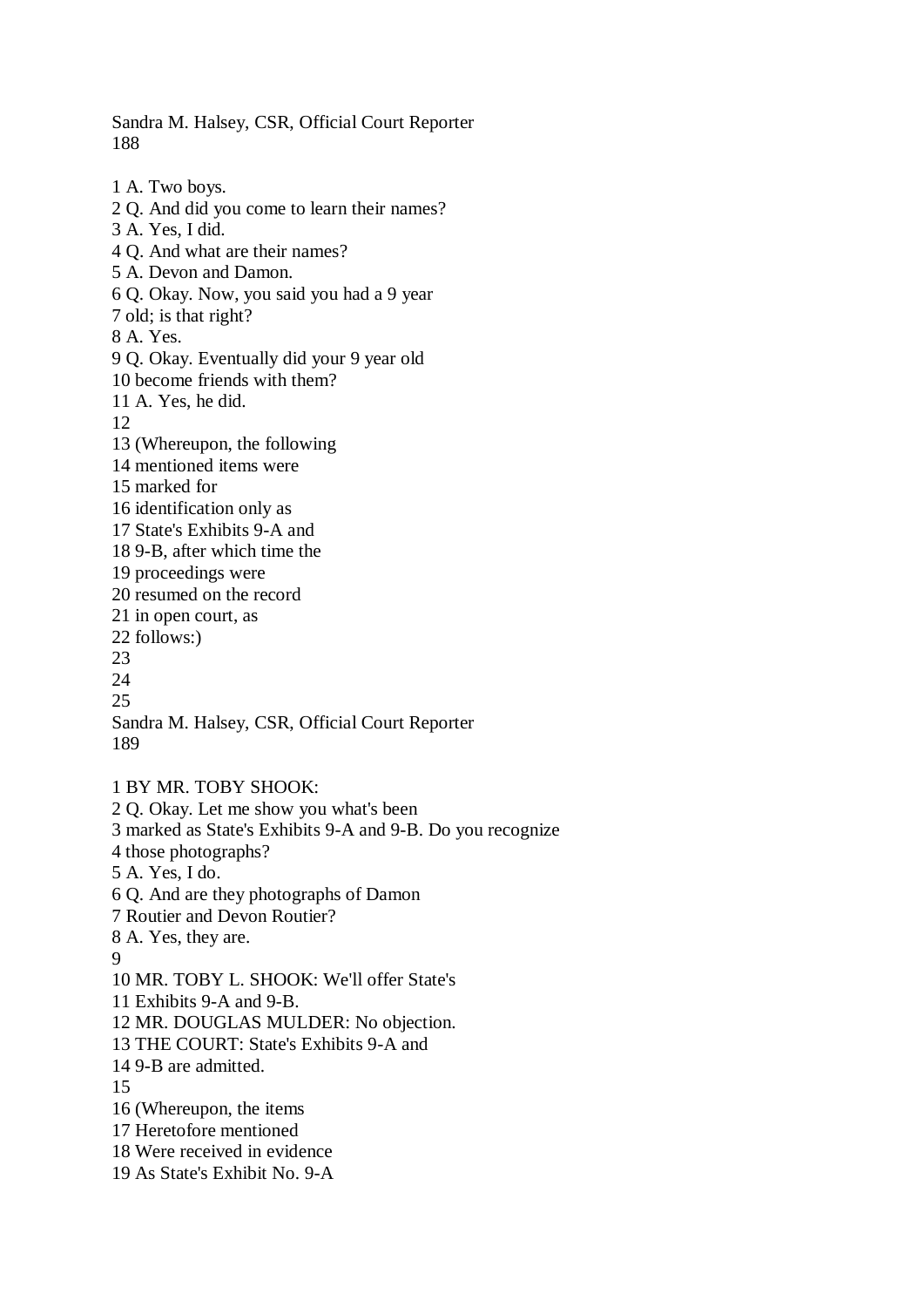20 And 9-B for all purposes, 21 After which time, the 22 Proceedings were resumed 23 As follows:) 24 25 Sandra M. Halsey, CSR, Official Court Reporter 190 1 BY MR. TOBY L. SHOOK: 2 Q. Let me show you State's Exhibits 9-B. 3 Is this a photograph of Devon Routier? 4 A. Yes, it is. 5 Q. Okay. And was he the older boy? 6 A. Yes, he was. 7 Q. Okay. And, do you know how old he was? 8 A. When? I don't understand the question 9 exactly. When? 10 Q. Okay. Let's go back to the summer of 11 this year, June of '96. Do you know how old he was at 12 that time? 13 A. Six, I believe. 14 Q. Okay. Was he younger than your boy? 15 A. Yes. 16 Q. How old was your boy back in June of 17 '96? 18 A. Eight. 19 Q. Okay. Then State's Exhibit 9-A is this 20 a photograph of Damon Routier? 21 A. Yes, it is. 22 Q. Was he the youngest boy between Devon 23 and Damon? 24 A. Yes, he was. 25 Q. And how old was he back in June of '96? Sandra M. Halsey, CSR, Official Court Reporter 191 1 A. I believe he was two years younger, 2 approximately. 3 Q. Okay. Since your boy became friends

- 4 with them, did you see them a lot?
- 5 A. Yes, I did.
- 6 Q. Okay. Did they play together a lot?
- 7 A. Yes.
- 8 Q. Okay. And where did they play?
- 9 A. The Routier's home, my home, yards,
- 10 backyards, front yards, boys play about anywhere.
- 11 Q. Okay. Did you get to know Devon and
- 12 Damon pretty well?
- 13 A. Yes.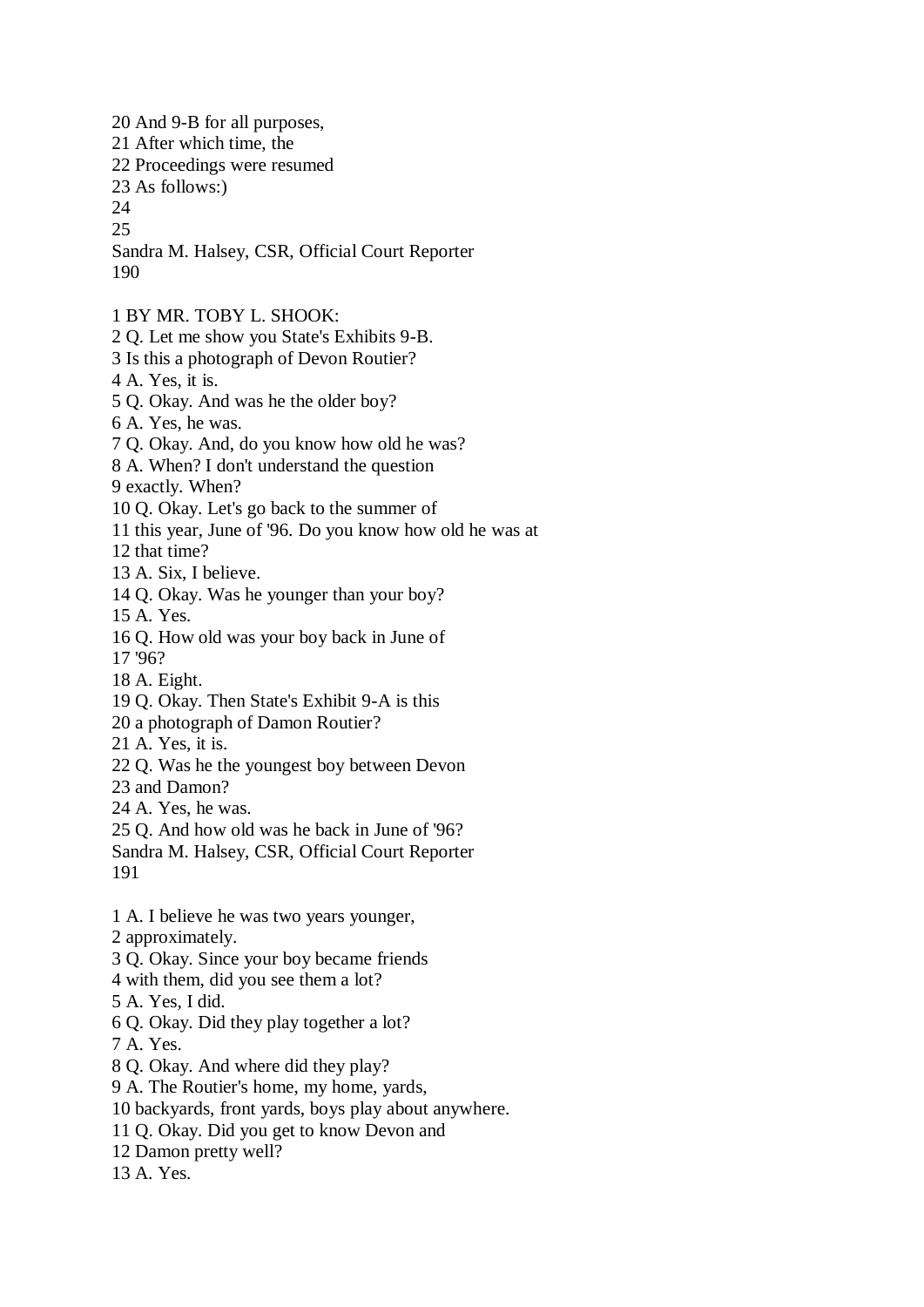14 Q. Okay. How often did they play with

15 your boy, Jonathan?

16 A. We lead kind of a hectic life with

17 soccer and school and scouts and everything. It was

18 nothing uncommon to play two or three times a week, and on

19 the weekends when available.

20 Q. Okay. If your boy was around, were

21 they usually out playing with each other?

22 A. That or one of the other neighborhood

23 kids, and he would join in, yes.

24 Q. Okay. So, you've had them in your home

25 and your boy went over to the Routier's home?

Sandra M. Halsey, CSR, Official Court Reporter 192

1 A. Yes.

2 Q. The Routiers themselves, did you know

3 them very well?

4 A. Not very well, no. I knew them by

5 sight.

6 Q. Okay. Let me ask you, do you see

7 Darlie Routier in the Courtroom today?

8 A. Yes, I do.

9 Q. Okay. If you could point her out,

10 please.

11 A. The fourth chair from the left.

12 Q. The woman here in the dress seated at

13 the table?

14 A. Yes.

15

16 MR. TOBY L. SHOOK: Your Honor, if the

17 record could reflect the witness has identified the

18 defendant.

19 THE COURT: Yes, sir.

20

21 BY MR. TOBY L. SHOOK:

22 Q. And did you meet her husband, Darin,

23 after they had moved in?

24 A. Yes. I actually met him before they

25 moved in.

Sandra M. Halsey, CSR, Official Court Reporter 193

1 Q. Okay. Now, you weren't close friends

2 with either of the adult Routiers; is that right? 3 A. No.

4 Q. How many conversations have you had

5 with the defendant, Darlie Routier?

6 A. One, possibly.

7 Q. Okay. How about Darin Routier? How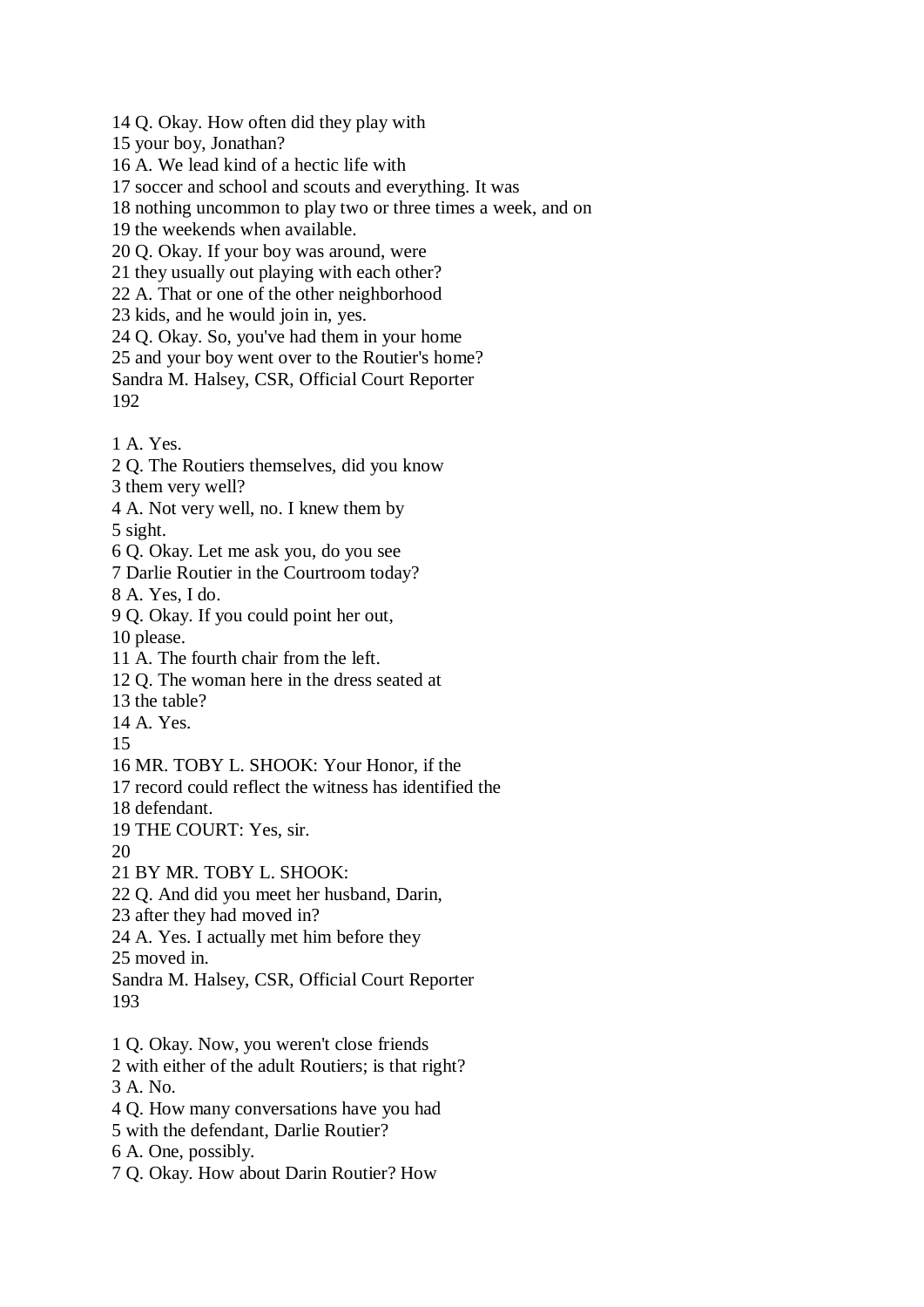8 many conversations have you had with him? 9 A. Four, possibly. 10 Q. Okay. Were these at either one of your 11 homes, inside the homes, or where did these take place? 12 A. Basically in front of the homes, 13 different places. Beside the homes, in front of the 14 homes, in the street. 15 Q. Okay. But you weren't close friends 16 with them; is that right? 17 A. No. 18 Q. Okay. Were they closer friends with 19 other neighbors that are in the neighborhood other than 20 yourself? 21 A. Yes. 22 Q. Okay. 23 24 MR. TOBY L. SHOOK: May I approach the 25 witness? Sandra M. Halsey, CSR, Official Court Reporter 194 1 THE COURT: You may. 2 3 (Whereupon, the following 4 mentioned items were 5 marked for 6 identification only 7 as State's Exhibits 8 Numbers 7, 8, & 8-A, 9 after which time the 10 proceedings were 11 resumed on the record 12 in open court, as 13 follows:) 14 15 BY MR. TOBY L. SHOOK: 16 Q. I want to show you a couple of aerial 17 photographs, one marked State's Exhibit 8, the other 18 marked State's Exhibit 7. Do you recognize both of these 19 photographs as being aerial photographs of your 20 neighborhood?

21 A. Yes, they are Dalrock Heights.

22 Q. Okay. And, do they accurately reflect

23 how your neighborhood looked, how the streets were

24 situated back in June of '96?

25 A. Yes, they do.

Sandra M. Halsey, CSR, Official Court Reporter

195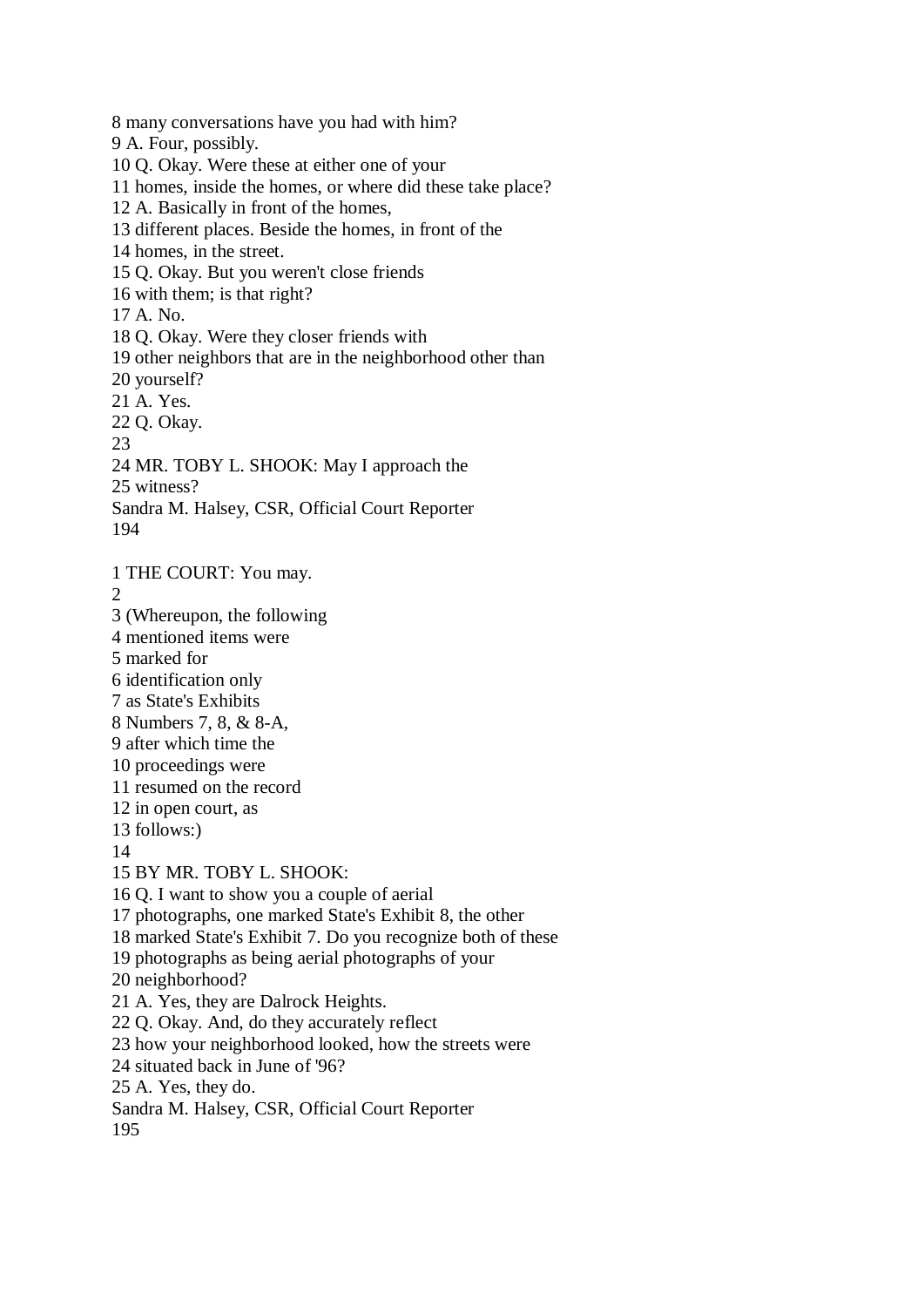1 2 MR. TOBY L. SHOOK: We'll offer State's 3 Exhibits 7 and 8 at this time. 4 MR. DOUGLAS MULDER: No objection, your 5 Honor. 6 THE COURT: State's Exhibits 7 and 8 7 are admitted. 8 9 (Whereupon, the items 10 Heretofore mentioned 11 Were received in evidence 12 As State's Exhibit Nos. 7 13 and 8 for all purposes, 14 After which time, the 15 Proceedings were resumed 16 As follows:) 17 18 MR. TOBY L. SHOOK: Your Honor, could I 19 have the witness step down for a moment? 20 THE COURT: You may. 21 Step down, please, sir. Watch your 22 step. 23 24 (Whereupon, the witness 25 Stepped down from the Sandra M. Halsey, CSR, Official Court Reporter 196 1 Witness stand, and 2 Approached the jury rail 3 And the proceedings were 4 Resumed as follows:) 5 6 BY MR. TOBY L. SHOOK: 7 Q. Now, Mr. Gorsuch, let me turn this 8 display around and get on the other side. Looking at 9 State's Exhibit No. 7, we're looking at kind of an aerial 10 photograph -- 11 12 THE COURT: Mr. Shook, do you need a 13 pointer or anything? Okay. Go ahead. 14 15 BY MR. TOBY L. SHOOK: 16 Q. -- of the entire neighborhood -- what 17 do you call it, the Dalrock? 18 A. Dalrock Heights area. 19 Q. Dalrock Heights area. Is this what 20 this reflects? 21 A. Yes, it is. 22 Q. Okay. The street labeled Dalrock,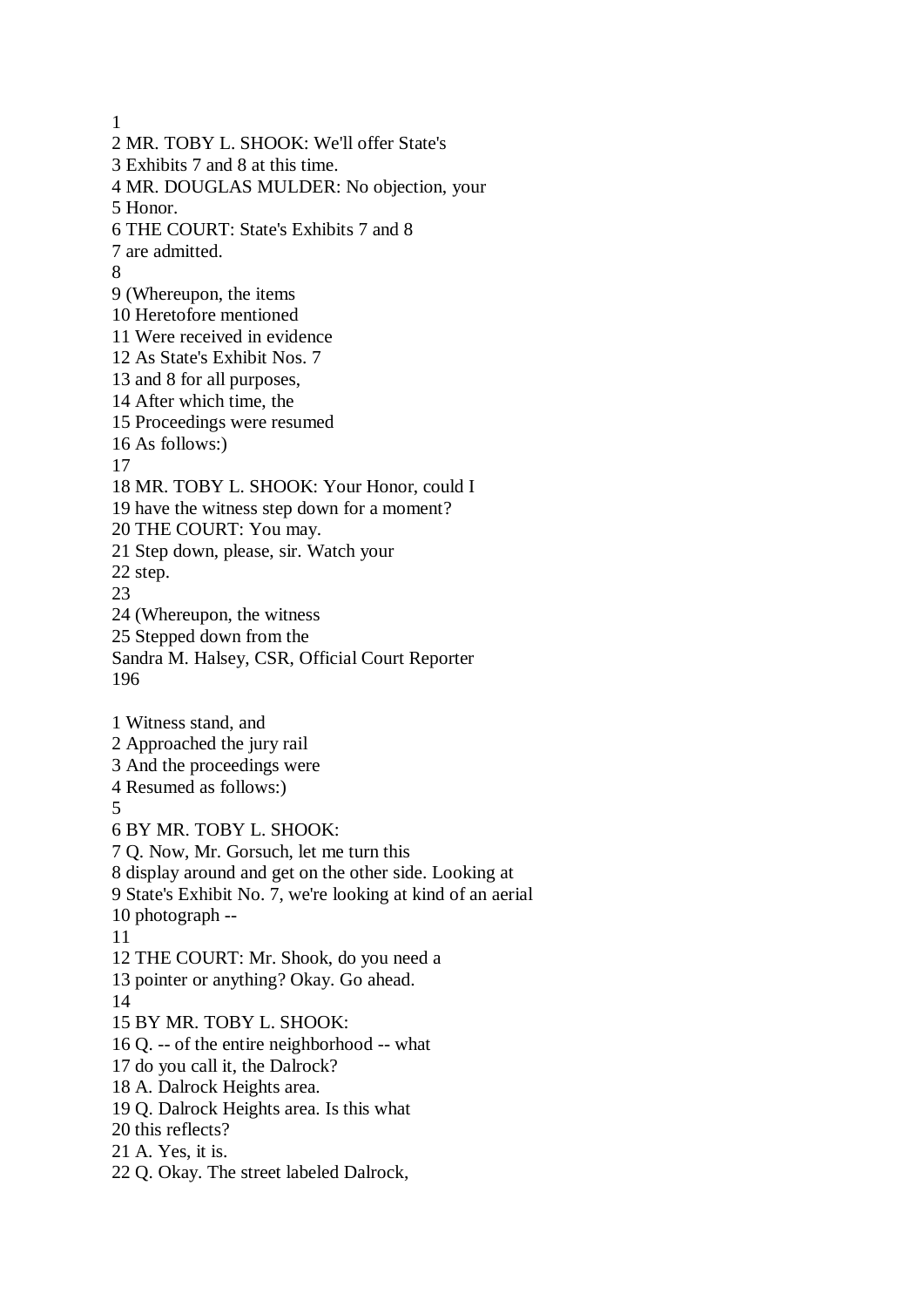23 could you describe that for us. 24 A. Dalrock Road is basically a road that 25 runs between Highway 66, a little point, or a little point Sandra M. Halsey, CSR, Official Court Reporter 197

1 north of Highway 66, which is about another quarter of a 2 mile beyond what the picture encompasses here. It runs 3 all the way to I-30, which is approximately two and a half 4 miles south. 5 Q. Okay. And how far is Highway 66 in 6 relation to this photograph? 7 A. About a quarter of a mile beyond, it 8 probably in relation to the picture in the scale, is 9 somewhere in this area. 10 Q. Okay. 11 A. It's east-west. Dalrock Road is in 12 north-south. It's also the Dallas/Rockwall county line. 13 Q. Okay. Eagle Drive is located right

14 along here; is that right?

15 A. Correct. Until the corner, and then it

16 turns around this way.

17 Q. Okay. Is it still named Eagle Drive

18 once it comes down this way?

19 A. Yes, it is.

20 Q. All right. And, I think I'll give you

21 the pointer, and if you could point, first, of all, where

22 your house is located on this exhibit.

23 A. My house is located right here at this

24 corner facing north and south.

25 Q. Okay. And there's a marker on there,

Sandra M. Halsey, CSR, Official Court Reporter 198

1 5801 Eagle. Whose home is that?

2 A. That's the Routier's.

3 Q. Okay. So you're directly across the

4 street?

5 A. Yes.

6 Q. And, where does Eagle Drive eventually

7 wind up over here as you go down?

8 A. It would probably wind up in a dead end

9 approximately over here at a street that goes back south

10 only to Highgate.

11 Q. Okay.

12 A. And then continues back through the

13 other older division.

14 Q. Okay. So, you were talking about

15 earlier, you don't get a lot of traffic coming down Eagle

16 during the evening hours?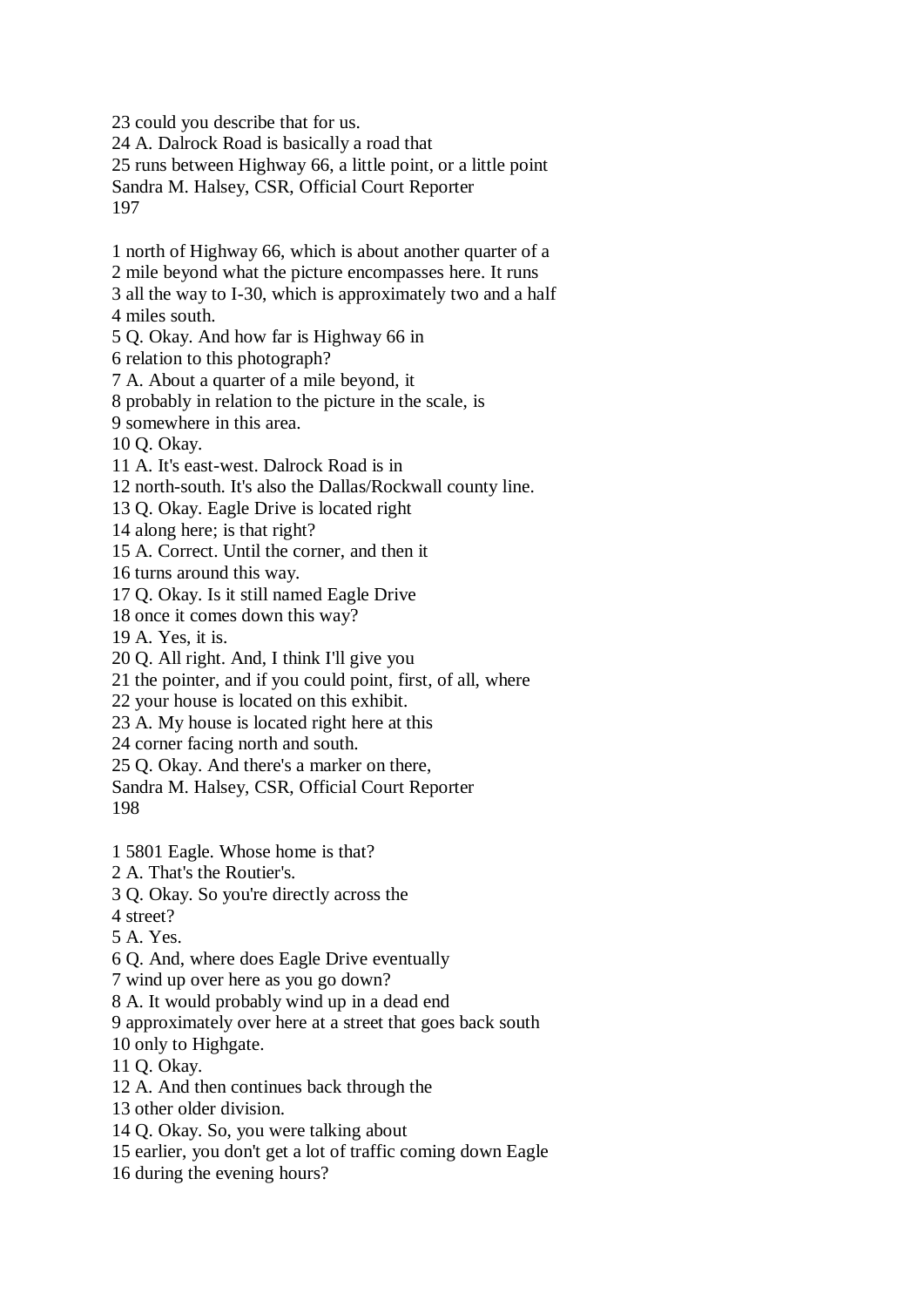17 A. No.

18 Q. Okay. But in this general area, the

- 19 Rowlett Police are usually out making patrols all the time
- 20 during the day?
- 21 A. Making patrols, or you'll see them
- 22 sitting also.
- 23 Q. Okay. And do they sit in this area,
- 24 just kind of sit and watch traffic go by or whatever?
- 25 A. Yes, they do. The Lake Pointe Baptist

Sandra M. Halsey, CSR, Official Court Reporter

199

1 Church at that time, there is another part of the parking

- 2 lot, up in this area, that has a sign that sits in the
- 3 middle of the driveway. A lot of times they'll sit in one
- 4 of these four driveways, and they'll just sit there and

5 watch traffic go up and down Dalrock.

- 6 Q. Okay. Let me show you State's Exhibit
- 7 8. We're looking at a little more closeup of the
- 8 neighborhood. 5801, is this the Routier's home?

9 A. Yes, it is.

10 Q. Okay. Can you -- first of all, let's

11 point out to your house again. Can we see it on the

12 photograph?

13 A. 8401 right here.

14 Q. Okay. And do you know the other

15 neighbors close to you?

16 A. Directly east of me, this would be

- 17 Terry and Karen Neal.
- 18 Q. Okay.

19 A. There's an elderly couple that lives

20 here. I don't know their names. There's an oriental

21 family that lives here. I do not know their name.

22 There's a house that's not on this picture, it's on the

23 larger one, in this area and that would be the Adams.

24 Q. Okay. Now, you're not close personal

25 friends of the Routiers; is that right?

Sandra M. Halsey, CSR, Official Court Reporter 200

- 1 A. That's correct.
- 2 Q. Just across-the-street neighbors?
- 3 A. Yes.
- 4 Q. Are there other neighbors here that are
- 5 closer friends with them?
- 6 A. Yes.
- 7 Q. Okay. Who would that be?
- 8 A. The Neals.
- 9 Q. The Neals, right here?
- 10 A. And the Adams, which is not on this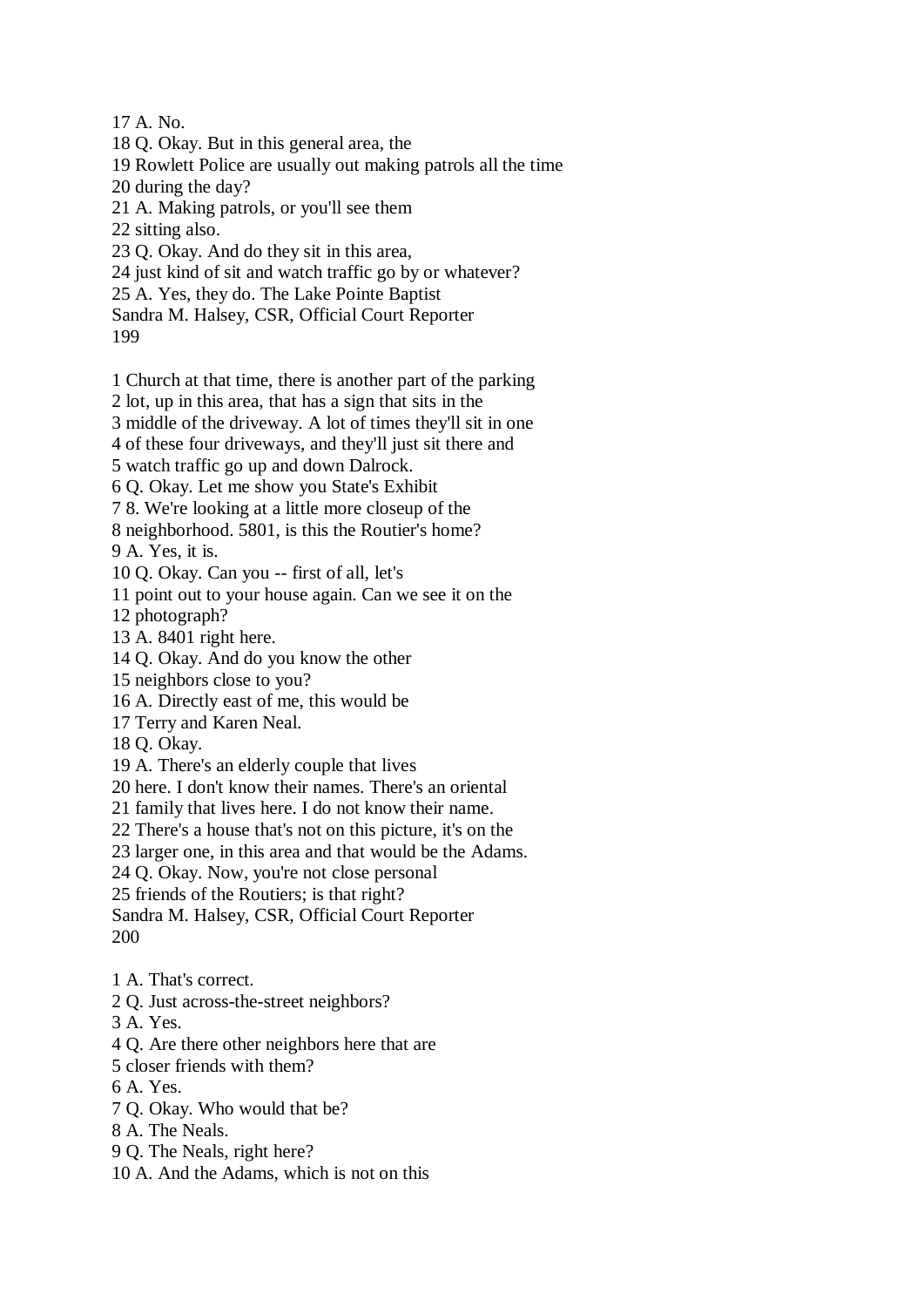11 picture. They would be located in this area. 12 Q. Okay. Do you know the Adams's -- is 13 that their last name? 14 A. Mercedes and Mike, I believe. 15 Q. Okay. Real quickly, can we see their 16 house in this photograph? 17 A. It would be this one here. 18 Q. Okay. So it's just a couple houses 19 down also? 20 A. Yes. 21 Q. Okay. All right. And as far as the 22 boys playing, can you -- your child, where did he play 23 with the Routiers? 24 A. Again, behind my house, which is 25 located back here. In front of the houses, the Neal's Sandra M. Halsey, CSR, Official Court Reporter 201 1 yard, their yard, behind the house, beside the house, kind 2 of anywhere in this area is fair game. 3 Q. Okay. You can have a seat. 4 A. All right. 5 6 (Whereupon, the witness 7 Resumed the witness 8 Stand, and the 9 Proceedings were resumed 10 On the record, as 11 Follows:) 12 13 14 BY MR. TOBY L. SHOOK: 15 Q. Now, Mr. Gorsuch, let me turn your 16 attention to the morning hours of June 6th, 1996 and ask 17 you if you had to go into work that evening? 18 A. Yes, I did. 19 Q. Okay. Actually, I guess, let me turn 20 your attention to June 5th, the day before that. Did you 21 go into work those late evening hours? 22 A. Yes, I did. I went into work at 23 approximately 10:00 o'clock. 24 Q. Okay. And, do you recall what day of 25 the week that was? Sandra M. Halsey, CSR, Official Court Reporter 202 1 A. Wednesday, I believe. 2 Q. Okay. Was it unusual for you to go

- 3 into work for late hours?
- 4 A. It's not unusual, it's not common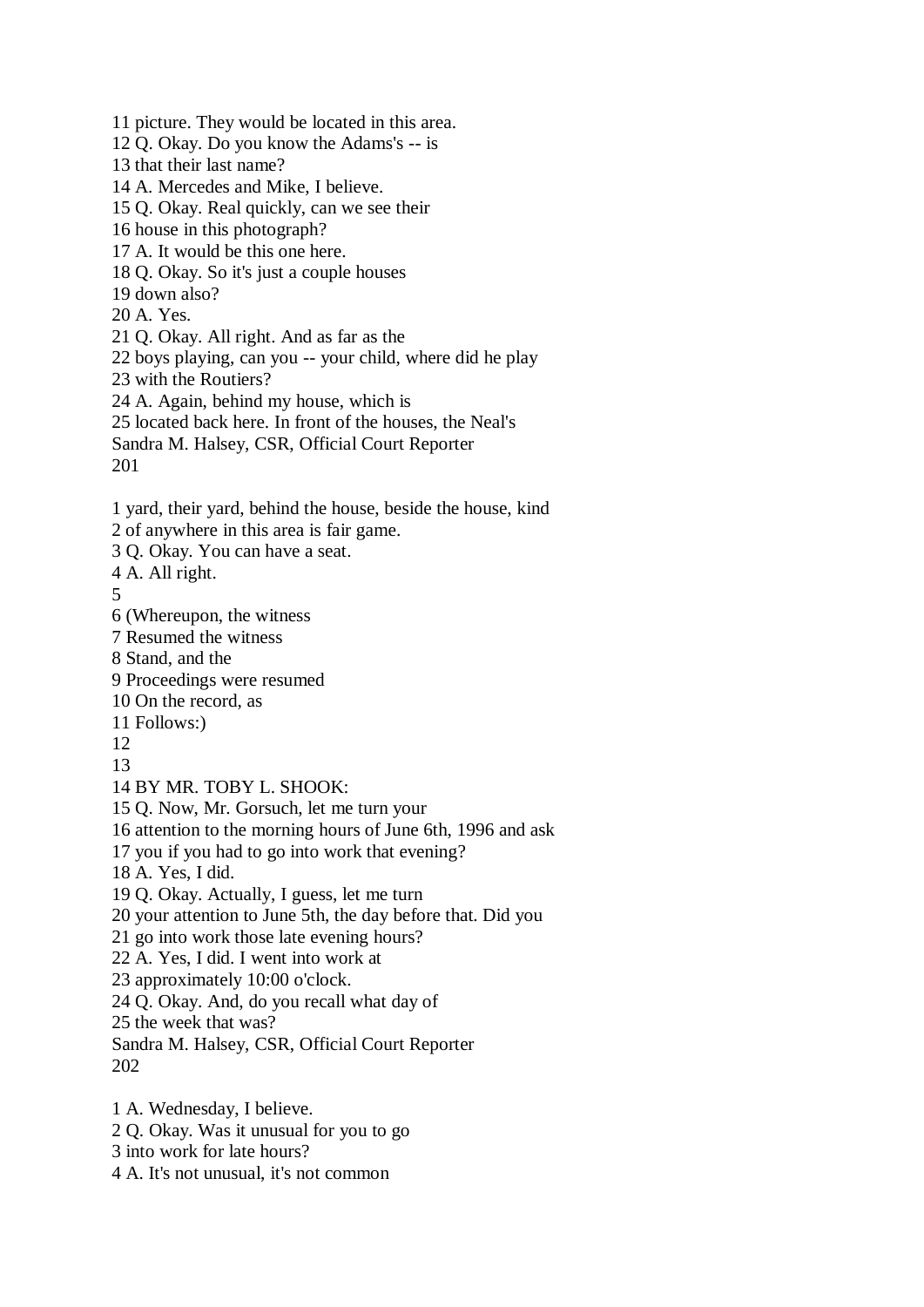5 either, it's only when required.

6 Q. Okay. And, what was your occasion for

7 going into work on that day?

8 A. Customer support of a

9 telecommunications system that needed some work done to

10 it, which we had to perform after hours, because they

11 don't like to take the telephone systems down during the

12 middle of the day.

13 Our work can only be done after

14 midnight. The system was located in Pennsylvania, which

15 is on the east coast, which was 11:00 o'clock our time,

16 midnight their time, which is when we could do the work.

17 Q. Okay. Had you been home earlier during

18 the evening hours at your house?

19 A. Yes, I had.

20 Q. Okay. Had you seen the Routier

21 children?

22 A. Yes, I had.

23 Q. Devon and Damon?

24 A. Yes.

25 Q. Now, the Routiers also had a small

Sandra M. Halsey, CSR, Official Court Reporter 203

1 infant; is that right?

2 A. Correct.

3 Q. Okay. Did you have any contact with

4 the infant?

5 A. No.

6 Q. You just dealt with Devon and Damon?

7 A. Yes, sir.

8 Q. Where did you see Devon and Damon on

9 the night of the 5th?

10 A. They were playing with my son. Again,

11 kind of, fair game area. They were in my backyard. I was

12 mowing my yard, so I asked them to get out of the backyard

13 and go to the front yard. Whenever I went to the front

14 yard and started mowing, they were gone. The assumption

15 was they probably went across the street to the Routiers.

16 I later saw them riding bicycles, I believe,

17 in the area around their side of the street, again,

18 staying away from my mowing.

19 Q. Okay. You were just doing that as a

20 safety precaution?

21 A. Yes.

22 Q. Okay. How long did they play with your

23 son, Jonathan, that night?

24 A. It was approximately until dark,

25 probably 8:00 or 8:30.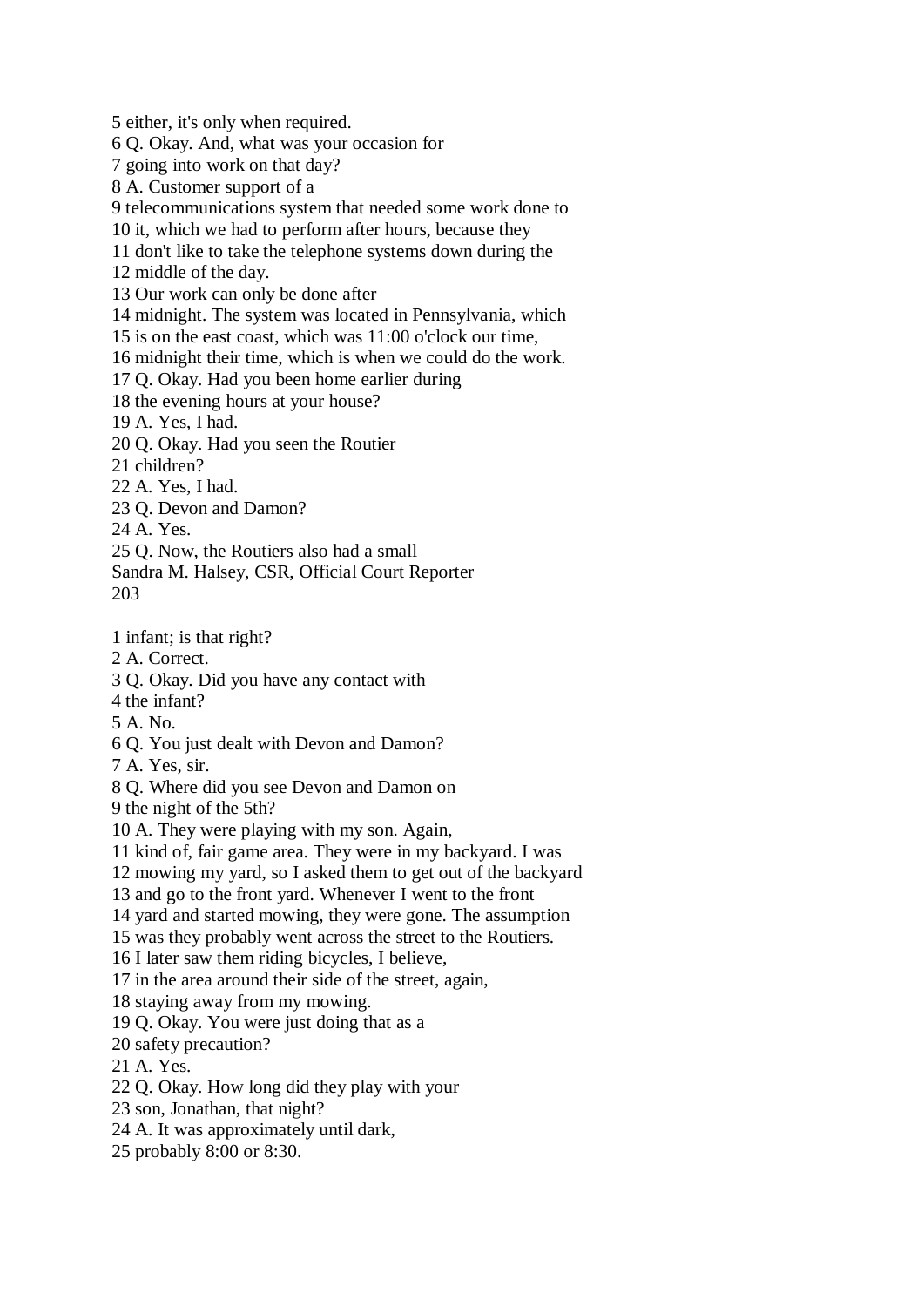Sandra M. Halsey, CSR, Official Court Reporter 204

- 1 Q. Okay. Where's the last place that you 2 saw Devon and Damon that evening? 3 A. That I actually saw them, was riding 4 their bicycles in that area north of their home on the 5 sidewalk. 6 Q. When you were out mowing the lawn? 7 A. Yes. 8 Q. Okay. Did you see Darlie Routier 9 outside of her home that evening? 10 A. No. 11 Q. Okay. How about Darin Routier? Did 12 you see him? 13 A. No. 14 Q. All right. You just saw the boys out 15 there. 16 A. Yes. 17 Q. Was that unusual not to see them 18 outside of their home? 19 A. No, not really. 20 Q. Okay. And you went to work around 21 10:00 p.m. that evening? 22 A. Correct. 23 Q. Okay. How long did you stay at work? 24 A. Until approximately 25 after 1:00. 25 Q. Okay. So, 1:25 in the morning? Sandra M. Halsey, CSR, Official Court Reporter 205 1 A. Correct. 2 Q. And, did you leave work at that time? 3 A. Yes, I did. 4 Q. Prior to leaving work, did you make any 5 phone calls? 6 A. Yes, I did. 7 Q. Who did you call? 8 A. I called my wife to let her know that I 9 was on my way home. Anytime I work late in the night I 10 always call my wife and let her know that I'm on my way
- 11 home. She knows approximately how long it takes me to

12 drive home. So it's safe for me to enter the house, so to

13 speak.

- 14 Q. Do you own a handgun?
- 15 A. Yes, I do.
- 16 Q. And she knows how to use it?
- 17 A. Yes, she does.
- 18 Q. Okay. You want to let her know you're
- 19 on the way home?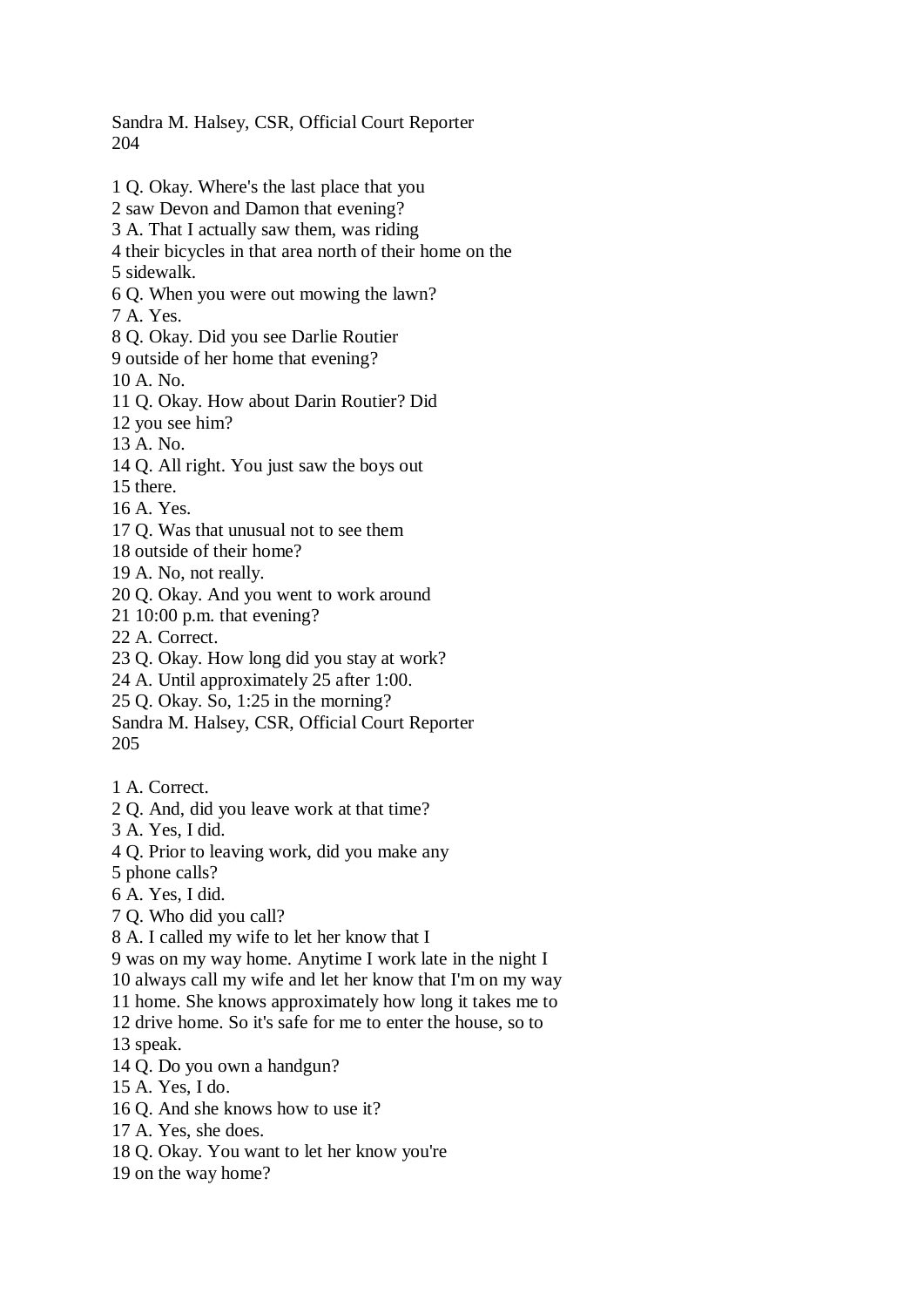20 A. Correct.

- 21 Q. Okay. How long did it take you to get
- 22 home that day, that early morning of June 6th?
- 23 A. In the early morning hours, driving
- 24 from my workplace in Richardson to Rowlett is only about a
- 25 20 or 25 minute drive.
- Sandra M. Halsey, CSR, Official Court Reporter 206
- 1 Q. Okay. Anything unusual happen to you
- 2 on the way home?
- 3 A. No.
- 4 Q. Okay. As you -- what route did you
- 5 take to get home? How do you get into the neighborhood 6 there?
- 7 A. How I get into the neighborhood is come
- 8 down Dalrock, which actually connects the future 190.
- 9 Dalrock Road comes across 66. Dalrock then comes to Linda
- 10 Vista, which is the cross street there you saw coming from
- 11 Dalrock, the first one from the north, Dalrock or Linda
- 12 Vista then enters into the subdivision. It dead ends
- 13 there on Eagle, make a right turn on Eagle and park right
- 14 in front of my house.
- 15 Q. Okay. Looking at the larger
- 16 photograph, then you would have come down Dalrock past the
- 17 Lake Pointe Baptist Church; is that right?
- 18 A. That's correct.
- 19 Q. Did you see anything at the Lake Pointe
- 20 Baptist Church when you came home?
- 21 A. A police officer sitting in the
- 22 driveway.
- 23 Q. Okay. And, he was sitting right here
- 24 by Dalrock Road?
- 25 A. A little bit to the -- beyond where you
- Sandra M. Halsey, CSR, Official Court Reporter 207
- 1 can see on that picture again. It's a sign that sits down
- 2 in the driveway. He was sitting here. They usually sit
- 3 behind the driveway, or behind the sign a little bit.
- 4 Q. Nothing unusual about that?
- 5 A. No.
- 6 Q. Okay. About what time in the morning
- 7 would this have been?
- 8 A. This would have been probably a quarter
- 9 to 2:00, to 10 till 2:00.
- 10 Q. Okay. 1:45 to 1:50 a.m.?
- 11 A. Correct.
- 12 Q. Okay. Then you just turned down, is it
- 13 Linda Vista?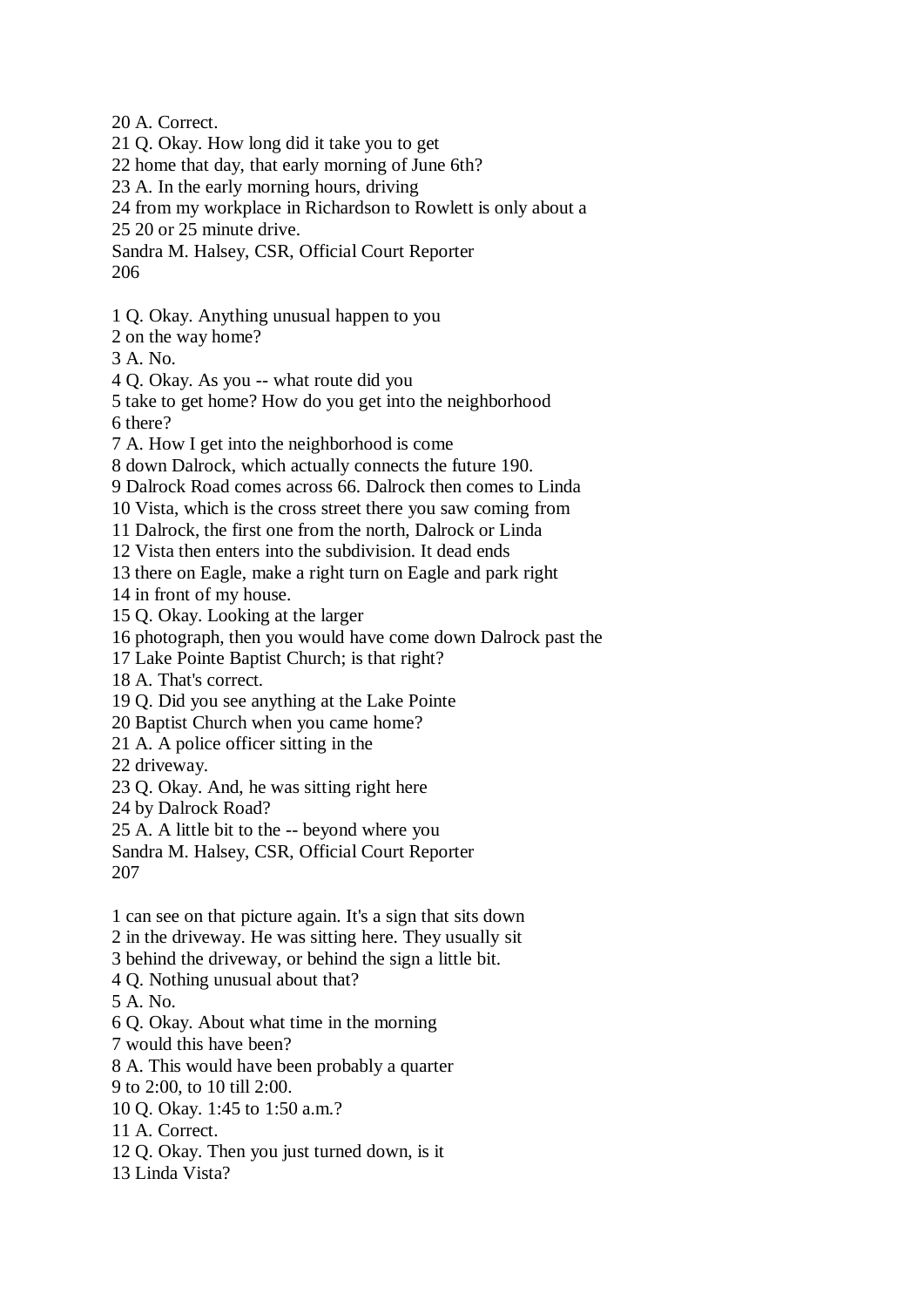14 A. Linda Vista Drive.

15 Q Then make a turn and come down Eagle?

16 A. Correct.

17 Q. And parked right there in front of your

18 house?

19 A. Correct. Right there beside that blue

20 van that's there now.

21 Q. Is that where you always park?

22 A. Yes, it is.

23 Q. Okay. And looking at the larger

24 photograph, it would be next to this blue van; is that 25 right?

Sandra M. Halsey, CSR, Official Court Reporter 208

1 A. Yes.

2 Q. And then just go up the walkway, and in

3 the house.

4 How many cars were out here in this

5 little turn-around, this little cul-de-sac that evening?

6 A. Other than my two vehicles, they were

7 the only ones in that cul-de-sac.

8 Q. Okay. And what kind of vehicle were

9 you driving?

10 A. '85 red Nissan pickup.

11 Q. Okay. And, there were no other cars in

12 this area; is that right?

13 A. Correct.

14 Q. Where were your vehicles parked?

15 A. Directly in front of my sidewalk there,

16 where you see the manhole cover, little dot, right in

17 front of the sidewalk. And the van is parked

18 approximately where it is right now.

19 Q. Okay. Does anyone else park out here?

20 A. They do occasionally.

21 Q. Who is that?

22 A. The Neals.

23 Q. Okay. Your next door neighbors here at

24 8405?

25 A. Correct.

Sandra M. Halsey, CSR, Official Court Reporter 209

1 Q. Okay. Were their cars parked out there

2 that morning?

3 A. No.

4 Q. Okay. Any cars parked out in front

5 5802?

6 A. No.

7 Q. How about this side of the street, the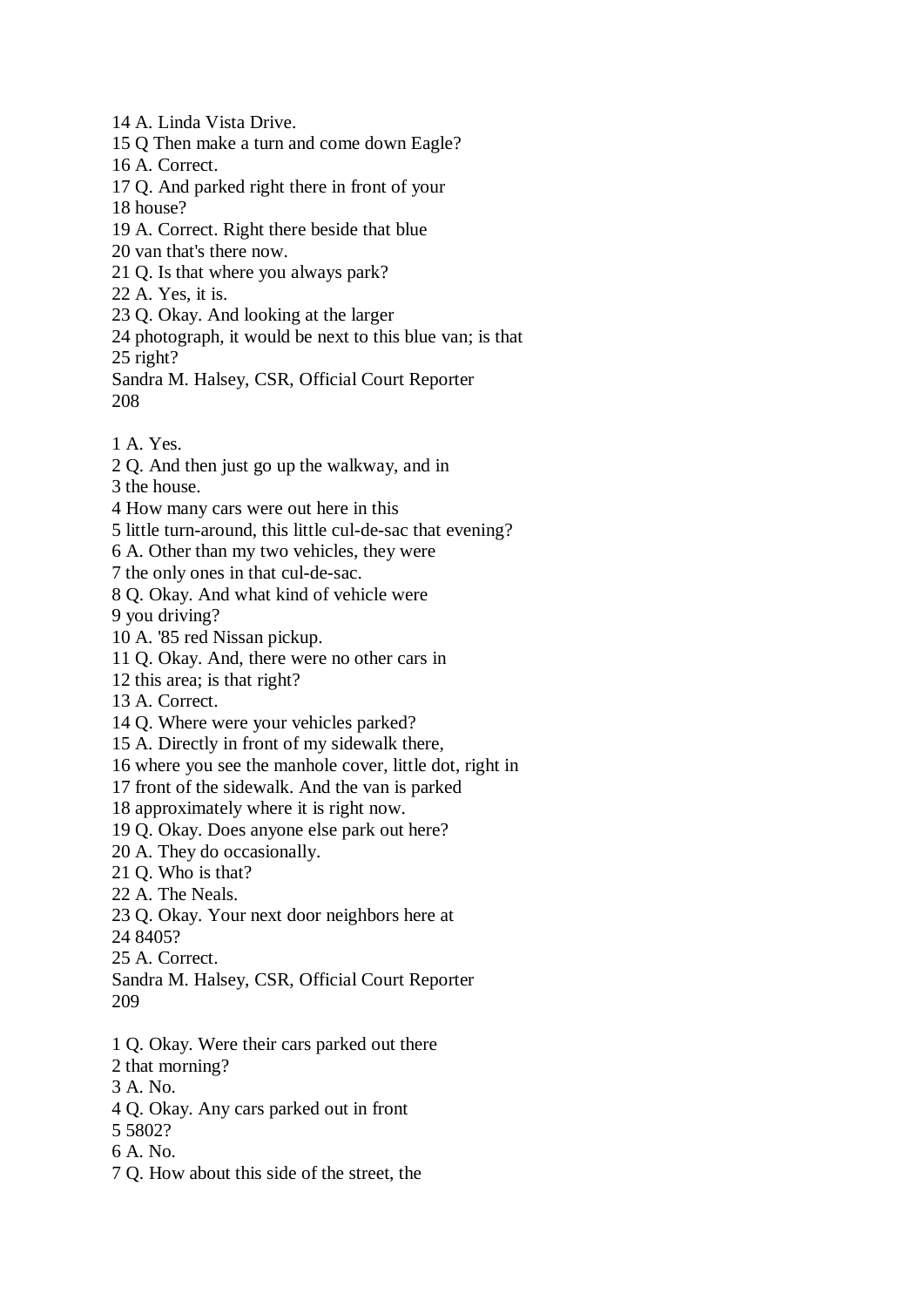8 right side on the photograph. Did you see any vehicles 9 parked out there? 10 A. No.

11 Q. Okay. Now, once you parked and got out

12 of your car, what did you do?

13 A. That being that time of morning, it was

14 fairly warm that night, fairly muggy. I stood around and

15 kind of looked at the stars, looked around at the sky. I

16 like looking at the stars, the moon, the sky, whatever may

17 be out that night, probably three or four minutes.

18 Q. Okay.

19 A. Also, going in to the house that time

20 of morning, the house is locked, so I just, I kind of

21 check the neighborhood, look around a little bit, and make

22 sure that somebody is not going to follow me into the

23 house, follow me up to the house. I'm fairly good size,

24 but that doesn't prevent some people.

25 I looked around, didn't see anything

Sandra M. Halsey, CSR, Official Court Reporter

210

1 unusual or anything, after I had looked at my stars and

2 whatever, and went into the house.

3 Q. Where were you standing when you were

4 just kind of standing out relaxing, and looking up at the

5 stars, and looking around the neighborhood?

6 A. Probably right beside my pickup, or

7 right in front of it.

8 Q. Okay. So just right out here in the

9 street?

10 A. No, to the left and forward.

11 Q. Okay. Up here by the curb?

12 A. Correct.

13 Q. Okay. Did you take a look down both

14 ends of Eagle that night?

15 A. Yes, I did.

16 Q. Okay. This was your practice to do

17 this -- to make sure to see if there was anyone around?

18 A. Correct.

19 Q. Okay. Could you see the Routier's

20 home?

21 A. Yes.

22 Q. Okay. Do you recall if it was lit up

23 at that time or not?

24 A. No, I do not recall. There is a

25 fountain that you can see there in the picture, just to

Sandra M. Halsey, CSR, Official Court Reporter

211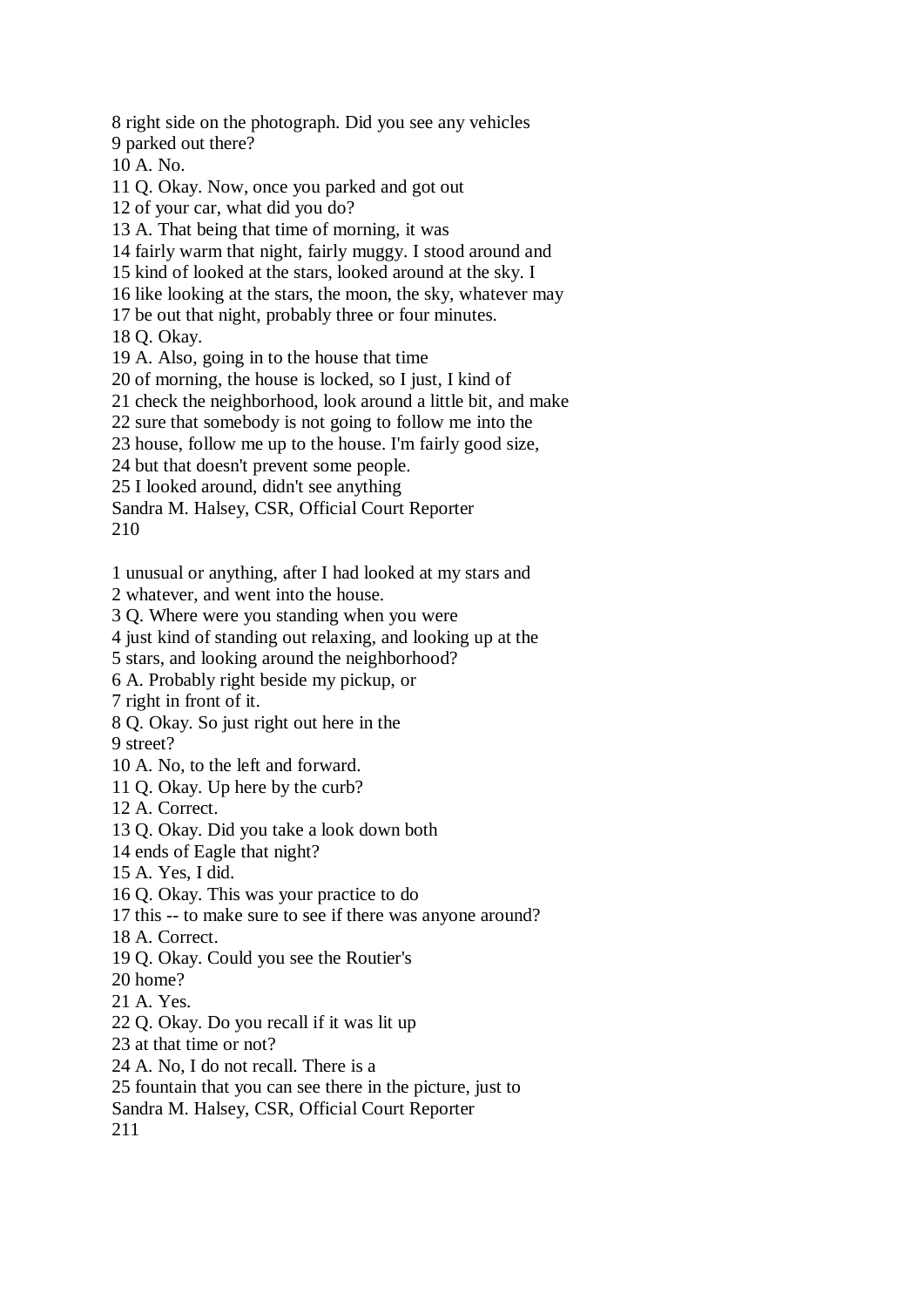1 the left of their sidewalk.

2 Q. This fountain here?

3 A. Yes.

4 Q. Okay.

5 A. It has three flood lights that are on

6 the fountain, which illuminates the front of the home, and

7 most of the area around it pretty well. There's also a

8 street light over on the corner, on our side of the

9 street.

10 Q. Here?

11 A. To the right. The right of the van.

12 Q. Okay.

13 A. You can see the pole barely there.

14 Q. Okay.

15 A. I did not notice any lights out of the

16 ordinary or unusual, no.

17 Q. So, the flood lights were on, but that

18 was the usual, is that right?

19 A. Correct.

20 Q. Overall, would you describe this corner

21 of the neighborhood as pretty well lit?

22 A. Yes.

23 Q. Okay. You got a street light here by

24 your house. The Routier home has their flood lights. Are

25 there any other street lights along there?

Sandra M. Halsey, CSR, Official Court Reporter

212

1 A. There's another street light down west

2 on Eagle, just to the left, I believe, of 8313 would be

3 the next house. I think there's a street light there at

4 that corner.

5 Q. Okay.

6 A. There's another one down this way at

7 the stop sign on the east.

8 Q. Okay. Just down here?

9 A. Yes.

10 Q. Okay. Now, as far as any vehicles that

11 are parked out there, there's only your two vehicles that

12 are in front of your house?

13 A. Correct.

14 Q. And nothing in front of your two

15 neighbors here; is that right?

16 A. That's correct.

17 Q. Anything along this side of the street

18 at all?

19 A. Not that side of the street, no.

20 Q. What about in front of the Routier's

21 home, did you see any vehicles?

22 A. Their Pathfinder.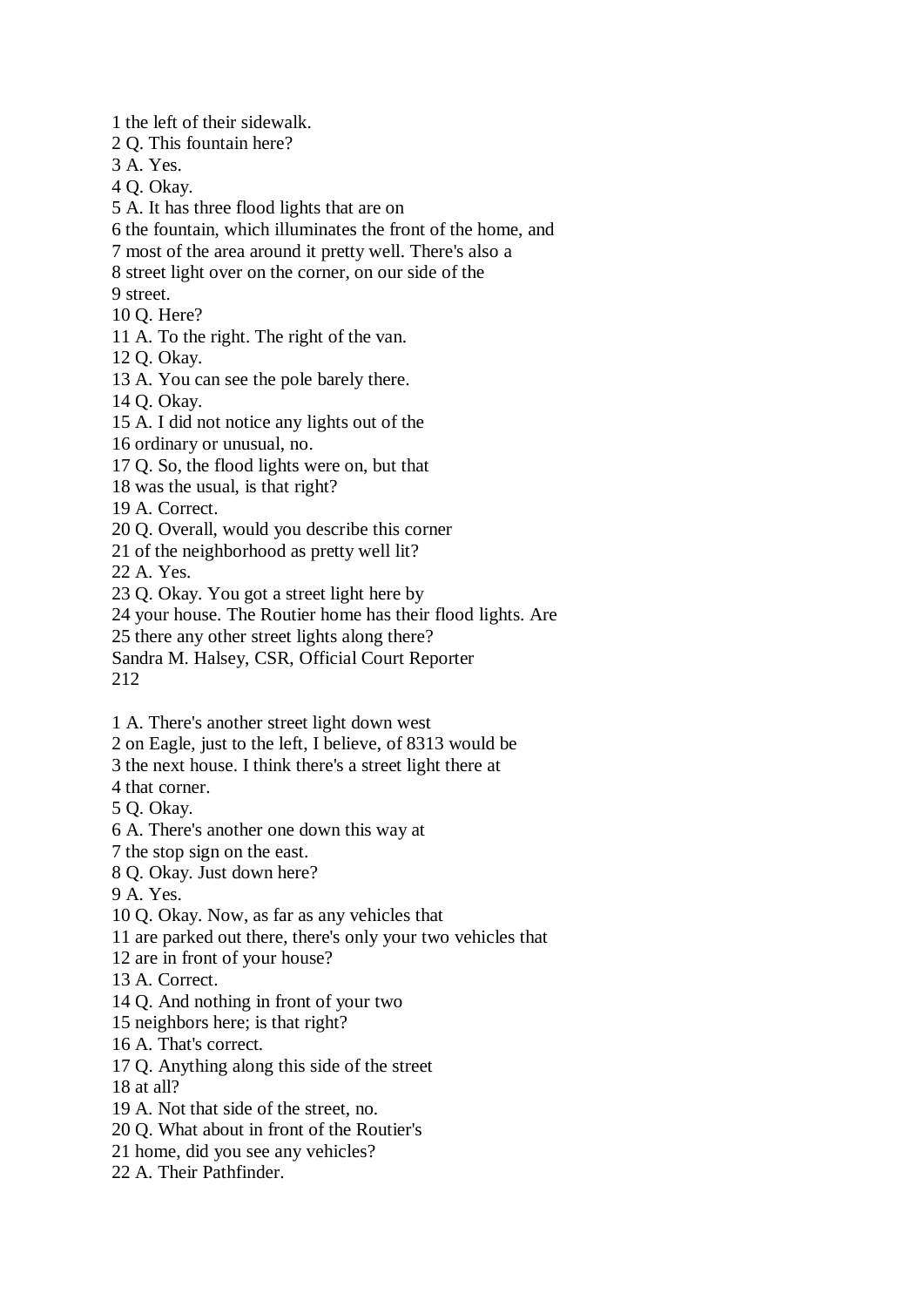23 Q. Okay.

- 24 A. It's a green, I don't know what year,
- 25 Pathfinder, dark green Pathfinder.

Sandra M. Halsey, CSR, Official Court Reporter 213

- 1 Q. Okay.
- 2 A. Which was usually parked there just to
- 3 the -- straight out area from their sidewalk.
- 4 Q. In this area here?
- 5 A. Approximately there where the blue car 6 is now, yes.
- 7 Q. And that was the usual place it was
- 8 parked?
- 9 A. Yes.
- 10 Q. Okay. How many cars did the Routier's
- 11 have?
- 12 A. Actually own, I don't know. Two that I
- 13 have seen.
- 14 Q. Okay. Two that you've seen? The
- 15 Pathfinder?
- 16 A. Correct.
- 17 Q. What other car do they have?
- 18 A. A Jaguar of some type.
- 19 Q. Where is that usually parked?
- 20 A. Usually that's parked there in the
- 21 back. Sometimes, yes, there in the driveway. Sometimes
- 22 it would be parked out front, in front of the Pathfinder.
- 23 Q. Okay. So sometimes they were both
- 24 parked out there?
- 25 A. Correct.
- Sandra M. Halsey, CSR, Official Court Reporter 214
- 1 Q. But that morning, just the Pathfinder
- 2 here?
- 3 A. Yes, sir.
- 4 Q. Did you notice any other unusual cars
- 5 parked in front of 5717 or the other houses here?
- 6 A. Not that I recall, no.
- 7 Q. So, how about down the other side of
- 8 Eagle, did you take a look down there?
- 9 A. The 8317 home, they only own one car.
- 10 He is a retired doctor. He only owns one car and always
- 11 parks it in the garage, so there's never any cars, hardly
- 12 ever, in front of their house.
- 13 8313, again, they park in the back.
- 14 The red car that you see there, just part of in that
- 15 picture, that car's there most of the time. So I believe
- 16 it was there that night also.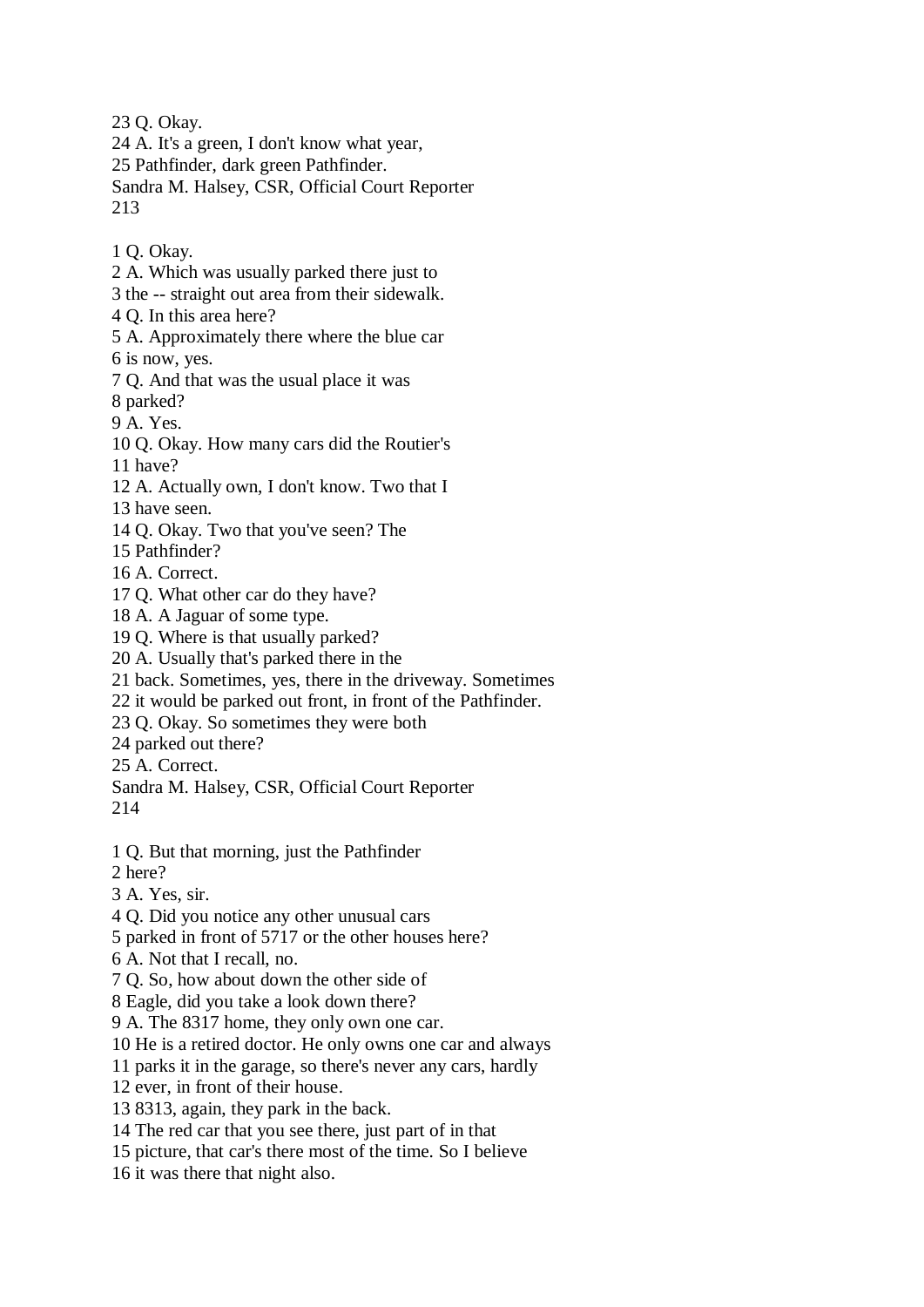17 Other than that, those are about the

18 only cars that park on the street. Everybody else uses

19 their driveways or garages.

20 Q. Okay. Anything else, any cars parked

21 on this side of the Routier's home?

22 A. No.

23 Q. Or down here along this side street?

24 A. No.

25 Q. Okay. And, while you were out there

Sandra M. Halsey, CSR, Official Court Reporter

215

1 for, what would you say five minutes or so?

2 A. Maybe five minutes, yes.

3 Q. Did you see anyone walking around?

4 A. No. Nothing unusual.

5 Q. Hear any unusual noises?

6 A. No.

7 Q. Okay. And this was -- you got home

8 around, about 1:50 or so?

9 A. 1:50, quarter till 2:00.

10 Q. Okay. Then you go into the house, I

11 take it?

12 A. Yes.

13 Q. Okay. I guess you safely made it in

14 the house, with your wife knowing you were coming home?

15 A. Correct.

16 Q. Okay. And where was your wife located?

17 A. In the bedroom upstairs.

18 Q. Okay. Where is your bedroom located at

19 in the house?

20 A. In the picture there, you see the

21 sidewalk going up to the house. There are two windows to

22 the left of that sidewalk, that's the first floor. The

23 second floor is cut off.

24 Q. Right here?

25 A. Yes. The master bedroom is located

Sandra M. Halsey, CSR, Official Court Reporter

216

1 above those two windows.

2 Q. Okay. So, your windows, do they face

3 the Routier's home?

4 A. Yes, they do.

5 Q. Okay. And, do you recall how long it

6 took you to get upstairs and into your bedroom?

7 A. I came in, locked the door, turned on

8 the alarm system, checked the other doors and windows

9 downstairs, got a drink, put my things up for the night,

10 and went upstairs, it was probably in the neighborhood of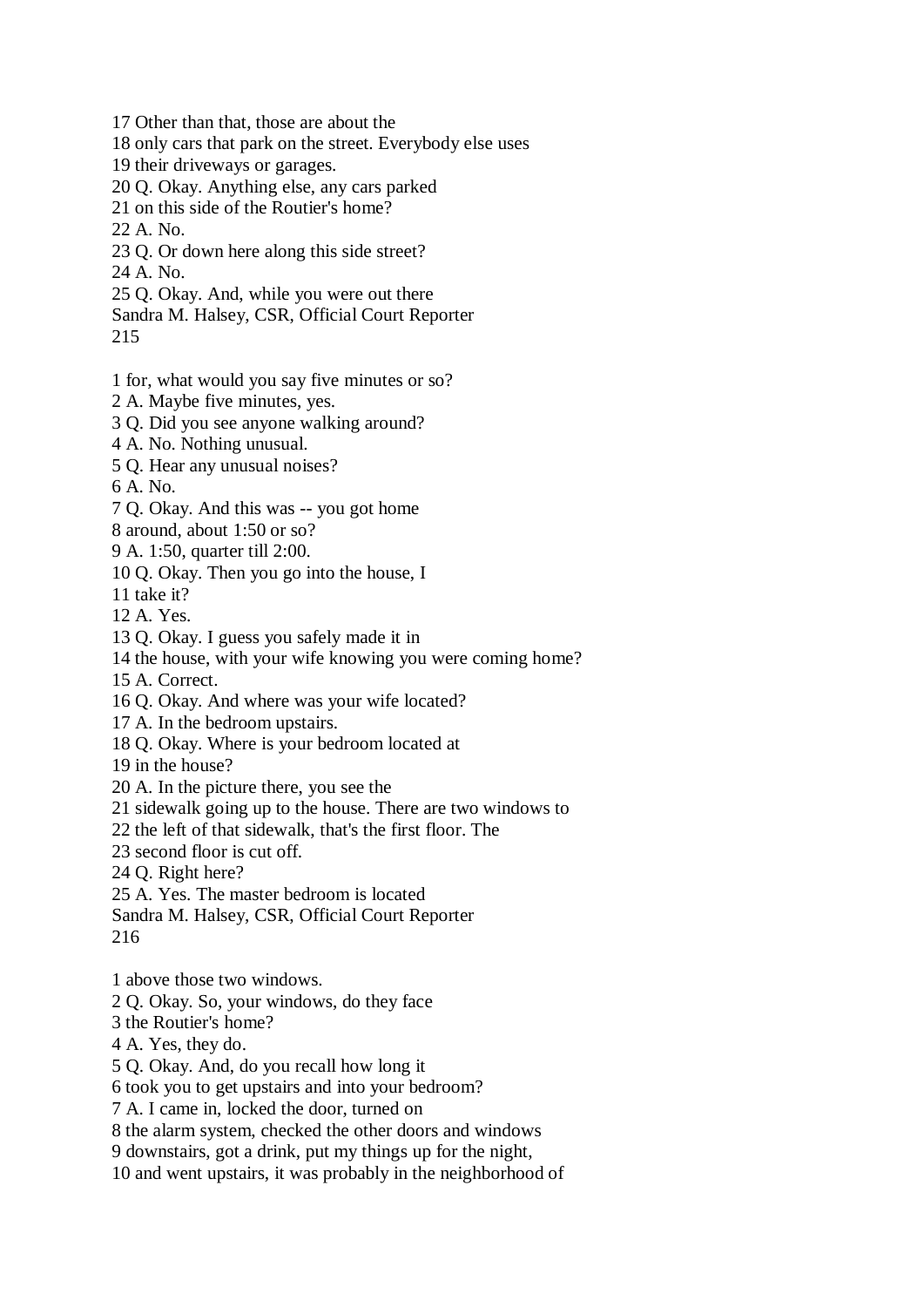11 10 to 15 minutes. 12 Q. Okay. You have an alarm system there 13 in your house? 14 A. Yes, I do. 15 Q. Who installed that? 16 A. I did. 17 Q. Okay. You turned that on? 18 A. Yes. 19 Q. Okay. Is that your usual practice? 20 A. Yes, it is. 21 Q. And, you also secured the rest of the 22 downstairs? 23 A. Yes. 24 Q. Okay. So, give us your best estimate 25 as to when you got upstairs into the bedroom. Sandra M. Halsey, CSR, Official Court Reporter

217

1 A. Estimate of time, probably sometime 5

2 after 2:00 to 10 after 2:00.

3 Q. Okay. And does it take you long to get

4 into bed?

5 A. No.

6 Q. Okay. Now, Mr. Gorsuch, was your

7 windows up or down that evening?

8 A. It was a warm evening, and my wife and

9 I do not care for air conditioning very much, so we have

10 our windows open most of the time. They were open that

11 evening, yes.

12 Q. Okay. So, it's not unusual for you to

13 not run the air conditioner in the evening?

14 A. No.

15 Q. And it wasn't running that night?

16 A. No.

17 Q. Okay. Window was open?

18 A. Yes.

19 Q. Okay. Do you have any problem hearing

20 noises with the window open there?

21 A. No.

22 Q. Okay.

23 A. The design of the area, the houses are

24 kind of in arc, as well as with the wind. There's is

25 usually a pretty good wind that comes directly up the

Sandra M. Halsey, CSR, Official Court Reporter 218

1 street. It's usually very quiet at that time of morning,

2 so noises are not a problem, no.

3 Q. Okay. And then did you try to go to

4 sleep?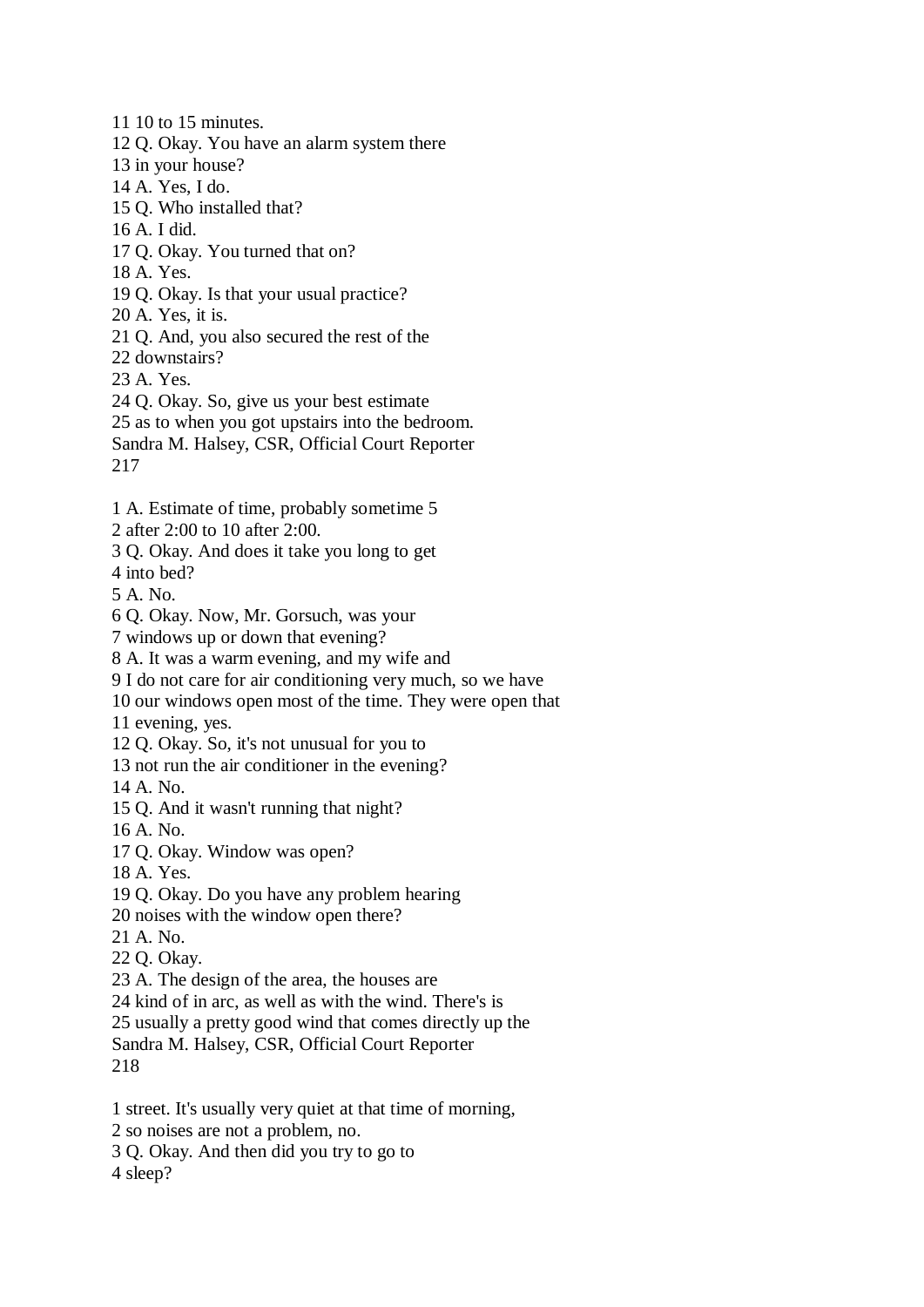5 A. Yes, I did.

6 Q. About what time would it have been then

7 when you tried to go to sleep?

8 A. Again, probably 10 after, 15 after

9 2:00, somewhere in that vicinity.

10 Q. Okay. And, were you able to go to

11 sleep?

12 A. Yes.

13 Q. Okay. Now, did something wake you up

14 soon after that?

15 A. Yes.

16 Q. Okay. What time was that that you were

17 awakened?

18 A. The first time that I was awoken, I

19 really don't know. I did not look at the clock. It

20 didn't break my sleep completely. I felt something, a

21 noise of some kind that did wake me.

22 Q. What noise, do you know?

23 A. I do not know. A loud noise of some

24 type. Again, it's, if you hear something in the dark, or

25 the night, you hear it only once, and you're asleep, or

Sandra M. Halsey, CSR, Official Court Reporter 219

1 trying to go to sleep, it's hard to tell what the noise

2 was. All you know is it was a noise.

3 Q. Okay.

4 A. I don't know what time that was. It

5 was sometime after I tried to go to sleep or after I did

6 go to sleep and it woke me. A short time thereafter, I

7 was awoken again though. And this time it was a full

8 awakening.

9 Q. Okay. And what woke you at that time?

10 A. What woke me at that time was Darin

11 Routier running from the front of the home, down the

12 sidewalk, yelling that, "someone has stabbed my children,"

13 or, "my kids and my wife".

14 Q. Okay. "Someone has stabbed my children

15 and my wife"?

16 A. Yes.

17 Q. Is that your best recollection of what

18 he was yelling?

19 A. That is my best recollection, yes.

20 Q. Okay. And tell the jurors how he was

21 yelling that. Was he --

22 A. Very loudly. Almost broadcasting it to

23 the neighborhood as a danger. You know, he wanted

24 somebody to hear him.

25 Q. Okay. And you had no trouble hearing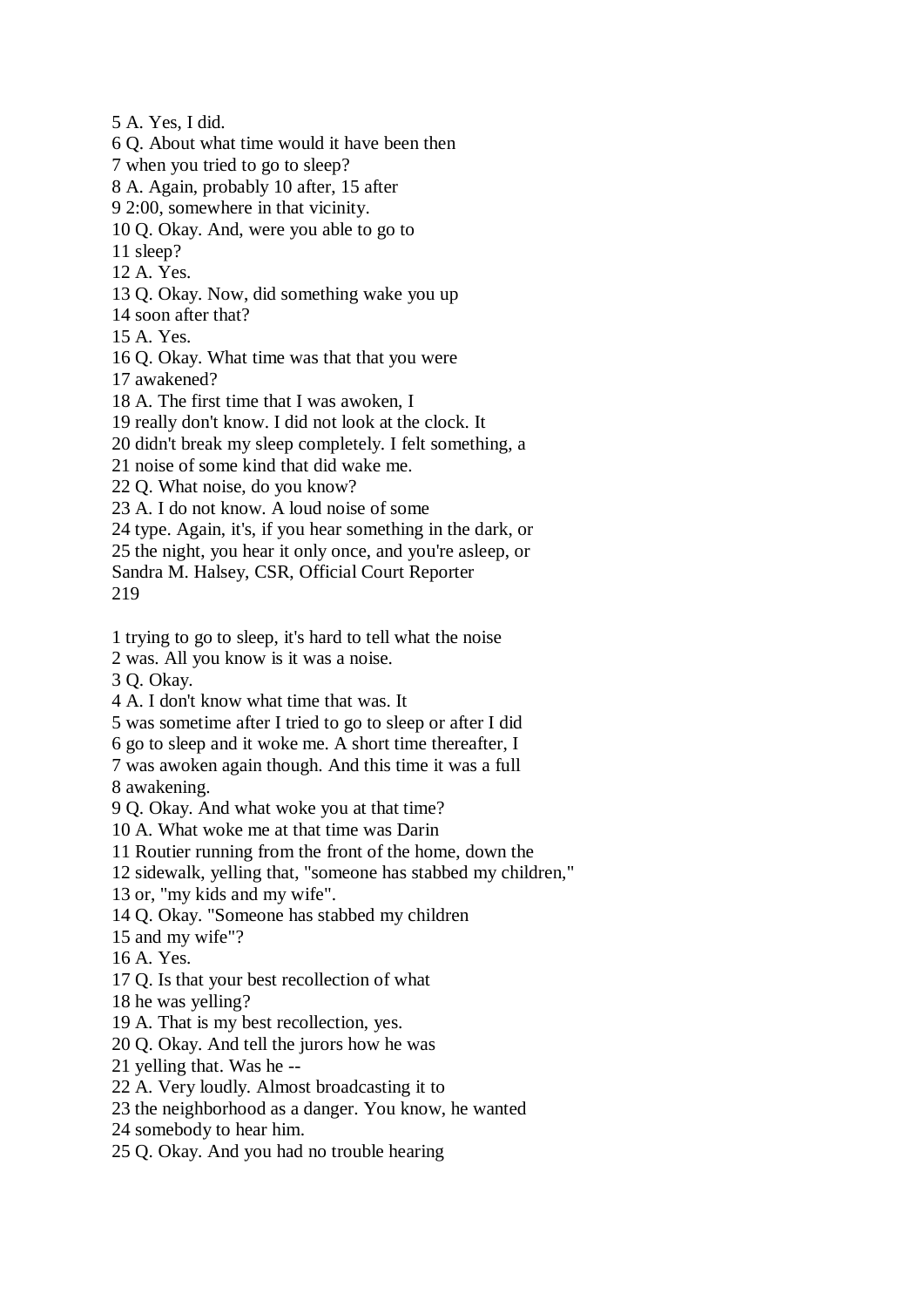Sandra M. Halsey, CSR, Official Court Reporter 220

1 him? 2 A. No. 3 Q. Okay. When you heard that, what did 4 you do? 5 A. I immediately sat up in bed. And 6 naturally, when you hear something like that, you're going 7 to listen to see what's going on. I immediately sat up in 8 bed, and as I set up in bed, I have a waterbed that sits 9 up fairly high, I can look directly out the window, 10 directly down, and I saw Darin approximately even with the 11 fountain.

12 Q. Okay. Do you recall what he was

13 wearing?

14 A. I recall it was blue jeans, I believe,

15 only.

16 Q. Okay. Just blue jeans?

17 A. Yes.

18 Q. Okay. And, he was standing near the

19 fountain?

20 A. Yes.

21 Q. Okay.

22 A. Well, he was running near the fountain,

23 he wasn't standing.

24 Q. Okay. Did you see anyone else out

25 there?

Sandra M. Halsey, CSR, Official Court Reporter 221

1 A. Yes, I did.

2 Q. Who did you see?

3 A. I saw a policeman coming up over the

4 bank. As I leaned up in bed, I could look out the window

5 and see a pretty good picture, or pretty good view of the

6 street. There's a police car sitting a little bit ahead

7 of where the car is there now.

8 Q. Okay. Let me get you -- if we could,

9 with the Court's permission, if we could have the jurors

10 step down for a moment.

11

12 THE COURT: All right. That's fine.

13 Maybe you can use the pointer, Mr. Shook.

14 MR. TOBY L. SHOOK: Okay.

15 THE COURT: If you will just wait a

16 minute for everyone to find a position around there.

17 Okay. Can the jury all see that?

18 Okay.

19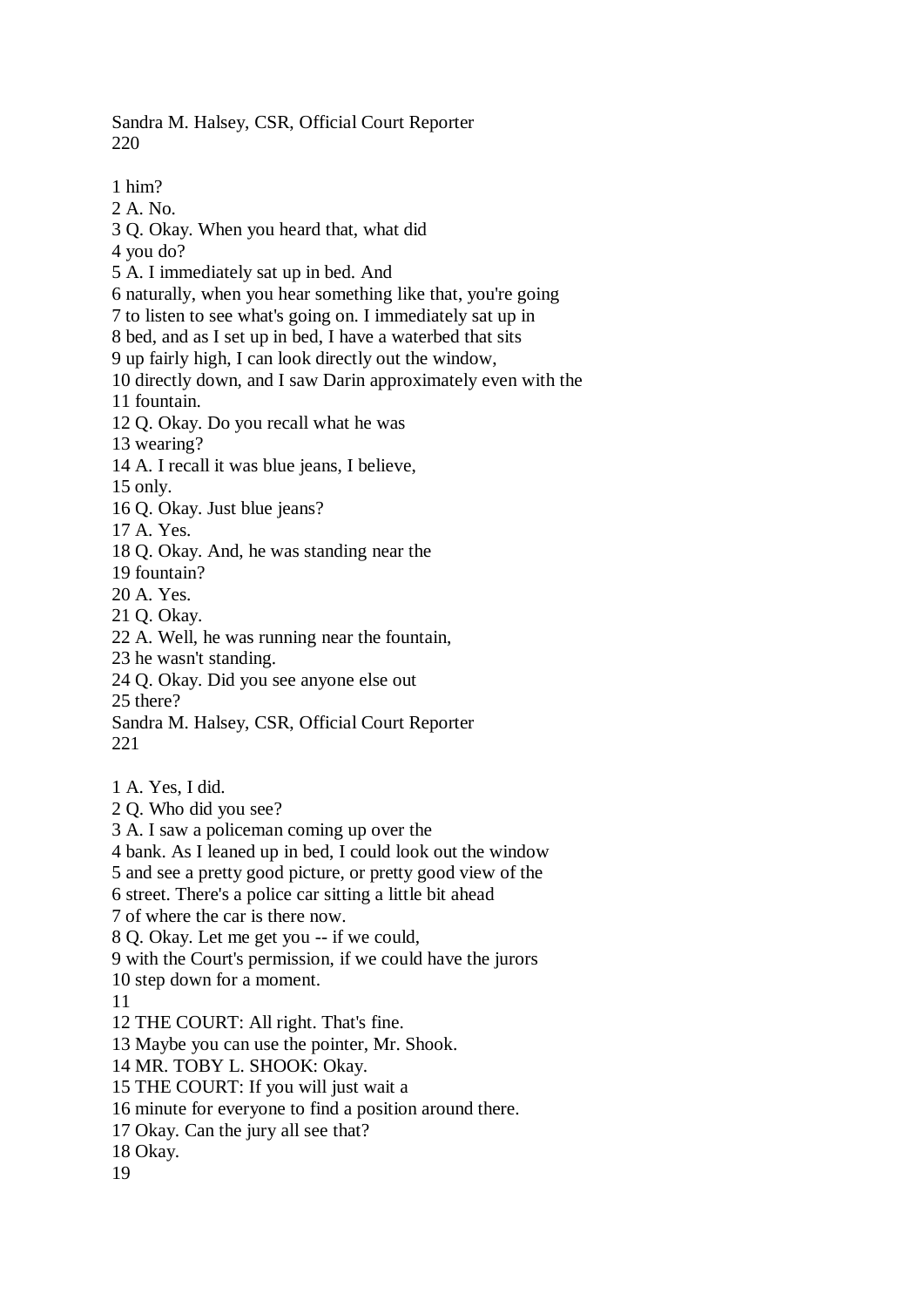20 BY MR. TOBY L. SHOOK:

21 Q. Mr. Gorsuch, if you can step over here

22 to the side.

23 A. Okay.

24 Q. And again, on the photograph, point to

25 the area that you first saw Darin Routier.

Sandra M. Halsey, CSR, Official Court Reporter 222

1 A. Okay. Darin Routier was approximately

2 in this area here. There was a police squad car parked

3 away from the curb, a little bit in this area, a little

4 bit ahead of the direct front line of the home.

5 Q. Which is --

6 A. -- parked close to the front. He was

7 actually parked around to the side, about in this area.

8 Q. Okay. And, which way was he pointed?

9 A. He was pointed west.

10 Q. Okay. Did you see a police officer out

11 in that area?

12 A. Yes, I did. He was approximately in

13 this area. There is a small bank here. It comes up from

14 the sidewalk into the yard. It runs approximately around

15 in about this area. He was already up over the side of

16 that bank and was coming up about in this area here, at

17 the corner of the house, whenever I sat up in bed.

18 Q. Okay. That's the first thing you see

19 when you look out?

20 A. Correct.

21 Q. Okay. What was the next thing that you

22 saw happen?

23 A. The next thing I saw happen was Darin

24 stopped about in this area, and he came around between the

25 fountain and the house, and met the police officer in this

Sandra M. Halsey, CSR, Official Court Reporter 223

1 area. They both came back between the house and the

2 fountain and then went into the house.

3 Q. Okay. Now, did you hear anything said

4 between Darin and the police officer at that time?

5 A. I heard something said, but I could not

6 understand what was said.

7 Q. Okay. And then they go into the house?

8 A. Yes.

9 Q. Okay. What do you do at that time?

10 A. I got out of bed. My wife was awake at

11 that time, she heard basically the same thing. So she and

12 I both got out of the bed. We kind of went to the window

13 and looked, of course, to see what was going on. At that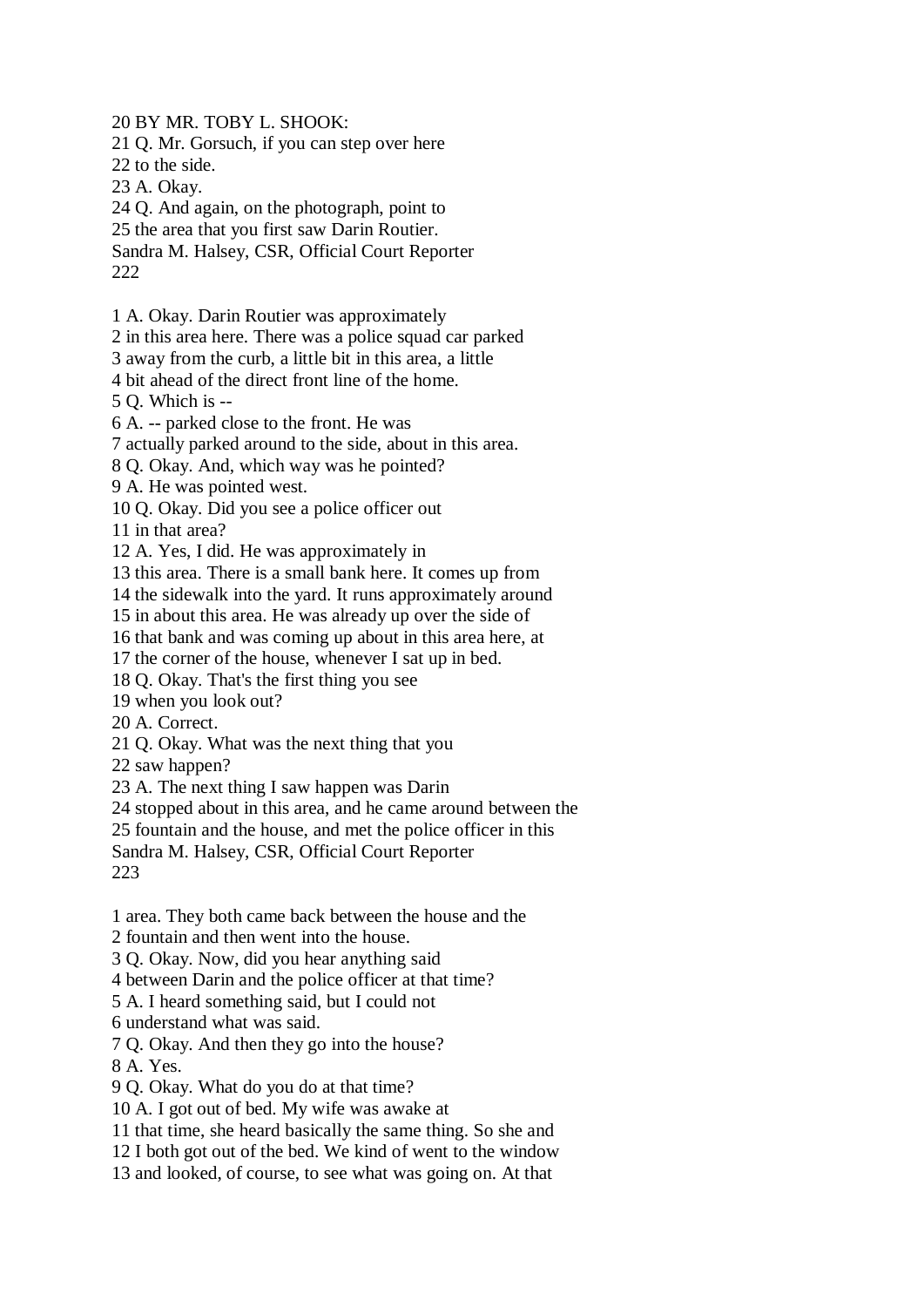14 time all we could see was a police car sitting here.

15 Q. Okay. Did you look around the street

16 to see if you could see anything else?

17 A. Yes, I did.

18 Q. Okay. Did you see anything else there

19 in the neighborhood?

20 A. No. Nothing in this area, other than

21 what I've already describe, my pickup, the Pathfinder

22 here, and my van here, the police car here.

23 Q. Okay. So there's your two cars in

24 front of your house?

25 A. Yes.

Sandra M. Halsey, CSR, Official Court Reporter 224

1 Q. Now the police car is parked here?

2 A. Yes.

- 3 Q. And the Routier's Pathfinder is in
- 4 front of their house?

5 A. Yes.

6 Q. Are there any other cars out there that

7 you see?

8 A. No.

9 Q. Any other cars at your neighbors here

10 at 5802 or anything like that?

11 A. No.

12 Q. Okay. What's the next thing that you

13 saw?

14 A. The next thing I saw were the police

15 officer and Darin come back out of the house.

16 Q. Okay.

17 A. The police officer and Darin then --

18 the police officer basically told Darin to go find

19 somebody else in the neighborhood, ask him if there was

20 somebody else. Darin said "yes." Darin came across the

21 street, went to the Neals' house and beat on their door.

22 Q. Okay. Now, did another police officer

23 arrive soon after that other officer?

24 A. Yes.

25 Q. Okay. Where was his car located?

Sandra M. Halsey, CSR, Official Court Reporter

225

1 A. It was parked somewhere in this area

2 here. He had pulled up and stopped fairly quickly,

3 somewhere out here in the middle of this area.

4 Q. Okay. And where did he go?

5 A. He went to the house also.

6 Q. Okay. Now, you didn't have a stop

7 watch on or anything, did you?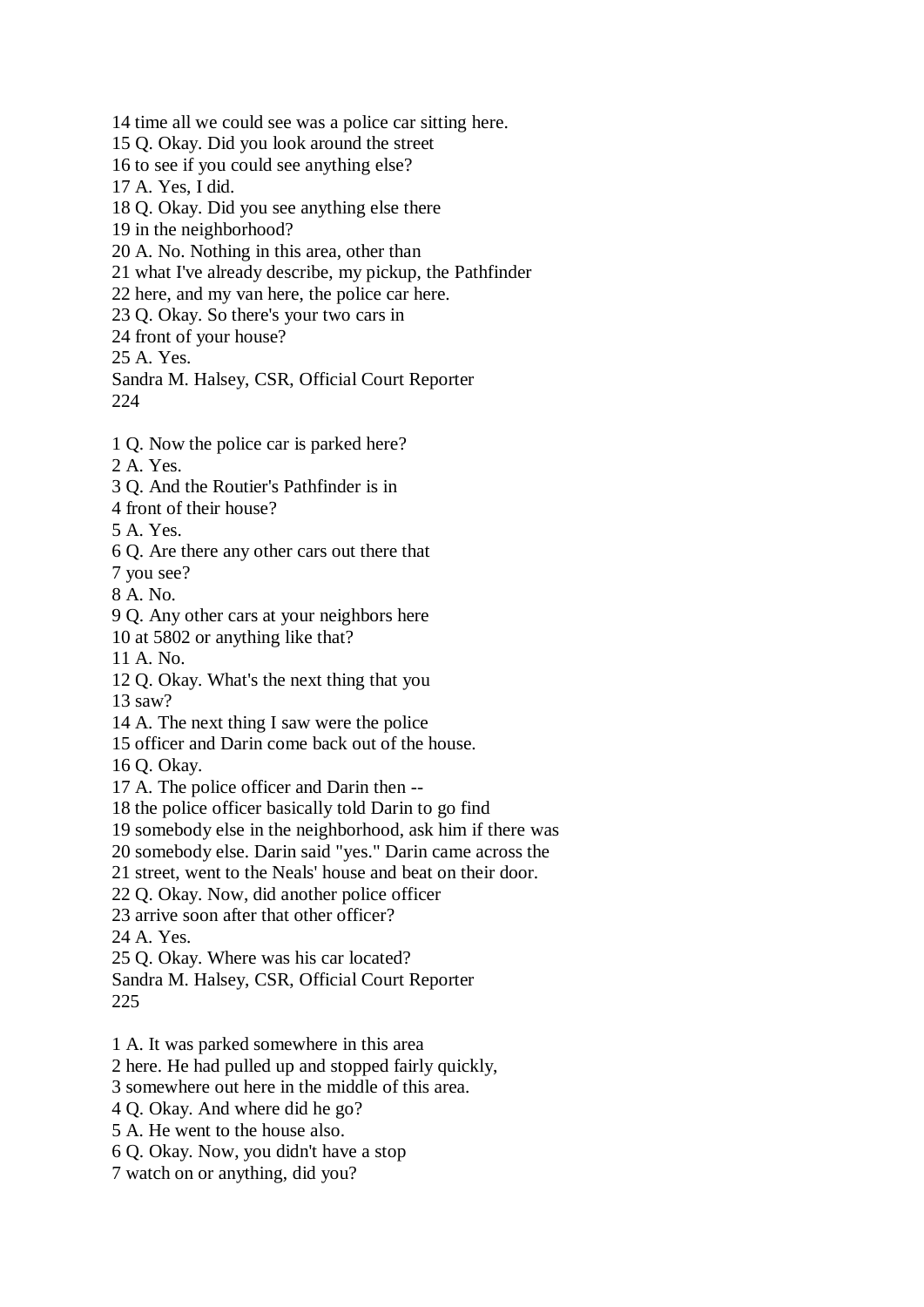8 A. No.

9 Q. Okay. Do you know how long it took

10 this other officer to arrive on the scene?

11 A. No, I do not.

12 Q. Okay. But another officer pulled up

13 soon thereafter?

14 A. Very soon thereafter.

15 Q. When Darin Routier emerged from the

16 house again, was this other police officer there also?

17 A. Not yet.

18 Q. Okay. Did he arrive soon after that?

19 A. Yes.

20 Q. Okay. And you're observing this from

21 your bedroom window; is that right?

22 A. That's correct.

23 Q. Okay. What's the next thing that you

24 remember happening?

25 A. The next thing I recall happening was

Sandra M. Halsey, CSR, Official Court Reporter

226

1 when Darin was here beating on the Neals' door, with the

2 second officer arriving, and what I had already heard, it

3 occurred to me that, you know, that maybe there is

4 somebody around that I need to find for them, or look to 5 see if there is anybody.

6 My house has windows across the back of

7 it, on the second story, as well as the one on the west

8 side. I had a pretty good view of everything in the

9 alley. There's a large fence that runs between our

10 property here and the church.

11 I can see the alley several houses down

12 to the west. I can see across the church parking lot

13 through the fence, or over the fence. The fence is

14 approximately a nine foot fence, so it's pretty hard to

15 scale. I can also see the alley going this way for

16 probably about down to the corner here.

17 I immediately went and looked out that.

18 After I didn't see anybody there, I went back to my

19 bedroom, picked up my pistol and went downstairs.

20 Q. Okay. And, again, were you timing

21 that, how long it took to look out the windows, that sort

22 of thing?

23 A. No.

24 Q. Okay. When you last heard and looked,

25 Darin was next door beating on the door; is that right?

Sandra M. Halsey, CSR, Official Court Reporter

227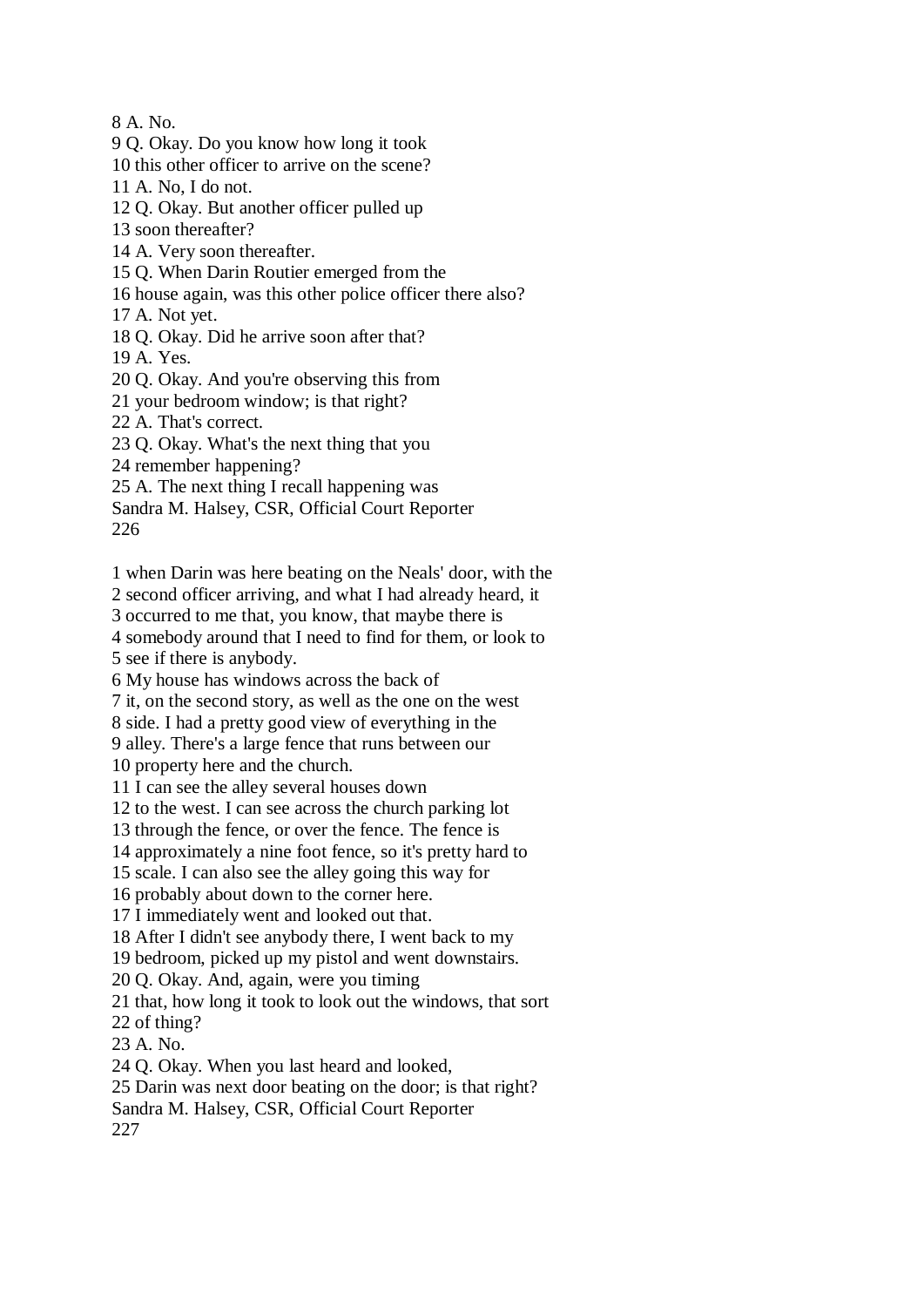1 A. That's correct.

2 Q. And you said the Neals live there?

3 A. The Neals live there, Terry and Karen.

4 Q. That's Terry and Karen Neal?

5 A. Yes.

6 Q. And those are close friends of the

7 Routiers in the neighborhood?

8 A. In my opinion, yes.

9 Q. Okay. You went outside your home; is

10 that right?

11 A. That's correct. After I went

12 downstairs, I turned off the alarm system and came out the

13 front door. I have two large cut pillars here with an

14 archway above my door, and I stood approximately here to

15 this of the door beside the pillar.

16 Q. Okay. Once you got outside the house,

17 had some more cars arrived on the scene?

18 A. Yes.

19 Q. Okay. What cars were those?

20 A. They were some more police officers,

21 and an ambulance. There's an ambulance approximately

22 right here.

23 Q. Okay.

24 A. There was another ambulance that came

25 and parked in this area with the police car behind it.

Sandra M. Halsey, CSR, Official Court Reporter

228

1 The ambulance was just in front of the Pathfinder. The

2 police car was back in this area. There were starting to

3 be more and more cars. There's also a MCU fire truck that

4 came and parked in this area. There were fire, again,

5 fire response vehicles, ambulances and police cars. How

6 many, and where exactly, it's hard to keep track.

7 Q. Okay.

8 A. From the time this ambulance arrived --

9 before this ambulance arrived here though, there was a car

10 that came into this area. It was dark colored car, older

11 model, Cutlass, I believe is what it was. It had some

12 younger people in it. And the police officer that had

13 come in this car was over here. They came across and

14 stopped this vehicle.

15 Q. Okay. That's the second officer that

16 arrived on the scene?

17 A. Yes. The second officer was actually

18 the one that -- I do not believe he actually made it to

19 the house yet.

20 Q. Okay.

21 A. When he stopped the vehicle, the other

22 officer came out as well. The ambulance came during that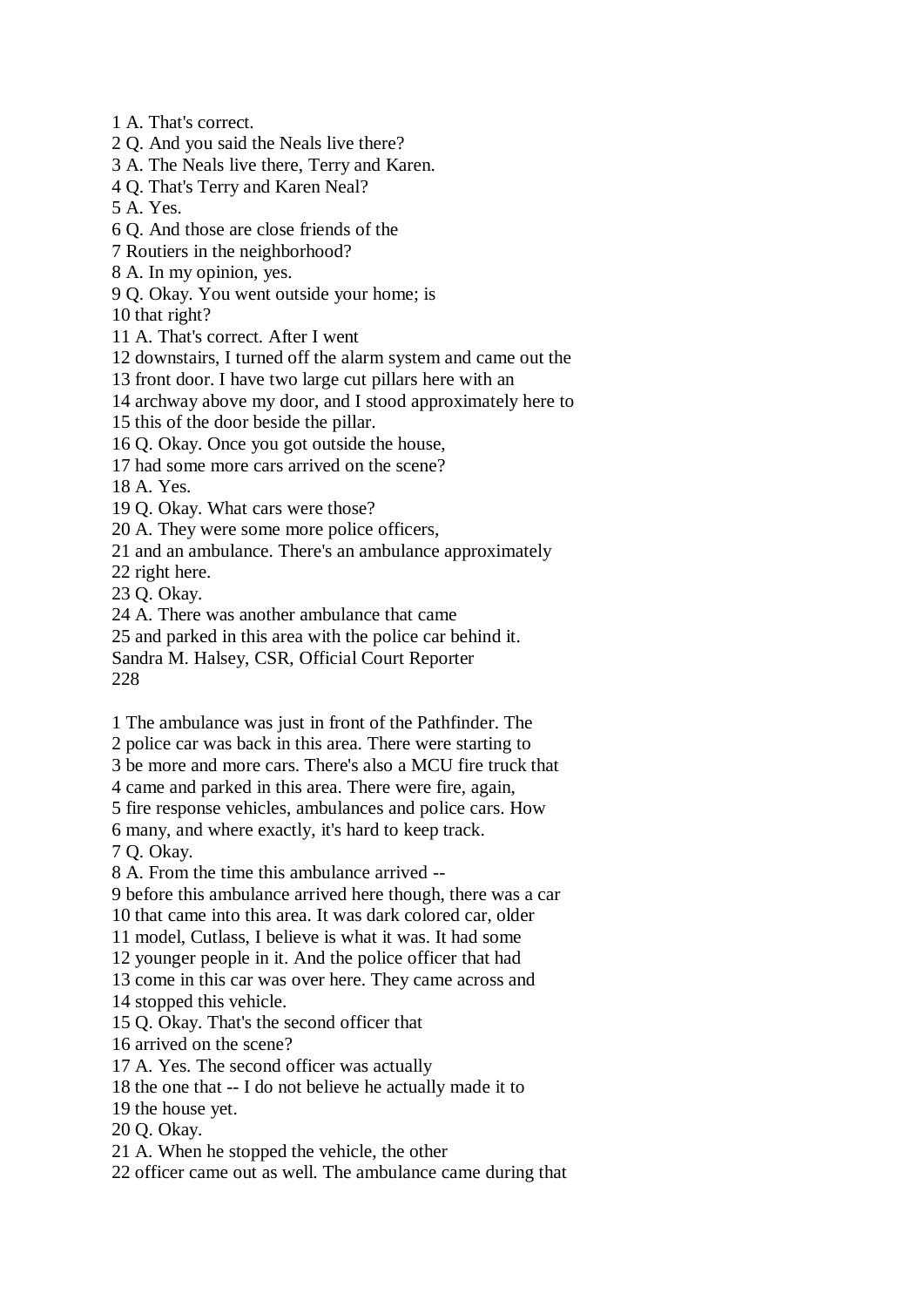23 timeframe. The car here was stopped, the individuals in 24 the car, I believe there were four of them, they got the 25 individuals out at gunpoint and basically spread eagle on Sandra M. Halsey, CSR, Official Court Reporter 229

1 the car.

2 Q. Okay. So this other car you saw, was

3 that the first car that you saw moving that was not a

4 police vehicle, or an ambulance or a fire truck?

5 A. Yes.

6 Q. Okay. And, were you downstairs when

7 you observed this car come by the house?

8 A. Yes.

9 Q. The police officers immediately stopped

10 that?

11 A. Yes.

12 Q. And take the people out by gunpoint?

13 A. Yes.

14 Q. Okay. Did you see them do anything to

15 the car at that time?

16 A. They searched the car, interior, as

17 well as trunk, while they had the people out of the car,

18 they questioned the people. It looked like they were

19 looking at licenses, I.D.'s, things like that.

20 Q. Did they also search those individuals?

21 A. Yes, they did.

22 Q. Okay. Did they let those people go on

23 their way?

24 A. Yes, they did, after a period of time.

25 Q. Okay. And you're observing this all

Sandra M. Halsey, CSR, Official Court Reporter 230

1 from your porch, I take it?

2 A. Yes.

3 Q. Okay. Where was Darin Routier at this

4 time?

5 A. Darin was coming back across the

6 street. Before, or it was right after, actually, this car

7 was stopped. He was still over here with Terry and Karen.

8 Terry came out of the house first with Darin and came back

9 across the street. Karen came out afterwards.

10 Q. Okay. It took Terry, evidently, awhile

11 to get up out of bed once he was awakened?

12 A. Yes.

13 Q. He was the first out though?

14 A. Yes.

15 Q. Okay. Had the paramedics gone into the

16 house at that time?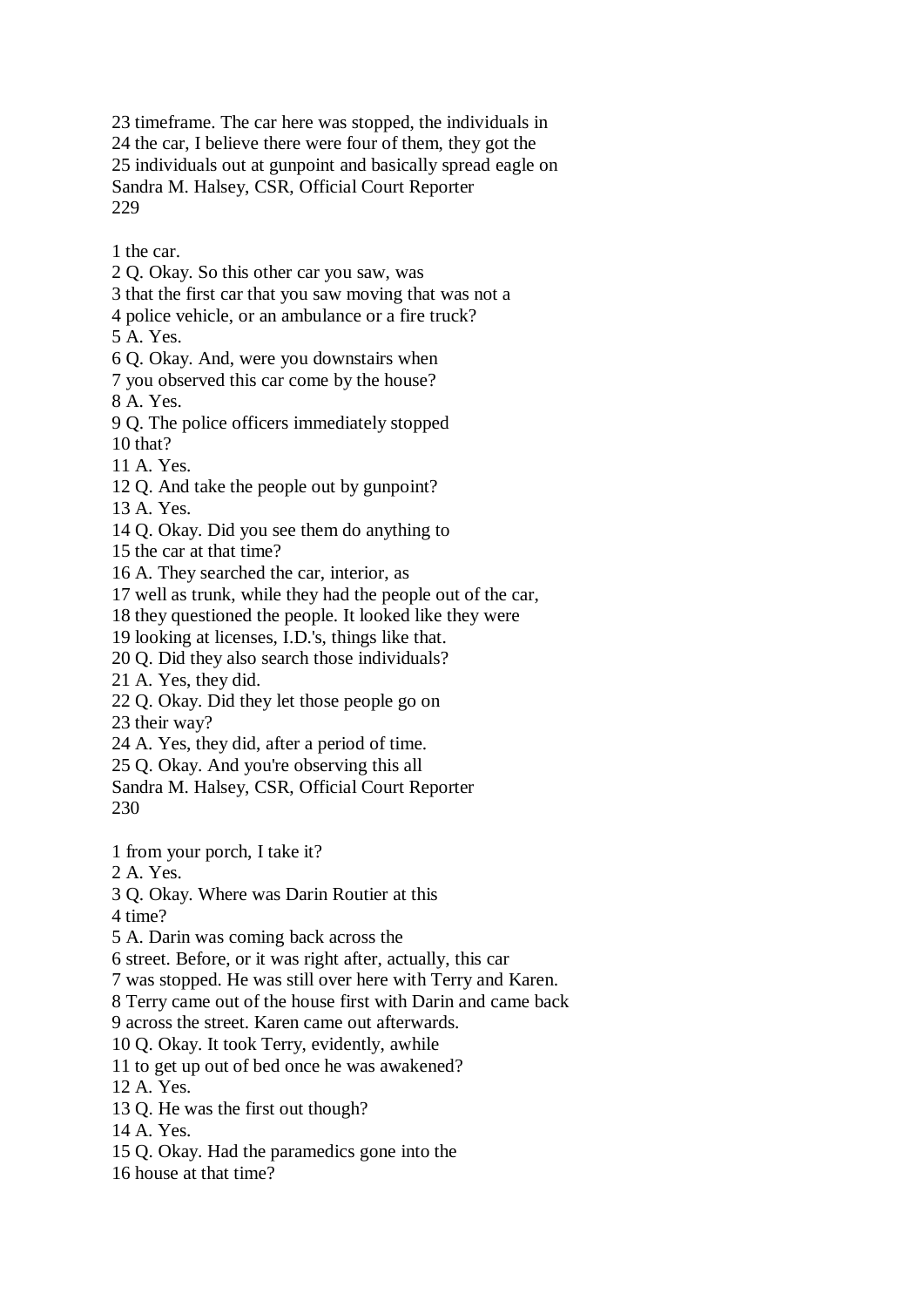17 A. Yes. As Terry and Darin were coming

18 across the street, the paramedics, again, did arrive. And

19 they were coming into the house at that time, yes.

20 Q. Okay. What's the next thing that you

21 observed?

22 A. The next thing I observed was, once

23 Terry and Darin came across the street, they came up to

24 the front of the house. There was another officer that

25 had arrived at that time also. He was there in front of

Sandra M. Halsey, CSR, Official Court Reporter

231

1 the house also. He was watching this that was going on 2 here. He was here.

3 Darin and Terry came across the street.

4 Karen came out shortly thereafter, I think before Terry

5 and Darin even entered the home. Karen came out and came

6 across the street also. They waited and the three of them

7 entered the home.

8 Q. Okay. And, how long were Terry and

9 Karen in that home?

10 A. I'm not real sure. It was a short

11 period of time.

12 Q. Okay. Again, you didn't have a

13 stopwatch on it?

14 A. No.

15 Q. But it was a short period of time?

16 A. Yes.

17 Q. And, did they leave with anyone at that

18 time? Did you see anyone leave when they left the house?

19 Where they with anyone?

20 A. They were with a police officer, yes.

21 Q. Okay. Could you describe how they left

22 the house?

23 A. They were basically being escorted. It

24 was a police officer, I think, and possibly a paramedic, I 25 think.

Sandra M. Halsey, CSR, Official Court Reporter 232

- 1 Q. Okay.
- 2 A. It was either a paramedic or a police
- 3 officer. Again, it was somebody in uniform.

4 Q. Okay. And they --

5 A. They were both on the scene at that

6 time.

7 Q. They weren't physically throwing them

8 out?

9 A. No. No. They were helping them 10 almost.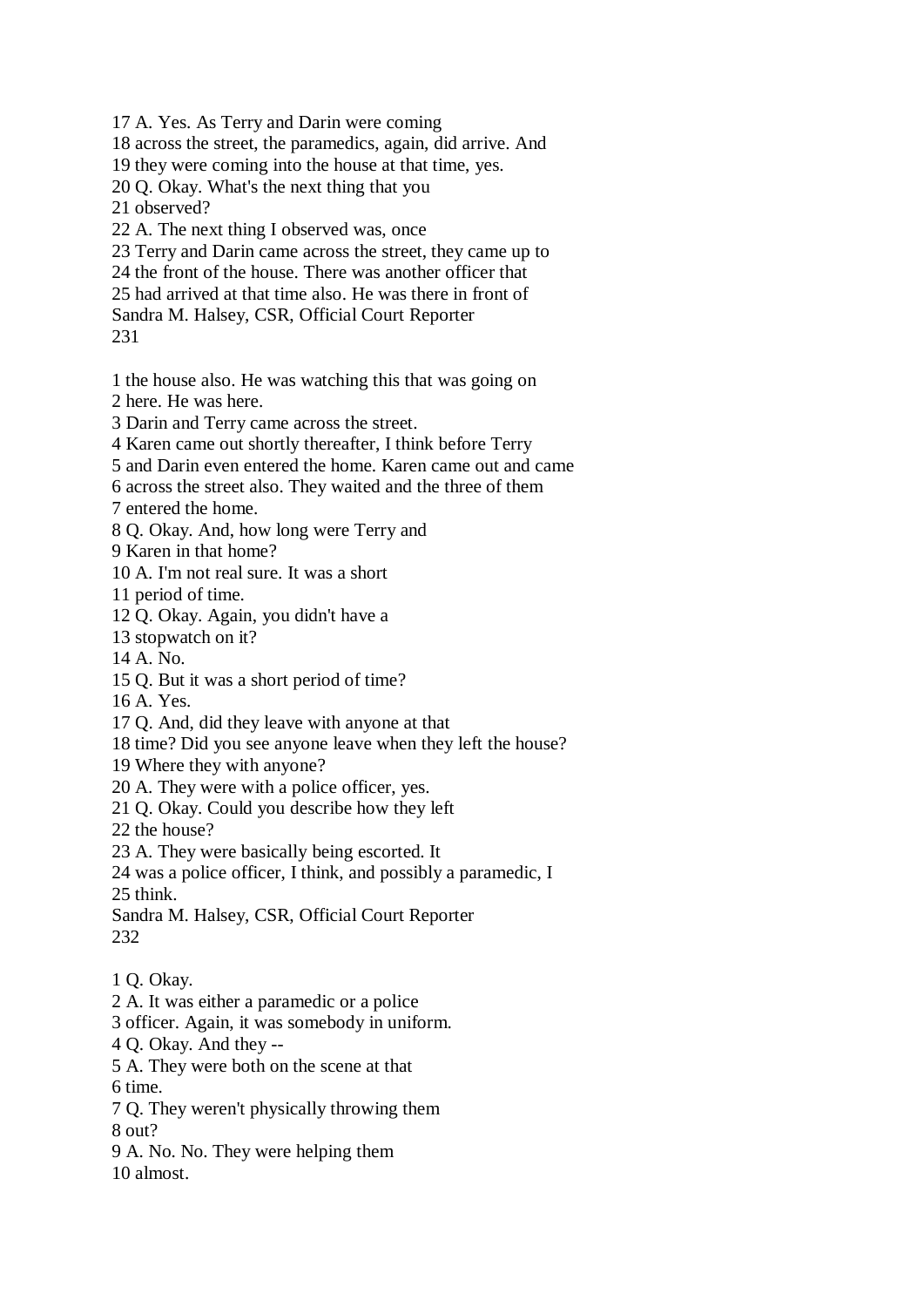11 Q. Okay.

12 A. It was more of a help escort than a

13 forceable escort.

14 Q. But it was a short period of time that

15 they were in there?

16 A. Yes.

17 Q. Okay. What's the next thing that you

18 observed? Did you observe anyone else coming out of the

19 house after that?

20 A. After that period of time, other than

21 the police officers, no.

22 Q. Okay. What about any of the children?

23 A. It was a period of time again, exactly

24 how long, I don't know. The smallest one, to be honest

25 with you, I never could keep their names straight. Devon

Sandra M. Halsey, CSR, Official Court Reporter

233

1 and Damon, you always saw them in pairs, so it was just

2 always Devon and Damon.

3 I don't know which one it was, it was

4 the smallest one, was brought out through this area and

5 placed in this ambulance with two paramedics.

6 Q. Okay. And, did you see Darlie Routier

7 being brought out?

8 A. Not at that time.

9 Q. Okay. Sometime later was she brought 10 out?

11 A. She was brought out, and she was placed

12 in an ambulance here behind, the second ambulance.

13 Q. Okay. Did more police officers

14 continue to arrive upon the scene?

15 A. Definitely.

16 Q. Okay. Did neighbors start to come out

17 and gather around?

18 A. Yes, they did. Neighbors from

19 basically all over the neighborhood came and started

20 gathering, basically in this area, as well as this area

21 here.

22 Q. Okay. Why were they gathering across

23 the street here?

24 A. The gathering was kind of controlled by

25 the police and their tape. There was a taped area, and it

Sandra M. Halsey, CSR, Official Court Reporter 234

1 went, kind of, from this area up and across, through this

2 light pole, through these mailboxes and down through this

3 area to this corner of this house. Somewhere in that

4 vicinity. Exactly where the tape was, I don't recall. It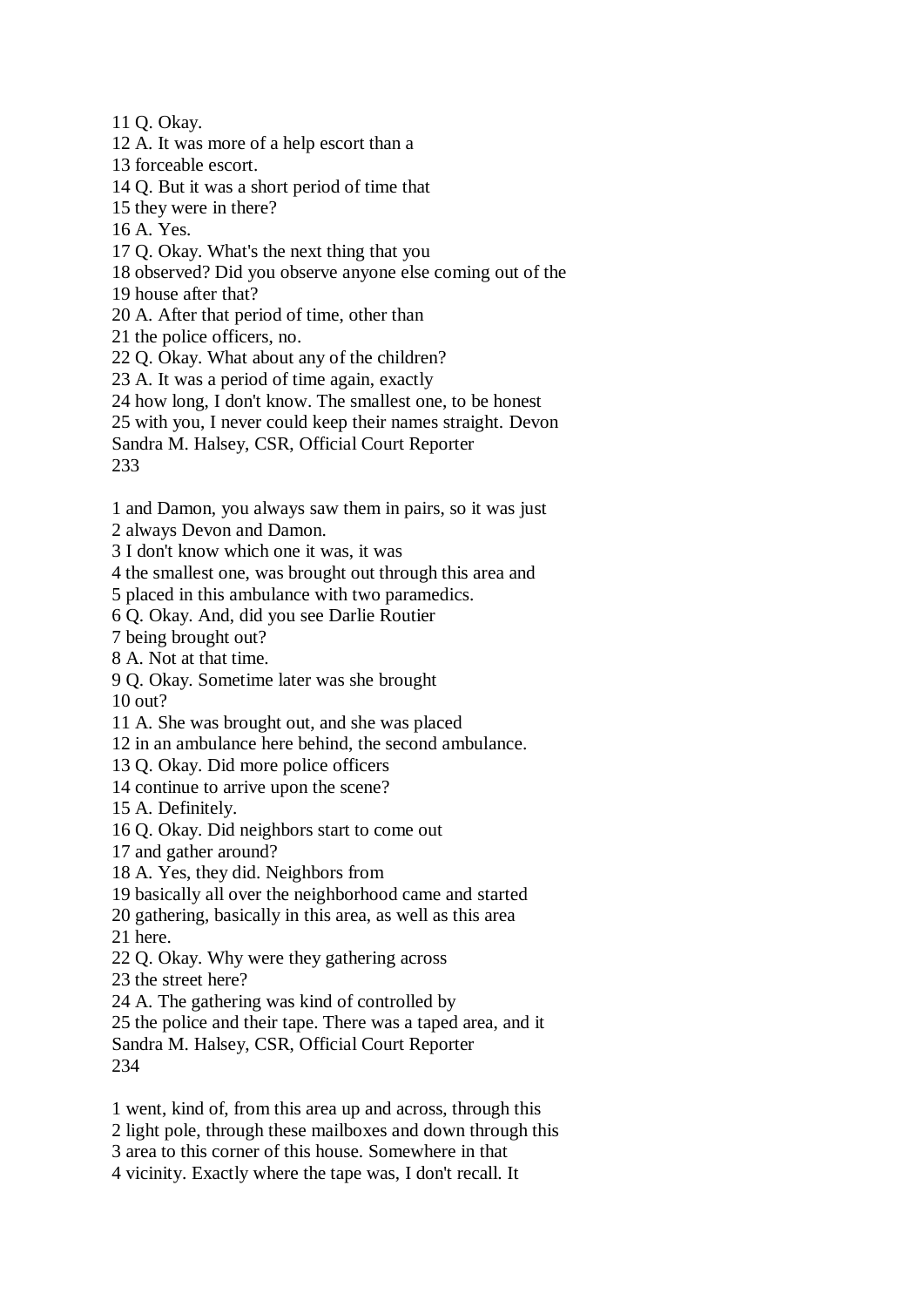5 was in two or three different places.

6 Q. Are you talking about the yellow police

7 tape?

8 A. Yes.

9 Q. Okay. So, it stretched actually across

10 the street and went along the other side of the street; is

11 that right?

12 A. That's correct.

13 Q. Okay. Did it enclose your cars?

14 A. Yes, it did.

15 Q. Okay. How quickly did the police put

16 that particular tape up?

17 A. It was up very quick. When the

18 ambulance here that had the smallest child in it had first

19 pulled out, it was almost as soon as it pulled out, the

20 tape went up.

21 Q. Okay.

22 A. They had to actually lift the tape up

23 to allow the second ambulance out.

24 Q. Okay. And you said that the neighbors

25 gathered. They gathered on the other side of the tape?

Sandra M. Halsey, CSR, Official Court Reporter

235

1 A. Yes. In this area here behind the

2 tape.

- 3 Q. Okay. Were any of the neighbors
- 4 allowed to go beyond that tape?

5 A. No.

6 Q. From your observations, did the police

7 keep everyone out, from outside of that tape?

8 A. Most definitely.

9 Q. Even before the tape was up, did you

10 observe the police officer's actions, as far as letting

11 people on the property, things like that?

12 A. As far as the police officers

13 themselves, the police officers themselves were the only

14 ones, other than Terry and Karen that I saw try to enter

15 the property, and Darin.

16 Q. Okay.

17 A. Other than that, I saw no one else

18 attempting to even enter the property.

19 Q. Okay. So, the only persons you saw go

20 in the house were Darin and Karen and Terry?

21 A. Well, the paramedics and the police

22 officers.

23 Q. The paramedics and the police officers?

24 A. Correct.

25 Q. By the time you saw Karen and Terry go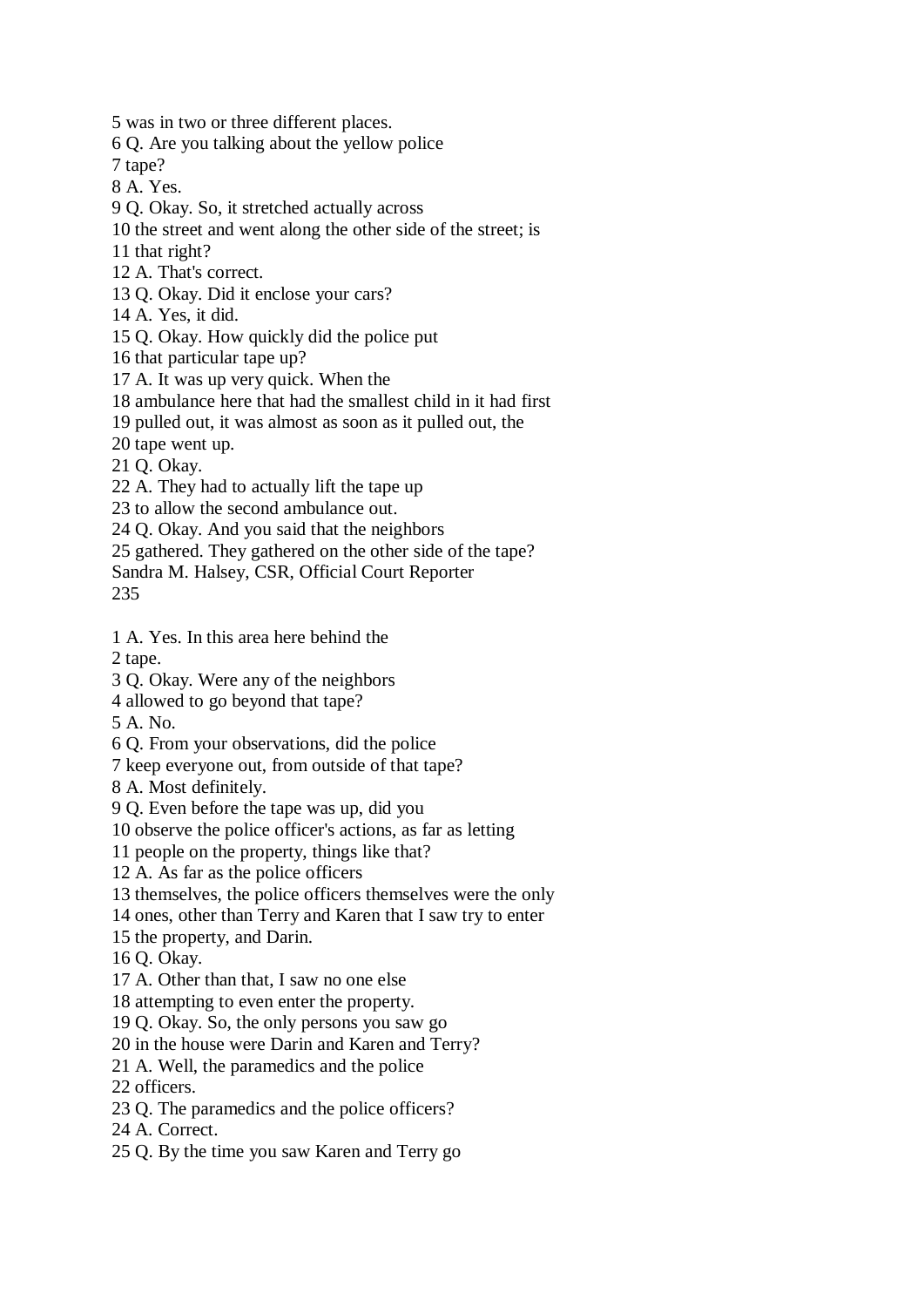Sandra M. Halsey, CSR, Official Court Reporter 236

1 in, they were in just a short time? 2 A. Correct. 3 Q. Where they went, do you have any idea? 4 A. I don't have any idea. From what Karen 5 said, whenever she came back out, the assumption is that 6 she did go into the area where the boys were. She did 7 describe it to a little bit of detail, not much. 8 She became -- she is a nurse. She's a 9 registered nurse. She knew the paramedics, they knew her. 10 Somehow, through the confusion that when she came over, 11 she was confused and she thought that she was supposed to 12 help. So she did attempt to help. 13 Q. Okay. But was she in there 14 resuscitating these boys or anything like that? 15 A. No. She's a -- they basically -- they 16 turned around to follow -- or to walk back to the area, I 17 guess. From what she said, just from what she had told 18 me, that she went to the area, but they wouldn't let her 19 do anything. That's when they escorted her and Terry back 20 out. So, again, it was a very few minutes that that 21 actually occurred. 22 Q. Okay. Steps in, goes in, but doesn't 23 help, and is escorted out? 24 A. Correct. 25 Q. Okay. And, from the short time you saw Sandra M. Halsey, CSR, Official Court Reporter 237 1 them enter and come back out, would that be consistent

2 with what you saw there? She was not in there a long

3 time?

4 A. Correct.

5 Q. Okay. Did you see anyone else, any

6 other civilians, anyone else, other than police and

7 paramedics then go in that house?

8 A. No.

9 Q. Okay. And then after they had the

10 scene tied off, did you see anyone other than police

11 officers going inside that house?

12 A. No.

13 Q. Okay. Even before the tape was up, did

14 the officers have this area shut down pretty good?

15 A. Yeah, they had the area shut down

16 pretty well. This entire area down through here was

17 choked with emergency vehicles, fire trucks, police cars,

18 ambulances here, police car -- there was another police

19 car up in this area. There was a car that did try to come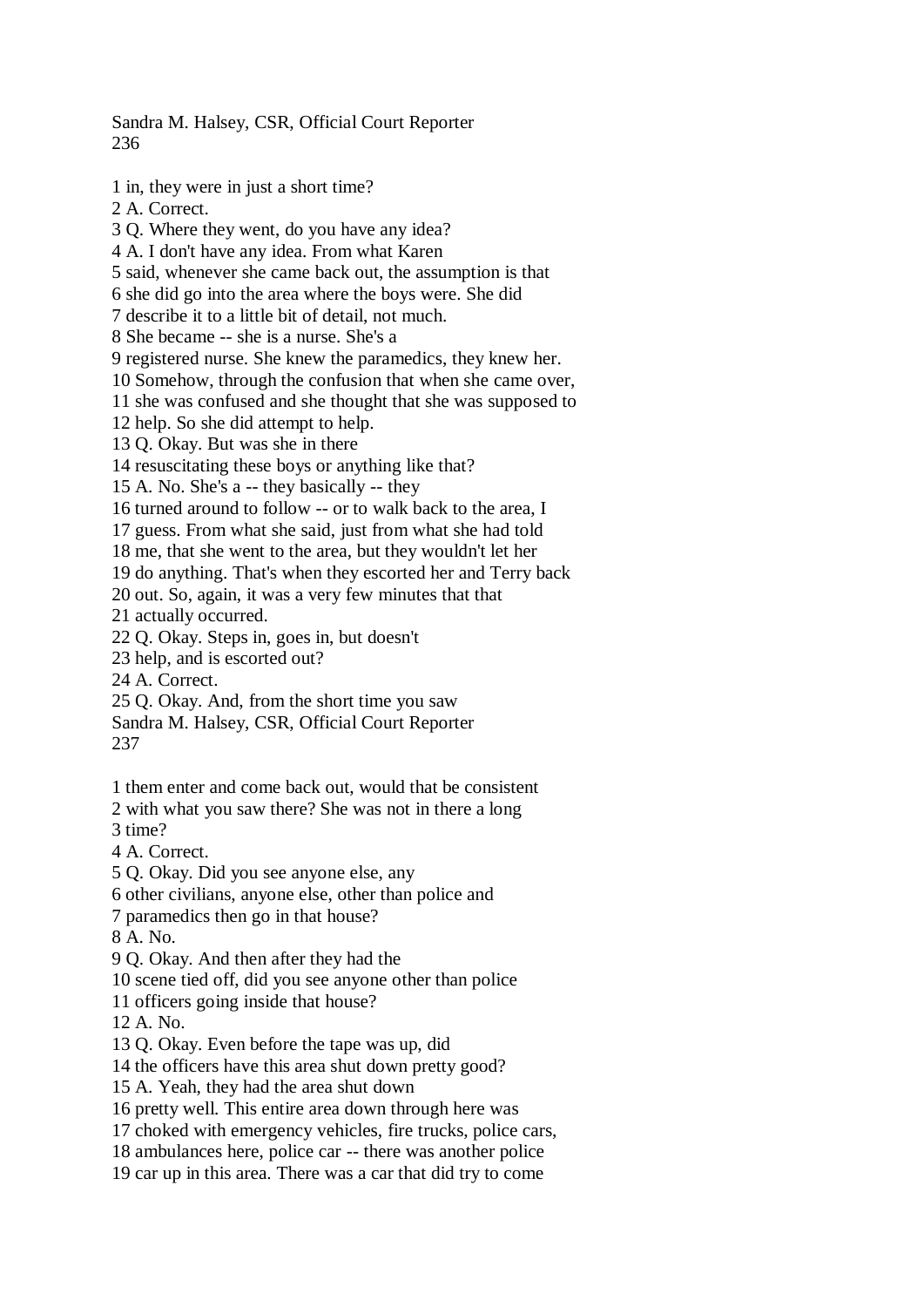20 from the west direction, but it was stopped, backed up and 21 went down the Allen Street. There wasn't really any way 22 anybody could go through this area. 23 Q. Okay. 24 A. Via a vehicle. 25 Q. The only other car you saw, other than Sandra M. Halsey, CSR, Official Court Reporter

238

1 an emergency vehicle, was that this first car that the

2 police stopped?

3 A. That's correct.

4 Q. Okay. And when you first woke up on

5 hearing Darin Routier saying, "Someone's stabbed my wife

6 and my kids," you looked out. Did you see any other

7 vehicles, other than the ones you have described?

8 A. No.

9 Q. One police officer and then the

10 Routier's vehicle and your two cars?

11 A. Correct.

12 Q. No other vehicle?

13 A. Correct.

14 Q. Okay. From that time on, did you

15 pretty much stay out in this area?

16 A. Basically stayed up here in this area.

17 I didn't venture too far out from the house. The only

18 reason was, I still had my pistol in my hand. With the

19 shock of what was going on and everything, it didn't dawn

20 on me till the last minute that there's police cars all

21 over the place here, and I'm standing in front of my house

22 with a gun in my hand.

23 Q. Not too safe a thing to do?

24 A. No, it wasn't. Wasn't too smart, but,

25 again, I was in shock, didn't understand what was going on

Sandra M. Halsey, CSR, Official Court Reporter

239

1 really. Once I realized that, I went back, directly

2 inside the door at some point, put the gun back on my file

3 cabinet in the top drawer, and came back out the door.

4 From that point forward, I was in the front of my house,

5 down my sidewalk, back to the front of my house. I was

6 outside from that point on, until probably 9:00 or 10:00

7 o'clock in the morning.

8 Q. Okay. Where was Darin Routier?

9 A. Darin, most of the time, was escorted,

10 basically, by Terry over and sat here in this area, at the

11 end of the sidewalk at the Neals. During the whole time

12 of them bringing the smallest child out, bringing Darlie

13 out, he was in this area, and was allowed to escort across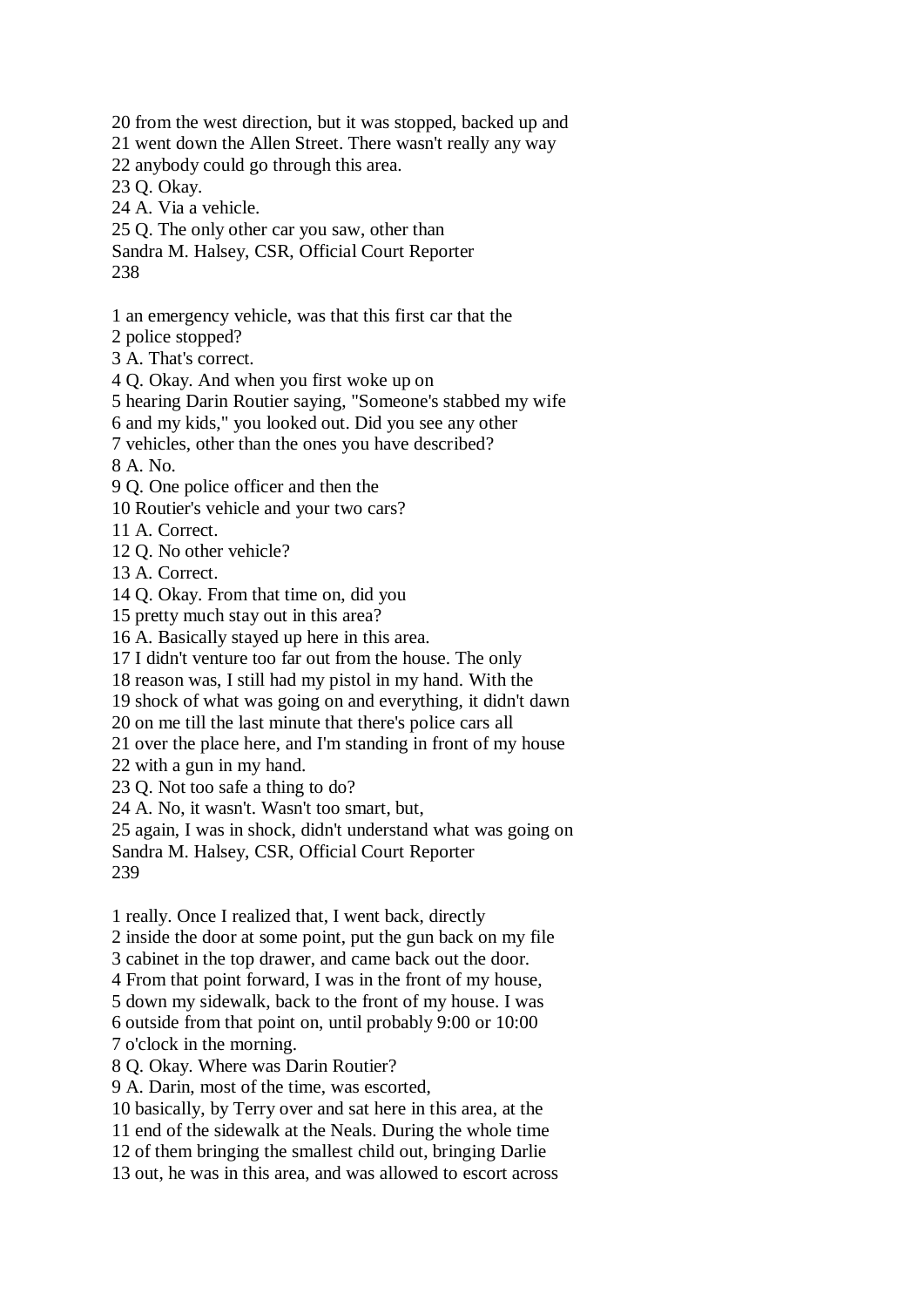- 14 by the police officers, once Darlie was started being
- 15 brought out.
- 16 Q. Okay. Did he go to the ambulance area
- 17 at that time?
- 18 A. Yes, he did.
- 19 Q. Okay. And, did someone eventually take
- 20 him away from the scene?
- 21 A. Yes, they did.
- 22 Q. Who was that?
- 23 A. Terry Neal.
- 24 Q Okay. The neighbor again there at

25 8405?

- Sandra M. Halsey, CSR, Official Court Reporter 240
- 1 A. Yes.
- 2 Q. That's the one he woke up?
- 3 A. Yes.
- 4 Q. Okay. And, whose vehicle did they
- 5 leave in?
- 6 A. The Routier's Pathfinder.
- 7 Q. Okay. And, who was driving?
- 8 A. Terry.
- 9 Q. Did you see an officer out there with a 10 dog?
- 11 A. Yes, I did. The Garland K-9 unit
- 12 arrived at sometime and it was parked down in this area,
- 13 so exactly when they arrived, I don't know. They did
- 14 search, with the dog, around in this area in the front of
- 15 the home, down the alley, down the side, as well as in
- 16 between the homes. They really didn't go across the
- 17 midpoint of the street anywhere. They searched this area,
- 18 and both back and behind and in front of the home, that's 19 about it.
- 20 Q. Okay. So, you saw him out front, and
- 21 then you saw him go up behind the home?
- 22 A. Yes.
- 23 Q. Okay. And, again, I guess a crowd was
- 24 gathering there on the outside of the tape?
- 25 A. Yes.
- Sandra M. Halsey, CSR, Official Court Reporter 241
- 1 Q. Okay.  $\mathcal{D}_{\mathcal{L}}$ 3 MR. TOBY L. SHOOK: You can go ahead 4 and have a seat up there. 5 6 (Whereupon, the witness 7 Resumed the witness
	-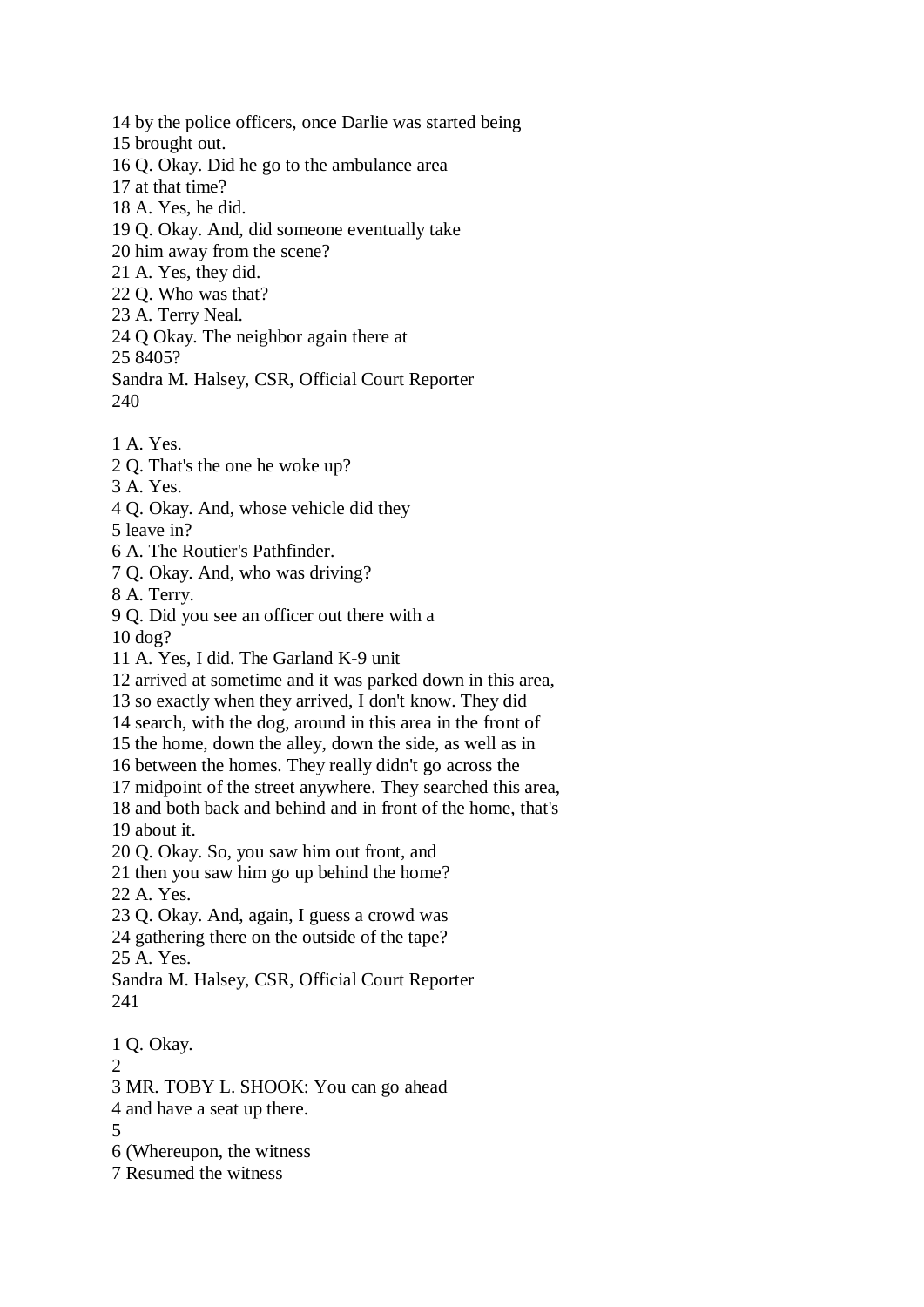8 Stand, and the 9 Proceedings were resumed 10 On the record, as 11 Follows:) 12 13 BY MR. TOBY L. SHOOK: 14 Q. So it's clear, did you -- were you able 15 to determine what time it was when you woke up with Darin 16 yelling? 17 A. It was approximately 2:40. 18 Q. Okay. 19 A. I have a clock, an alarm clock beside 20 the bed, and, as I recall it was around 2:40. 21 Q. Okay. Did you look at the clock when 22 you woke up? 23 A. Yes. 24 Q. At 2:40 in the morning? 25 A. Yes. Sandra M. Halsey, CSR, Official Court Reporter 242 1 Q. Okay. Now, the Routiers have an infant 2 son. Do you know what his name is? 3 A. I don't recall. 4 Q. Okay. Did someone take that baby out 5 of the house sometime during the morning? 6 A. Yes, they did. 7 Q. Okay. 8 A. The police officers took it out of the 9 upstairs bedroom somewhere. That's where Karen said they 10 took the baby from and gave it to Karen. 11 Q. Okay. And, they took it out of the 12 residence and then they gave it to Karen; is that right? 13 A. That's correct. 14 Q. Okay. Eventually, did you and your 15 wife take custody of the baby sometime that morning? 16 A. Yes, we did. 17 Q. Okay. And, in fact, did y'all care for 18 the baby later on through the day? 19 A. Yes, we did.

- 20 Q. How long did y'all have the baby there?
- 21 A. We had the baby probably from around
- 22 11:00 a.m. until maybe 3:00 or 4:00 o'clock in the
- 23 afternoon.
- 24 Q. Okay. Did the police ever get anyone
- 25 to help them retrieve the Routier's dog from the house?
- Sandra M. Halsey, CSR, Official Court Reporter

243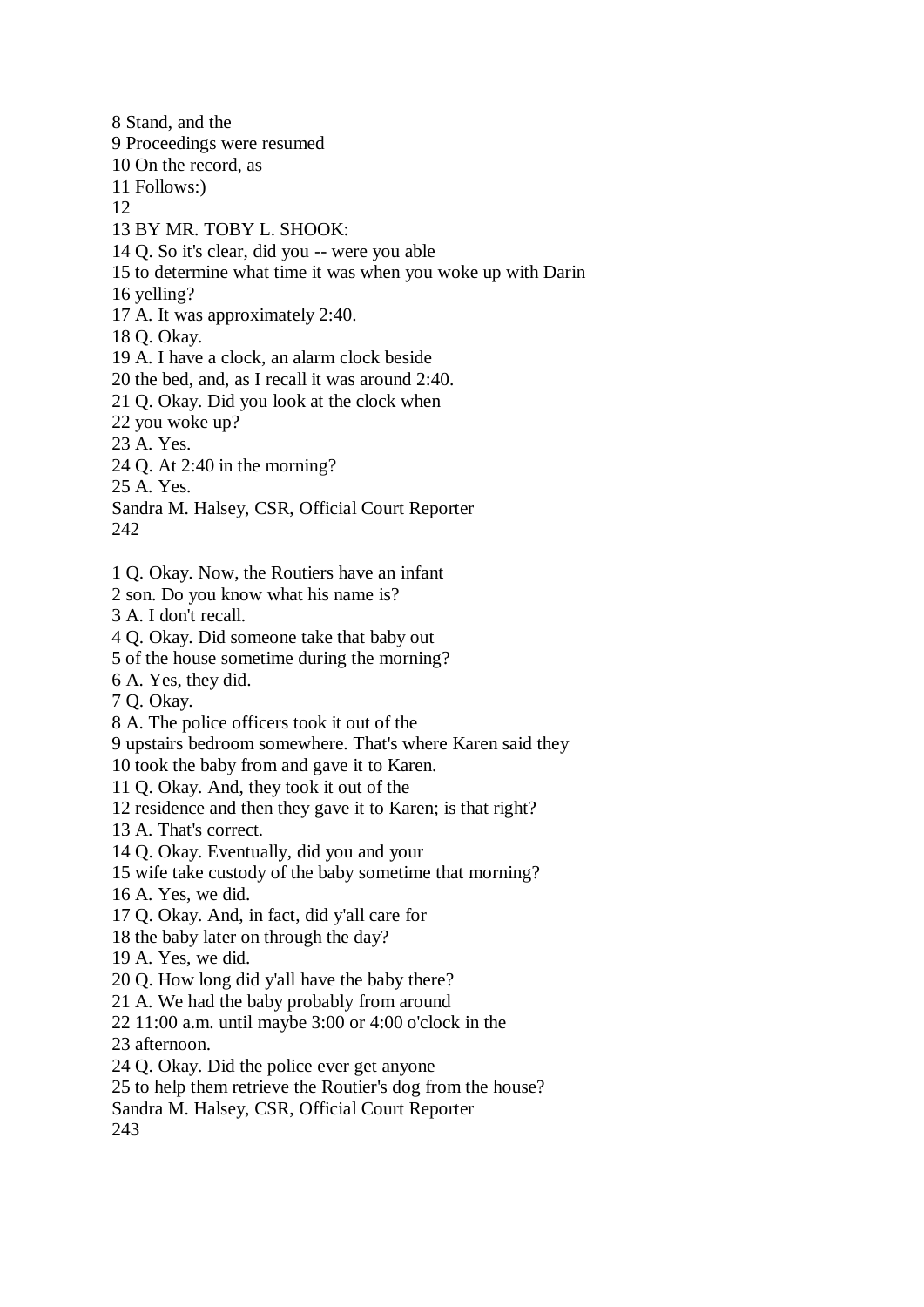1 A. Yes, they did. Karen again, who knew 2 the inside of the home, as well as the pet. A police 3 officer, from what Karen said, also was that -- a police 4 officer had almost been bitten by the dog at some point. 5 The dog was in the home, and they 6 wanted the dog out. They were afraid to do anything with 7 the dog. And they wanted to know if anybody thought they 8 could get it. So, again, they allowed Karen to go in the 9 home and retrieve the dog. 10 Q. Okay. Did she go in there by herself or 11 was she escorted into the house? 12 A. She was escorted. 13 Q. How many police officers? 14 A. Two. 15 Q. Okay. And, how long were they in the 16 house? 17 A. Minutes, very few minutes. 18 Q. Okay. Do you know where they went in 19 the house? 20 A. No, not for sure. 21 Q. Okay. But did Karen emerge with the 22 dog soon after that? 23 A. Yes. 24 Q. Okay. 25 Sandra M. Halsey, CSR, Official Court Reporter 244 1 MR. TOBY L. SHOOK: That's all the 2 questions I have. We'll pass for cross-examination. 3 THE COURT: Mr. Mulder? 4 5 CROSS EXAMINATION 6 7 BY MR. DOUGLAS MULDER: 8 Q. Yes, sir. Mr. Gor -- is it Gorsuch? 9 A. Yes, it is. 10 Q. Mr. Gorsuch, just a thing or two. 11 Gosh, have you -- have you made any notes? 12 A. No, I have not. 13 Q. You didn't need to make any notes about 14 this? 15 A. No, it was pretty well fixed in my mind 16 whenever I saw it. 17 Q. Did you -- when was the first time you 18 were contacted by the police? 19 A. That morning? It was approximately 20 7:00 o'clock. 21 Q. Do you remember who the police officer 22 was that contacted you?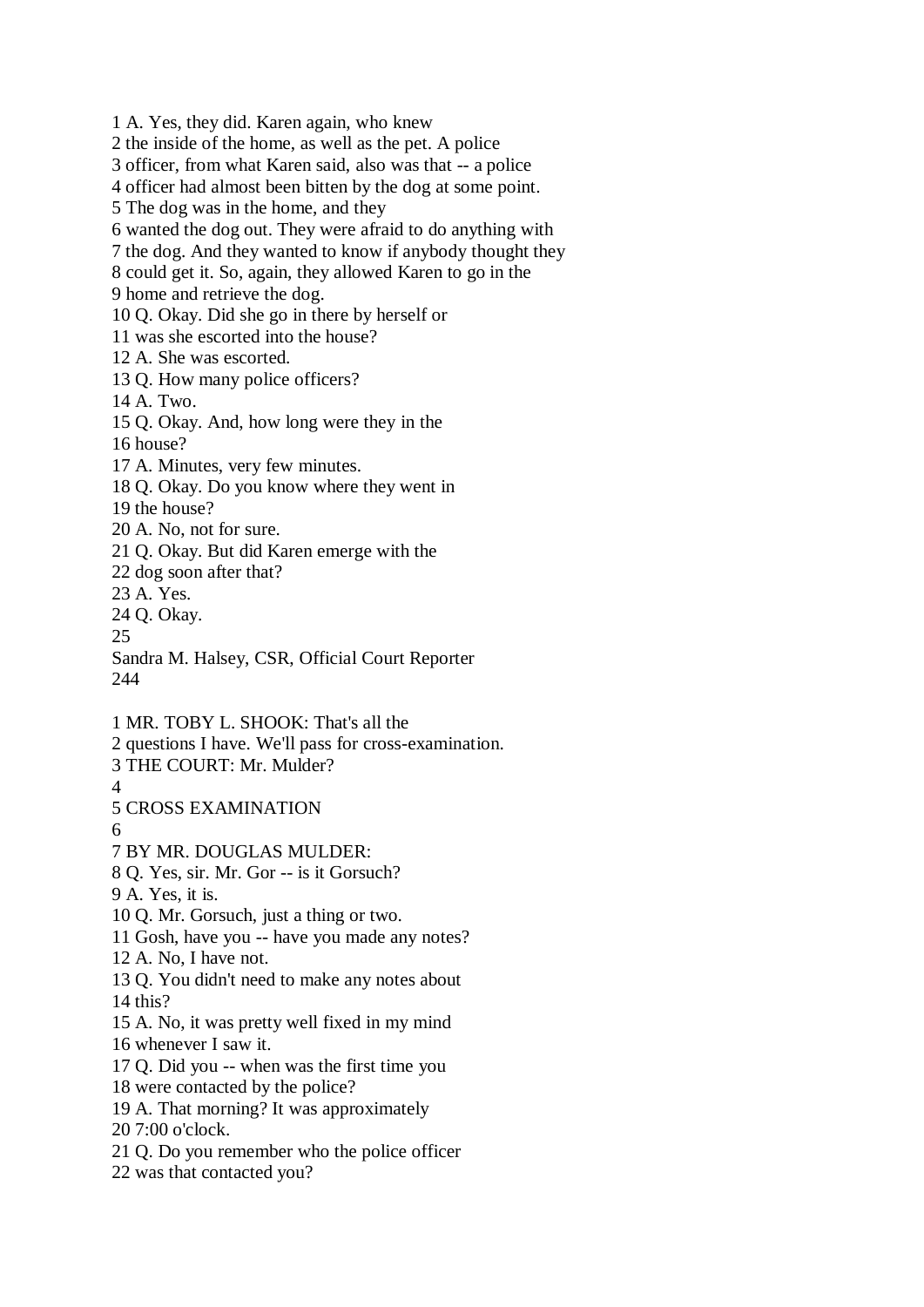23 A. No, I do not. I didn't ask his name.

24 Q. What did he look like?

25 A. He was in a blue uniform. That's all I

Sandra M. Halsey, CSR, Official Court Reporter 245

1 can recall.

2 Q. That's the best you can do?

3 A. By 6:00 o'clock in the morning, that's

4 the best I can do, yes, sir.

5 Q. So, it was a male?

6 A. Yes, it was.

7 Q. Okay. And I guess you told him

8 basically what you have told the jurors?

9 A. Yes, I did.

10 Q. And, gosh, that must have taken you

11 some time?

12 A. It did.

13 Q. Okay.

14 A. He interviewed both my wife and I.

15 Q. Okay. I assume he took notes.

16 A. Yes, he did.

17 Q. Okay. Would you recognize him if you

18 were to see him again?

19 A. Probably not.

20 Q. Okay. Did you notice what he was

21 writing down?

22 A. No. I did not pay attention to what he

23 was writing.

24 Q. Did he seem to be taking voluminous

25 notes? Or was he noting things appropriately? Sandra M. Halsey, CSR, Official Court Reporter 246

1 A. I felt he was noting things

2 appropriately, probably, yes.

3 Q. But you say you saw him making some

4 notes as you went along?

5 A. Yes.

6 Q. Okay. About how long did you visit

7 with him?

8 A. Fifteen to 20 minutes, probably.

9 Q. Okay. And told him basically the same

10 thing that you told the folks here?

11 A. Basically, yes, to the extent, no.

12 Q. Well, now, I kind of got lost in the

13 dialogue there, but as best as I recall, you had to go to

14 work and you left the office -- and I think you left at

15 1:25 and called your wife, again, as you explained to us

16 why, and you made it home, I said -- I think you said you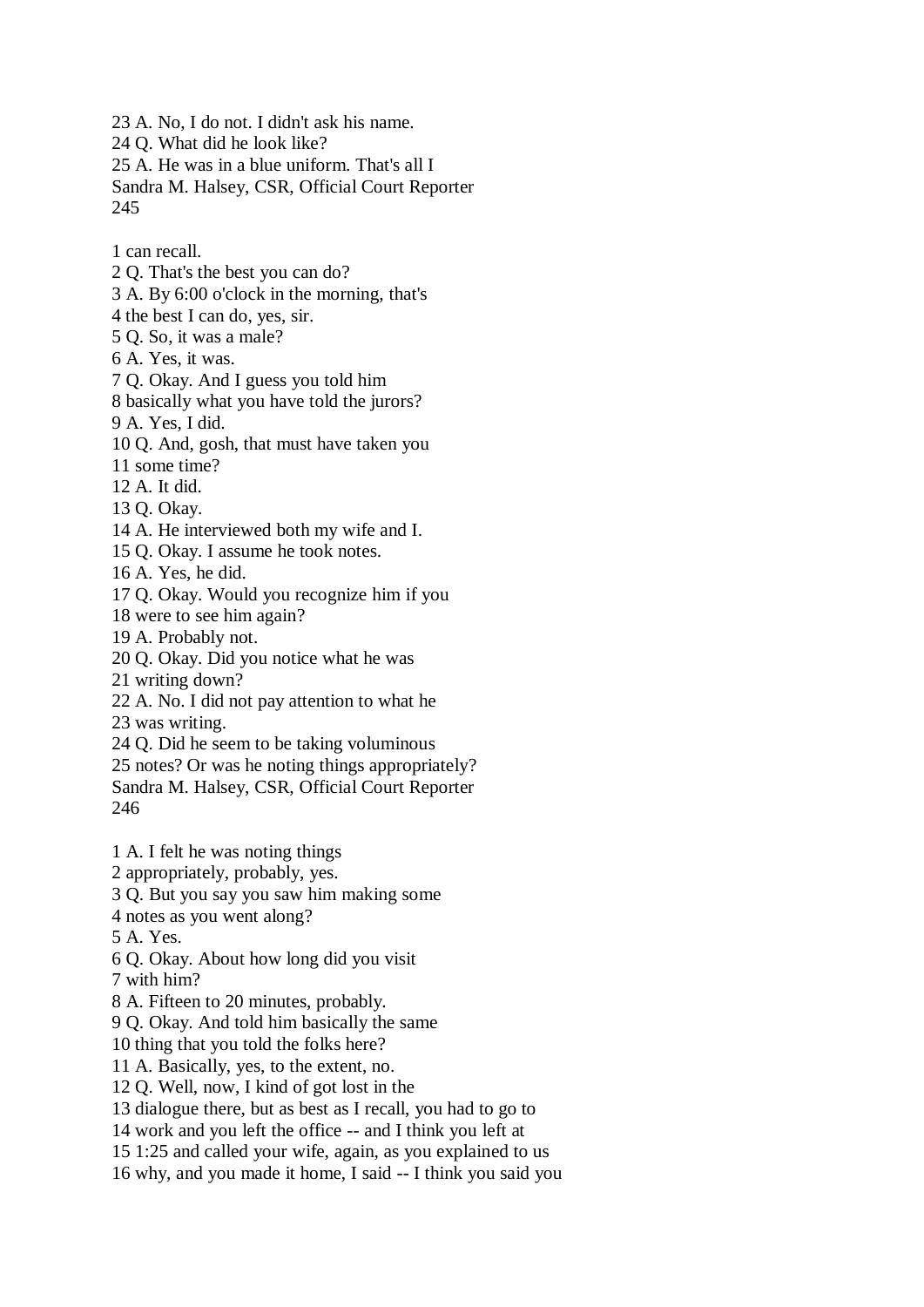17 were home -- I think the prosecutor said 1:50 and you said 18 1:45? 19 A. Between 1:45 and 1:50, that's correct. 20 Q. All right. And then you did the 21 business with the stars and the moon, and went on in and 22 checked the windows and turned on the alarm that you had 23 installed and went on up to bed? 24 A. Correct. 25 Q. Okay. All right. Now, you were first Sandra M. Halsey, CSR, Official Court Reporter 247 1 awakened, and like you said, you didn't understand what 2 the noise was, but apparently you drifted back off to 3 sleep? 4 A. Correct. 5 Q. And then were awakened -- what awakened 6 you the second time, do you know? 7 A. Darin yelling. 8 Q. Okay. And, is that when you looked at 9 the clock? 10 A. Yes, it is.

11 Q. Okay. Is your -- you know, sometimes

12 I'll set my clock a little bit fast just so that hopefully

13 I get where I'm supposed to be on time. Do you set yours

14 right -- I bet you set yours right on the money, don't

15 you?

16 A. Yes, I do.

17 Q. Okay. So, it was 2:40 you're telling

18 us?

19 A. Yes.

20 Q. A guy like you would keep an accurate

21 clock, wouldn't he?

22 A. I suppose so, yes.

23 Q. All right. And, you're telling this

24 jury that it was 2:40 when Darin started to yell?

25 A. Correct.

Sandra M. Halsey, CSR, Official Court Reporter 248

1 Q. And, I believe you said that he was

2 going down there -- this is the walk to his front door,

3 isn't it?

4 A. Yes, it is.

5 Q. Okay. And the police officers had

6 pulled up here, just down from you. Can you see that?

7 A. Um-hum. (Witness nodding head

8 affirmatively).

9

10 THE COURT: I think you better turn it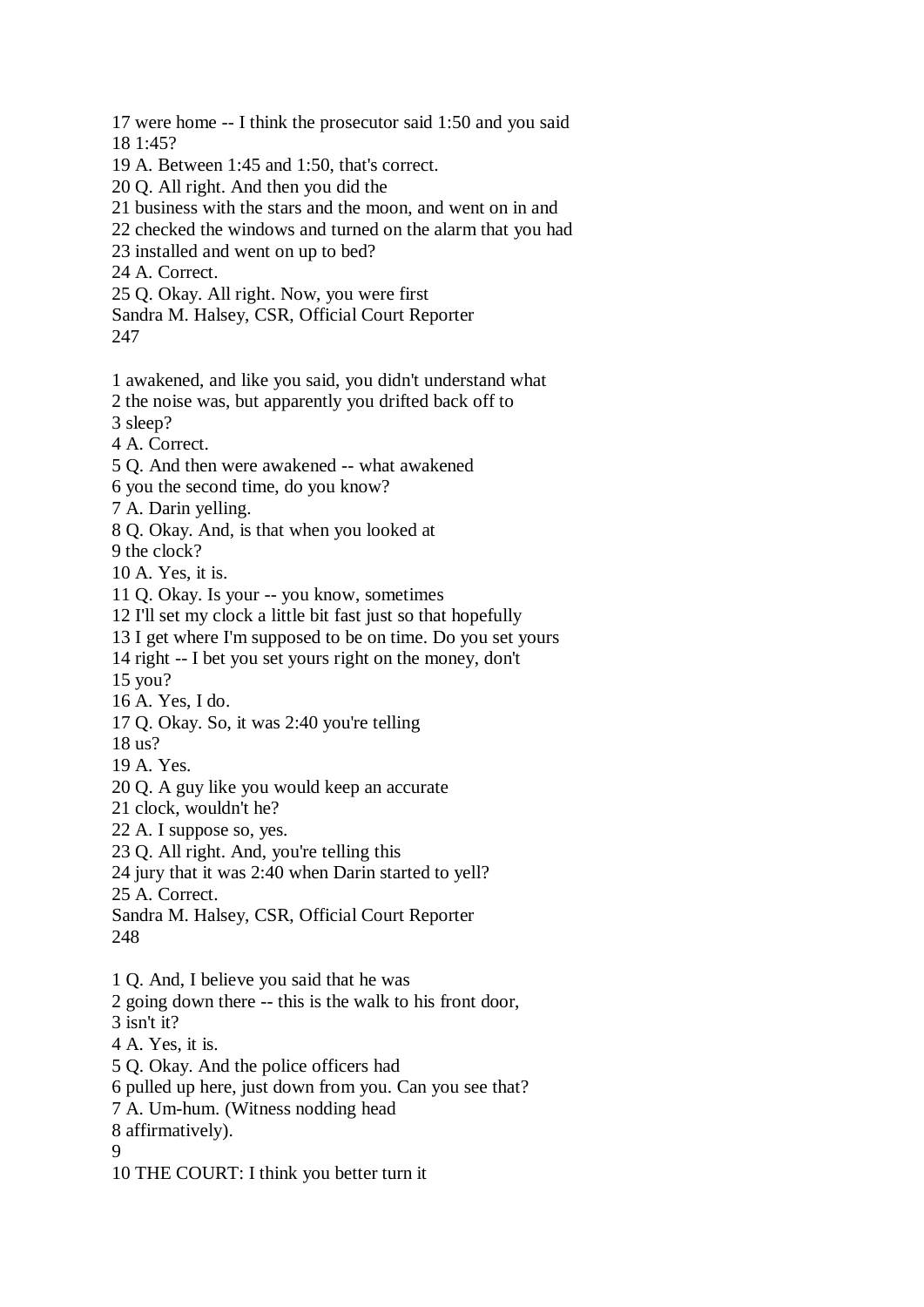11 a little bit more, Mr. Mulder, so those two end jurors can

12 see it.

13

14 BY MR. DOUGLAS MULDER:

15 Q. All right. I believe you said the

16 police car went right here.

17 A. No.

18 Q. I'm sorry?

19 A. Back a little bit.

20 Q. Here?

21 A. Almost a full car length in front of

22 where that car is shown there in the picture.

23 Q. Here?

24 A. Yes. Somewhere is that vicinity.

25 Q. Okay. But more in front of your

Sandra M. Halsey, CSR, Official Court Reporter 249

1 neighbor's house than in front of your house?

2 A. No, not really. The neighbor's house

3 there you can see in. It was actually almost sitting

4 directly on our property line. There is a white line

5 there in the picture.

6 Q. Yeah.

7 A. That's a mow line between his and my

8 house, that always keeps the grass dead for some reason.

9 The car was parked almost even with that line. Somewhere

10 in that vicinity, almost right there by that mailbox.

11 Q. The back or the front?

12 A. The back or the front of the car?

13 Q. Squad car, yes. If you remember.

14 A. About the middle actually.

15 Q. About the middle.

16 A. Whenever I make a reference, it's

17 usually the middle of the vehicle.

18 Q. All right. Fair enough. And it was

19 headed in this direction?

20 A. West. Correct.

21 Q. Right. Going this way?

22 A. Yes.

23 Q. Okay. Was it parked up close to the

24 curb?

25 A. No.

Sandra M. Halsey, CSR, Official Court Reporter 250

1 Q. About how far was it from the curb?

2 A. Three feet, four feet.

3 Q. All right. And, did you see the police

4 officer actually get out?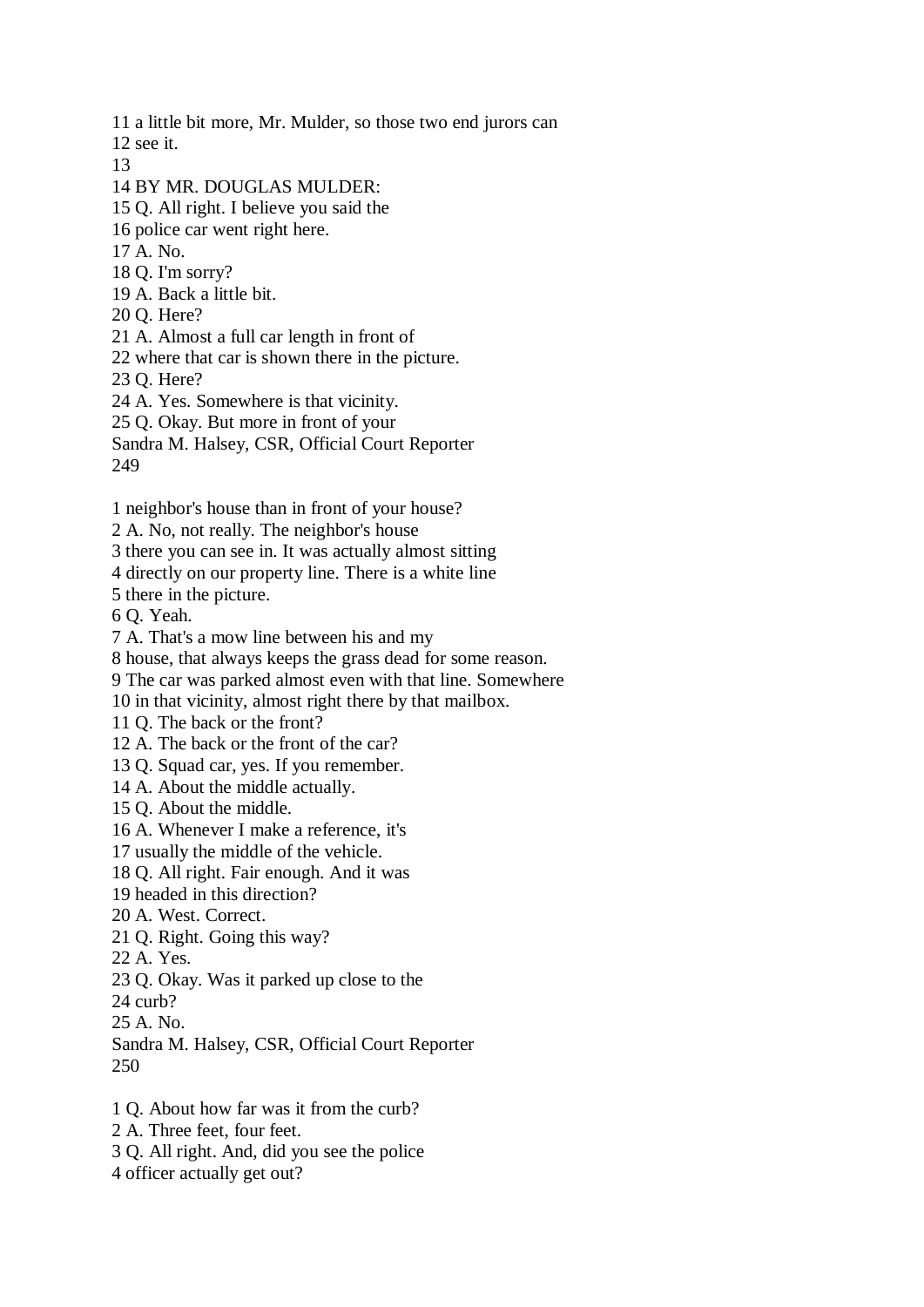5 A. I didn't see the police officer get out

6 of the car. By the time I heard Darin yelling, the police

7 officer was already across the street and was going up the

8 small embankment there by their home, right there where

9 your finger is, from the sidewalk.

10 Q. Okay. And, he and Darin met?

11 A. Yes.

12 Q. On the sidewalk?

13 A. No. Basically a little bit to the --

14 move your finger. Okay. If you look at the fountain and

15 the house, draw a direct line between them, the corner of

16 the house about halfway in between.

17 Q. In here?

18 A. About in there.

19 Q. Okay. They met there and then went

20 directly into the house?

21 A. Yes.

22 Q. Okay. Now, how long were they in the

23 house before the next thing that attracted your attention

24 happened? Did they come out of the house, or did another

25 car come up, or what?

Sandra M. Halsey, CSR, Official Court Reporter

251

1 A. They weren't in the house very long.

2 They were in the house for awhile.

3 Q. Okay.

4 A. Minutes, again, I don't know.

5 Q. Okay. Would you say a couple of

6 minutes maybe?

7 A. Probably longer than that. Probably

8 three --

9 Q. About the time it took you to look at

10 the stars, five minutes?

11 A. Three to four, five, somewhere in that

12 vicinity. Again, I don't know for sure.

13 Q. All right.

14 A. I don't --

15 Q. By this time, no other car is there

16 yet?

17 A. No.

18 Q. Okay. So both of them came out; is

19 that right?

20 A. Correct.

21 Q. Came out together?

22 A. Yes.

23 Q. And no other police cars or ambulance

24 or anything like that yet?

25 A. Not yet.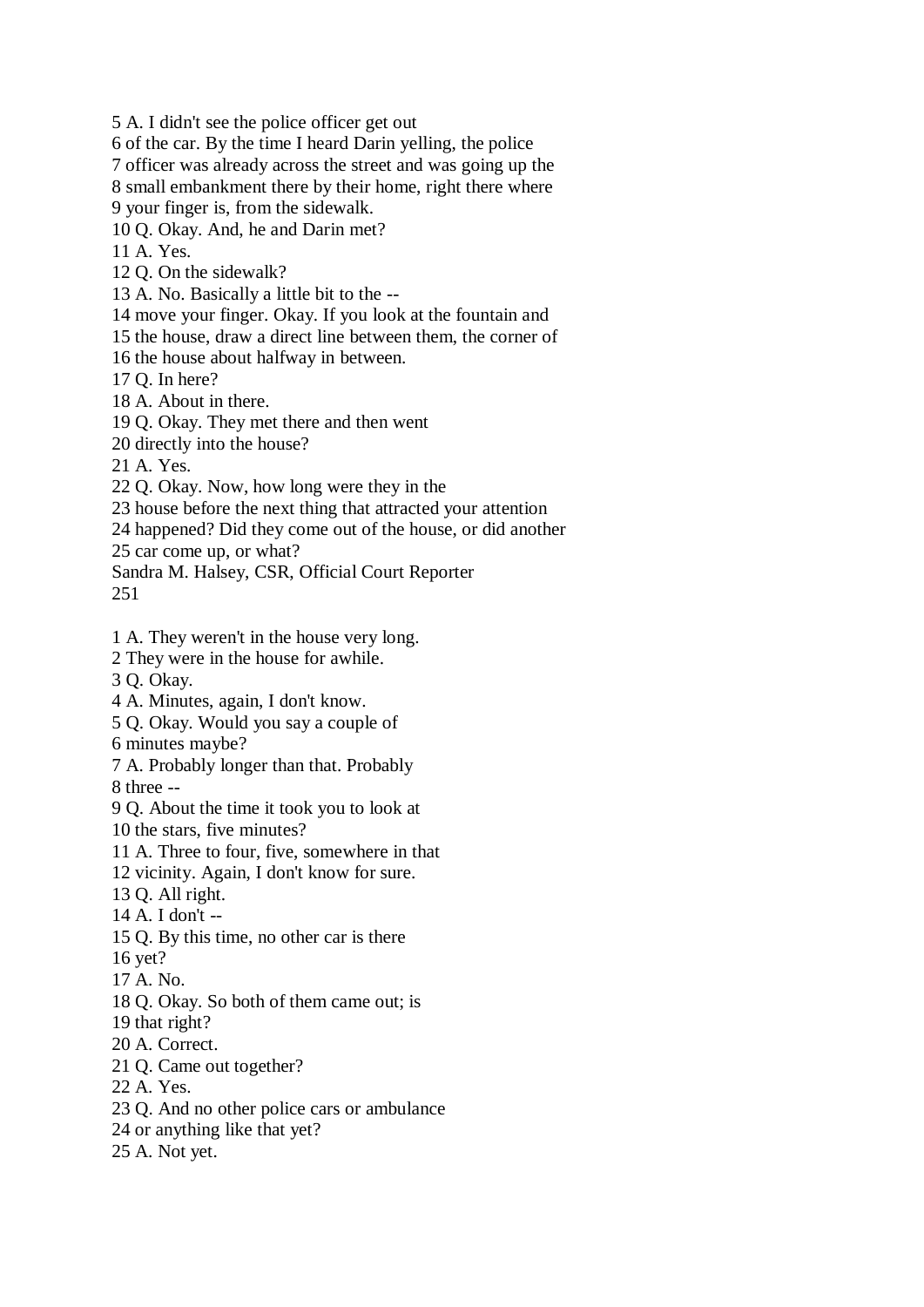Sandra M. Halsey, CSR, Official Court Reporter 252

1 Q. Okay. They've been inside for five 2 minutes doing, of course, you have no idea of knowing what 3 they have been doing in there? 4 A. No, I don't. 5 Q. All right. But anyway, they came out 6 together five minutes later. And where did they go? 7 A. They were eventually at the front door. 8 And the officer asked Darin if he had somewhere in the 9 neighborhood that he could go. 10 Q. You heard him ask that? 11 A. Yes, I did. 12 Q. Okay. And you're in your perch up 13 there on the second floor in your bedroom on the waterbed? 14 A. Yes. 15 Q. Where you can look out? 16 A. Yes. 17 Q. Okay. And you heard him ask Darin, is 18 there somebody in the neighborhood from whom you can get 19 some assistance? 20 A. Yes. 21 Q. Medical help? 22 A. No. 23 Q. All right. Just assistance? 24 A. Just assistance. 25 Q. And he said there's a nurse across the Sandra M. Halsey, CSR, Official Court Reporter 253 1 street? 2 A. No. 3 Q. He said what? 4 A. He basically asked Darin if there was a 5 friend in the neighborhood that he could go to, and Darin 6 said, "yes". 7 Q. And you heard this dialogue between 8 them? 9 A. Yes, I did. 10 Q. Okay. And where did Darin go?

- 11 A. Darin then went to 8405 Eagle.
- 12 Q. All right. And that's the nurse?
- 13 A. The Neals, yes.
- 14 Q. And, she's a registered nurse?
- 15 A. She is, yes.
- 16 Q. Okay. Where did the police officer go?
- 17 A. He went back in the house.
- 18 Q. Okay. No other ambulances or police
- 19 cars or anything at that point?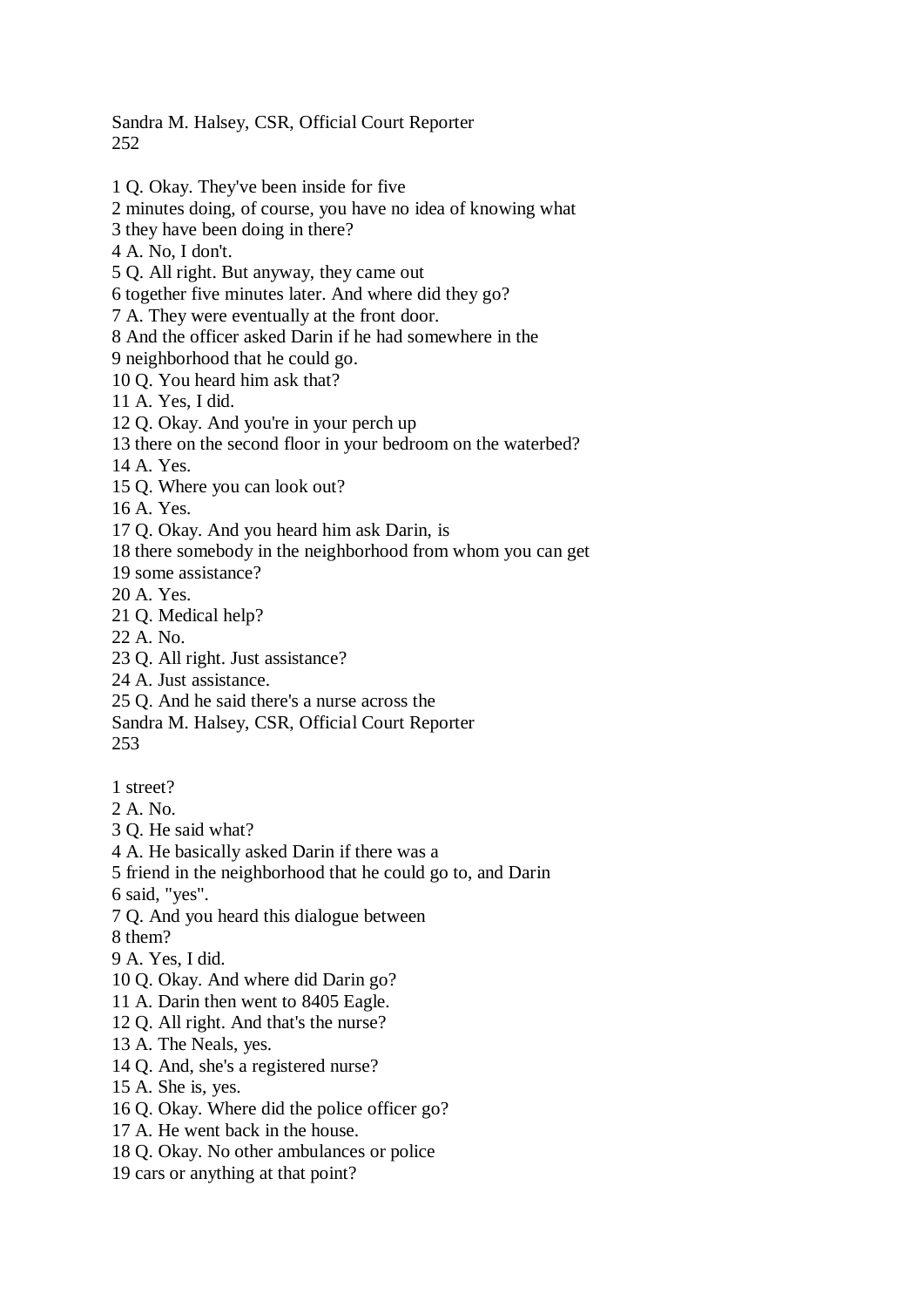21 Q. Now, looking at your clock, it's now 22 2:45, and then some? 23 A. I don't know. 24 Q. Okay. 25 A. Again, I didn't look at my clock at Sandra M. Halsey, CSR, Official Court Reporter 254 1 that point. 2 Q. All right. 3 A. From that point forward, I didn't pay 4 any attention to time. 5 Q. Does he make it over to the Neals' 6 house before anything else happens? 7 A. Yes. 8 Q. Okay. So he's in the Neals' house, and 9 there are no other police officers here or ambulances or 10 anything else? 11 A. I don't recall whether he went in the 12 house or not. I know he was beating on the door. 13 Q. Okay. 14 A. Whether he entered the Neal home or 15 not, I don't know. 16 Q. What was he saying? 17 A. I did not hear that conversation. 18 Q. Okay. And you don't know -- was he 19 saying something? Was he saying, "help", or something 20 like that? 21 A. I did not hear the conversation. 22 Q. But you could hear him banging on the 23 door? 24 A. Very well, yes. 25 Q. Okay. How long was it before he Sandra M. Halsey, CSR, Official Court Reporter 255 1 started back across the way with the Neals? 2 A. Minutes-wise, again, a few minutes. By 3 that time the second officer had arrived and parked there 4 in front of 5802. 5 Q. Okay. What had this officer done? 6 A. He was already back in the house. 7 Q. He had gone back in the house? 8 A. Correct. 9 Q. And then the second officer parked in

20 A. Not at that point.

10 front of 5802 over here?

11 A. Yes.

12 Q. Okay. And that would be the -- let's

13 see, the retired couple?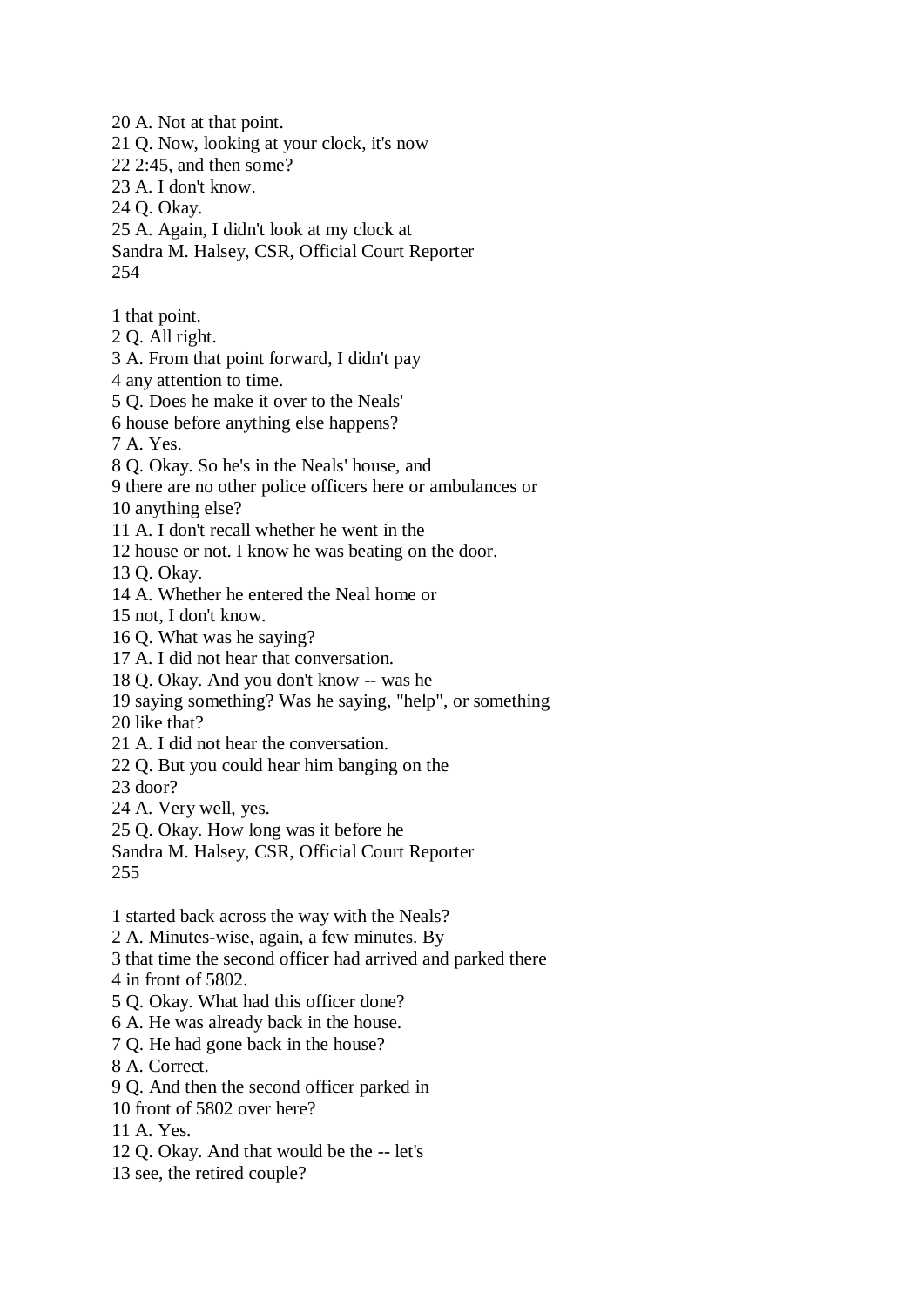14 A. The retired couple. I don't know their 15 names. 16 Q. All right. And the police officer 17 parked in that area? 18 A. Yes. 19 Q. Do you remember how he was parked 20 there? 21 A. Kind of north, northeast. He was 22 pulled in to an angle. 23 Q. So, he would be headed in this 24 direction? 25 A. No, north, northeast, headed the other Sandra M. Halsey, CSR, Official Court Reporter 256 1 direction. 2 Q. This way? 3 A. Yes. The top of the map is north. 4 North, northeast would be about 45 degrees pointed in the

5 opposite of -- there you go. Right there.

6 Q. All right. So, had he come from this

7 direction, and pulled in there?

8 A. It appeared that he had, yes.

9 Q. Did you see him as he was coming down 10 here?

11 A. No. He had arrived as I was coming

12 back to the window.

13 Q. Okay. All right. Did you see him get

14 out of his vehicle?

15 A. Yes, I did.

16 Q. Okay. And where did he go?

17 A. He started across the street.

18 Q. In the direction of this residence?

19 A. Yes.

20 Q. Okay. Where was -- was Darin knocking

21 on the door at that time?

22 A. Darin was waiting at the door.

23 Q. Okay.

24 A. Apparently he was waiting for Terry.

25 Q. All right. He would just be a stone's

Sandra M. Halsey, CSR, Official Court Reporter

257

1 throw from where that police officer pulled his squad car

2 up, would that be about the distance from here to the back

3 of the court room, wouldn't it?

4 A. Well, most of those homes are 25 to 30

5 feet off of the sidewalk line by the Rowlett ordinance, so

6 that would probably be about 40 feet to 50 feet, yes.

7 Q. All right. So, did he make it over to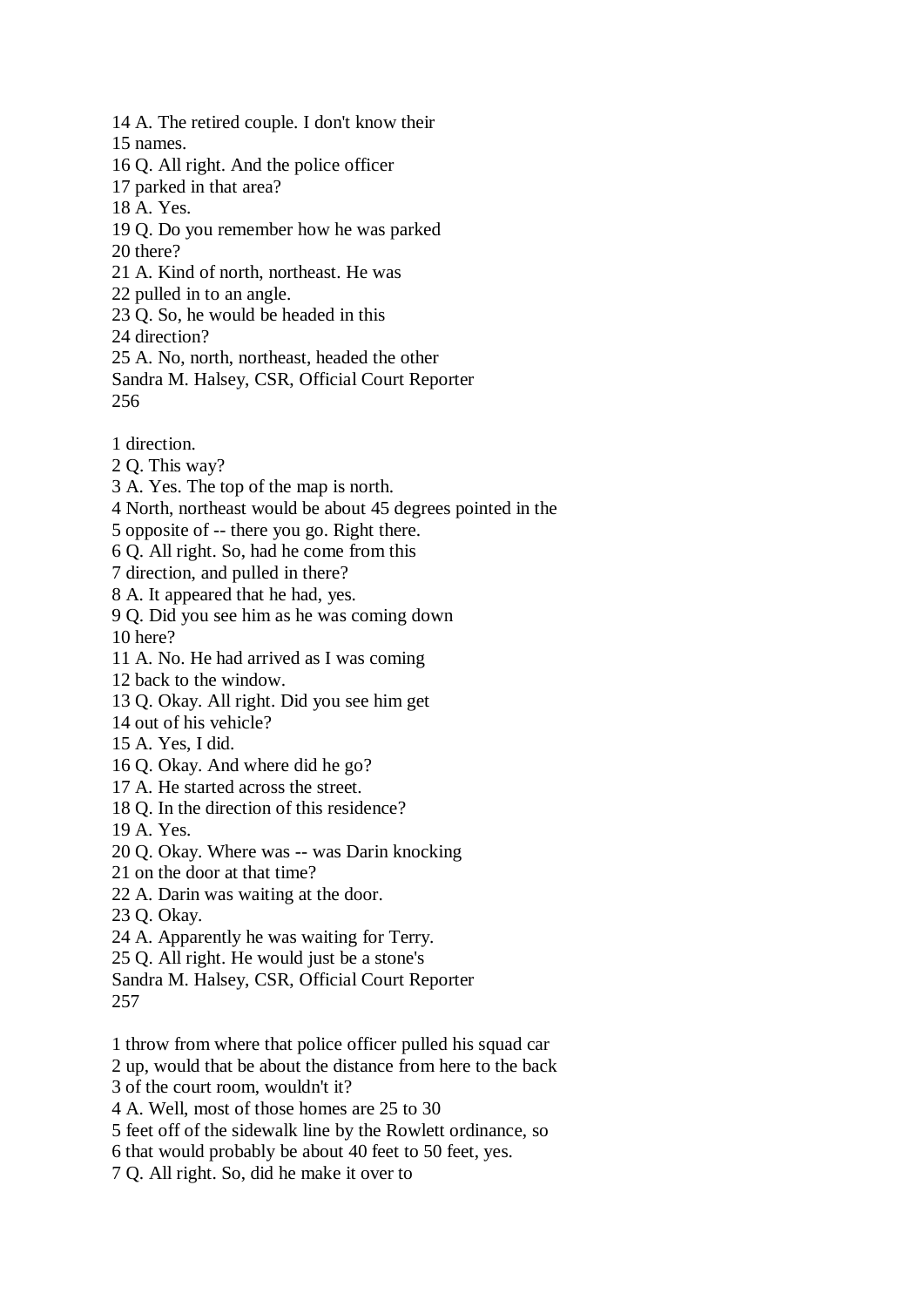8 this house before Darin left the Neal house?

9 A. No, he did not.

10 Q. All right. What happened?

11 A. The officer actually started over

12 towards the house, as I recall. This is whenever I was

13 coming out the front door.

14 Q. All right.

15 A. And standing by my column there at my

16 house. The officer had --

17 Q. Is that where you were?

18 A. Excuse me?

19 Q. That's where you were, right here?

20 A. That's correct.

21 Q. All right.

22 A. The officer had possibly entered the

23 home and come back out, or had not entered the home yet.

24 Q. Which officer?

25 A. Exactly which one -- the second officer

Sandra M. Halsey, CSR, Official Court Reporter

258

1 to arrive, I believe.

2 Q. Okay. So, he either entered this house

3 and come back out, before Darin and the Neals got over

4 there?

5 A. Terry Neal. Yes.

6 Q. Okay.

7 A. Both Neals did not come together.

8 Q. Okay. Terry was first, wasn't he?

9 A. Terry was first.

10 Q. Okay. And the -- I want to make sure I

11 understand you. This officer, who parked over here, the

12 second officer to arrive, made it into the house and back

13 out of the house?

14 A. I said I think he might have, I don't

15 know for sure. Again, I was in the process of going down

16 my stairs.

17 Q. Okay.

18 A. Whenever I came out the door, this car

19 had come from the west and was being stopped by the two

20 police officers. There's another officer that had arrived

21 down beyond Eagle Drive there, down below. Those two

22 officers, I believe, were the two that stopped the car.

23 Again, which two officers they were, I don't know. They

24 were in blue uniforms.

25 Q. All right. You don't know whether it

Sandra M. Halsey, CSR, Official Court Reporter

259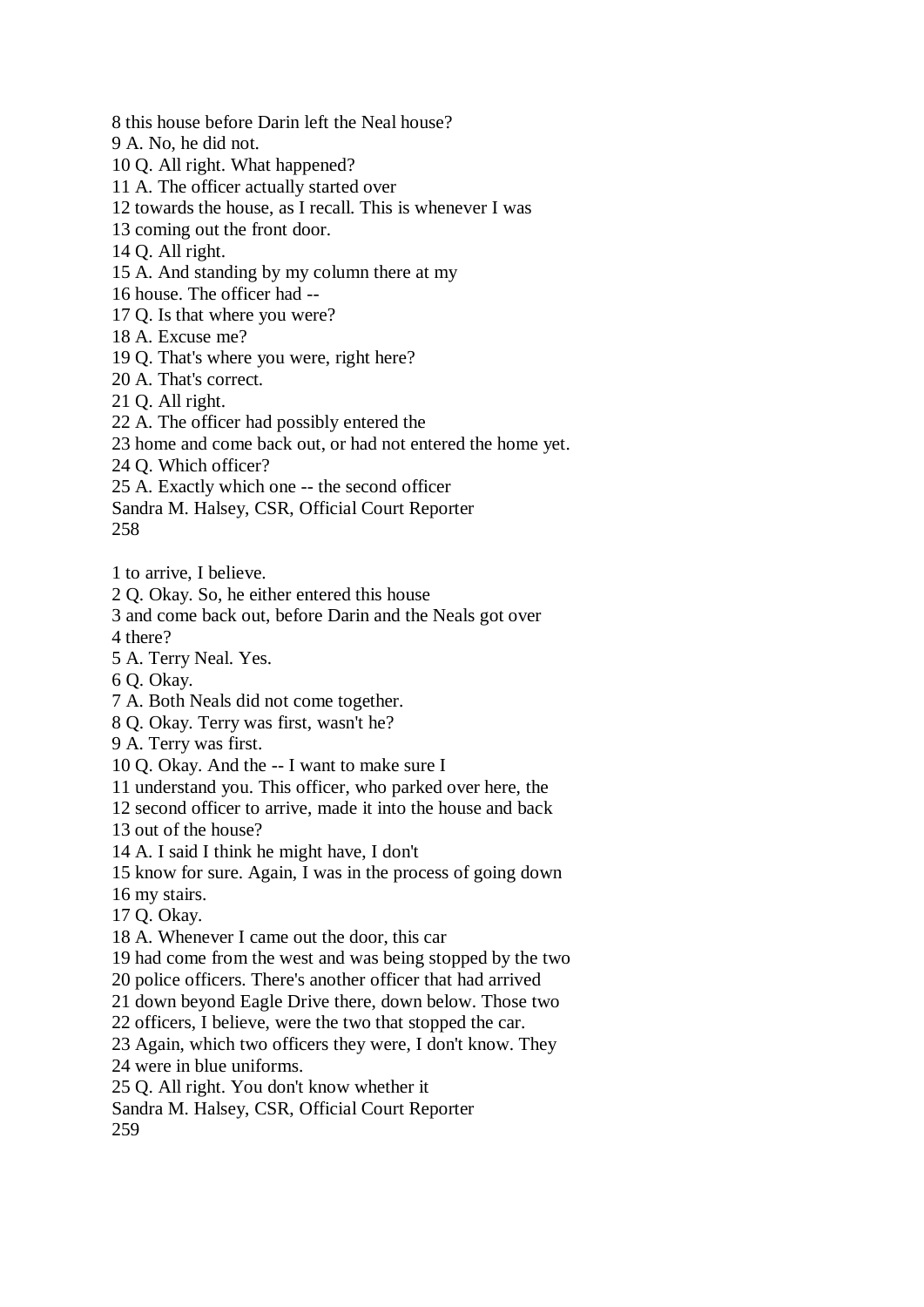1 was the same two officers who had originally --? 2 A. No. 3 Q. Okay. Where is -- I'm interested in 4 this officer over here that stopped here. 5 A. Okay. 6 Q. Okay. He was the one who was pulling 7 up when you came back to your vantage point there at your 8 house? 9 A. Well, he had already pulled up. He was 10 stopped. 11 Q. But he was getting out of the vehicle? 12 A. Yes. 13 Q. All right. Was he hurrying toward this 14 house? 15 A. He was not running. You know, I mean, 16 a police officer carrying a gun and full belt and 17 everything, they don't run real fast, but he was moving 18 quickly, yes. 19 Q. Moving in a fast walk? 20 A. Yes. 21 Q. Okay. And, again, where was Terry 22 Neal? 23 A. Terry and Darin, again, were at the 24 front of their home. 25 Q. At the front of the Neal home here? Sandra M. Halsey, CSR, Official Court Reporter 260 1 A. Yes.

- 2 Q. Okay. Well, he had a head start on
- 3 them heading toward the Routier house, didn't he?
- 4 A. Yes, he did.
- 5 Q. It makes sense that he would arrive

6 there first?

7 A. I would assume.

8 Q. Okay. And, when did Darin Routier get

9 back to his house, if he did?

- 10 A. After the car was stopped.
- 11 Q. After the car was stopped over here?
- 12 A. Approximately in that area, yes. Right
- 13 there where your finger is.
- 14 Q. All right.
- 15 A. Somewhere in that vicinity.
- 16 Q. So after the car was stopped here, in
- 17 this vicinity, this is the little Cutlass, I think you
- 18 said it was?
- 19 A. I believe it was a Cutlass. It was a
- 20 dark car of some type. It looked like a Cutlass, or that
- 21 body style. It was an older, late model car.
- 22 Q. Older late model?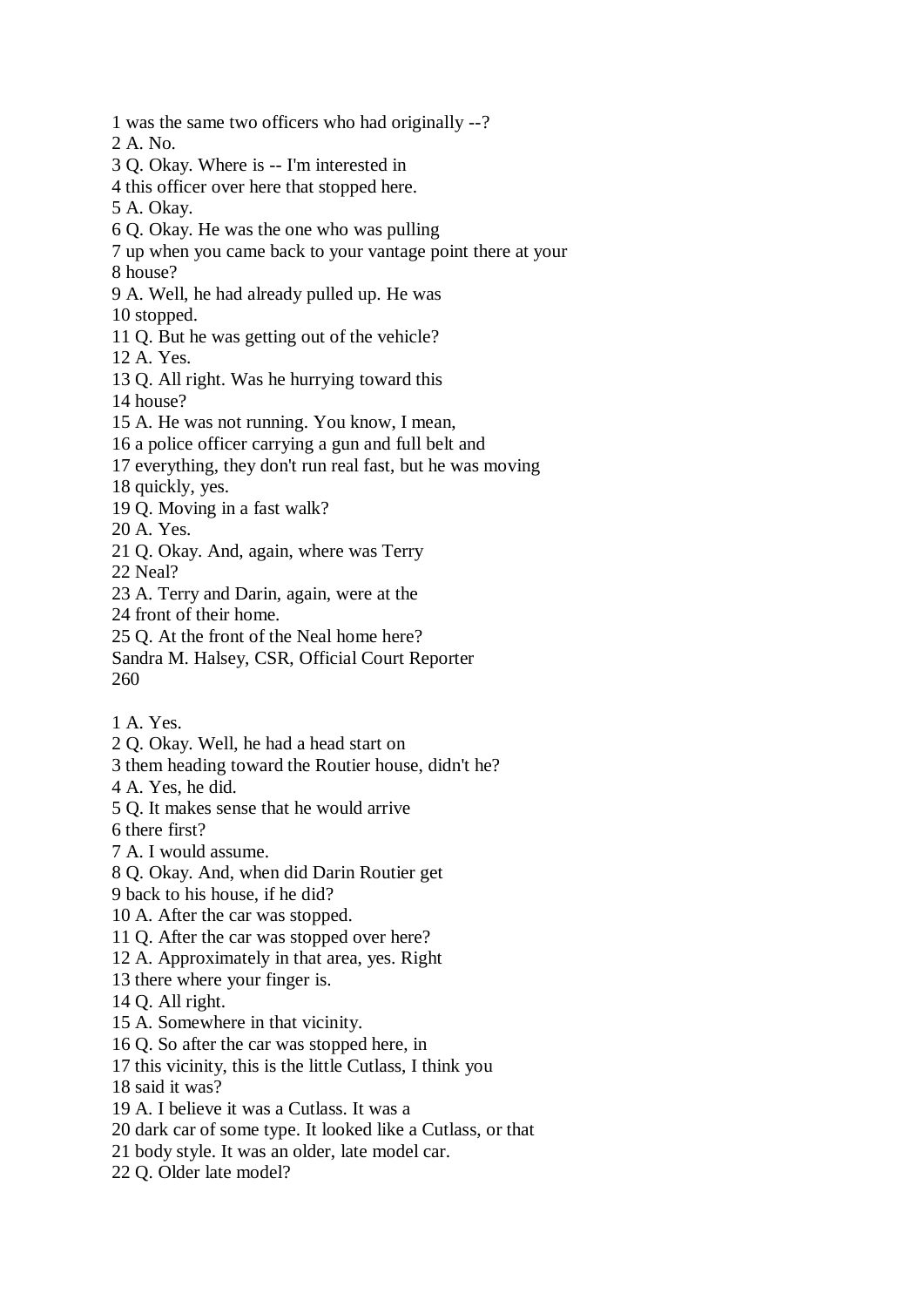23 A. Older car, early model. Pardon me.

24 Q. Okay. Would you venture a guess as to,

25 I mean, '85 or '86, something like that? Is that what you

Sandra M. Halsey, CSR, Official Court Reporter 261

1 are talking about?

2 A. I would say probably late '70s, or

3 early '80s. It was a smaller body style like a Cutlass.

4 Q. Okay. Could you see the people that

5 got out of the vehicle? I think you said the police had

6 them out spread eagle.

7 A. Yes.

8 Q. Okay. And gosh, by now it's got to be

9 by your count, 2:50, 2:55?

10 A. Again, I wasn't looking at the clock.

11 I don't know.

12 Q. Well, would you imagine --

13 A. Somewhere in that vicinity probably.

14 Q. It was at least pushing 3:00 o'clock,

15 isn't it? Wouldn't you say?

16 A. Probably.

17 Q. Okay.

18 A. Again, I don't know.

19 Q. All right. But, we do know this: That

20 Darin has left, and he has not come back in. Right?

21 A. That's correct.

22 Q. Okay. So they get these people

23 stopped. How many were in the car, as best you recall?

24 A. As best I recall, four.

25 Q. All right. And were they all men?

Sandra M. Halsey, CSR, Official Court Reporter 262

1 A. As I recall, yes.

2 Q. All men. Okay.

3 A. From my distance, about 50 feet, they

4 looked like men. Young men.

5 Q. Okay. Could you tell about how old

6 they were?

7 A. Late teens, probably.

8 Q. Could you describe them?

9 A. No.

10 Q. You just could tell that they were men?

11 A. I could tell that they were men.

12 Q. Do you know whether they were black or

13 white, long hair, or short hair, anything like that?

14 A. I believe they were all Caucasian, yes.

15 Q. Do you remember how they were dressed?

16 A. No.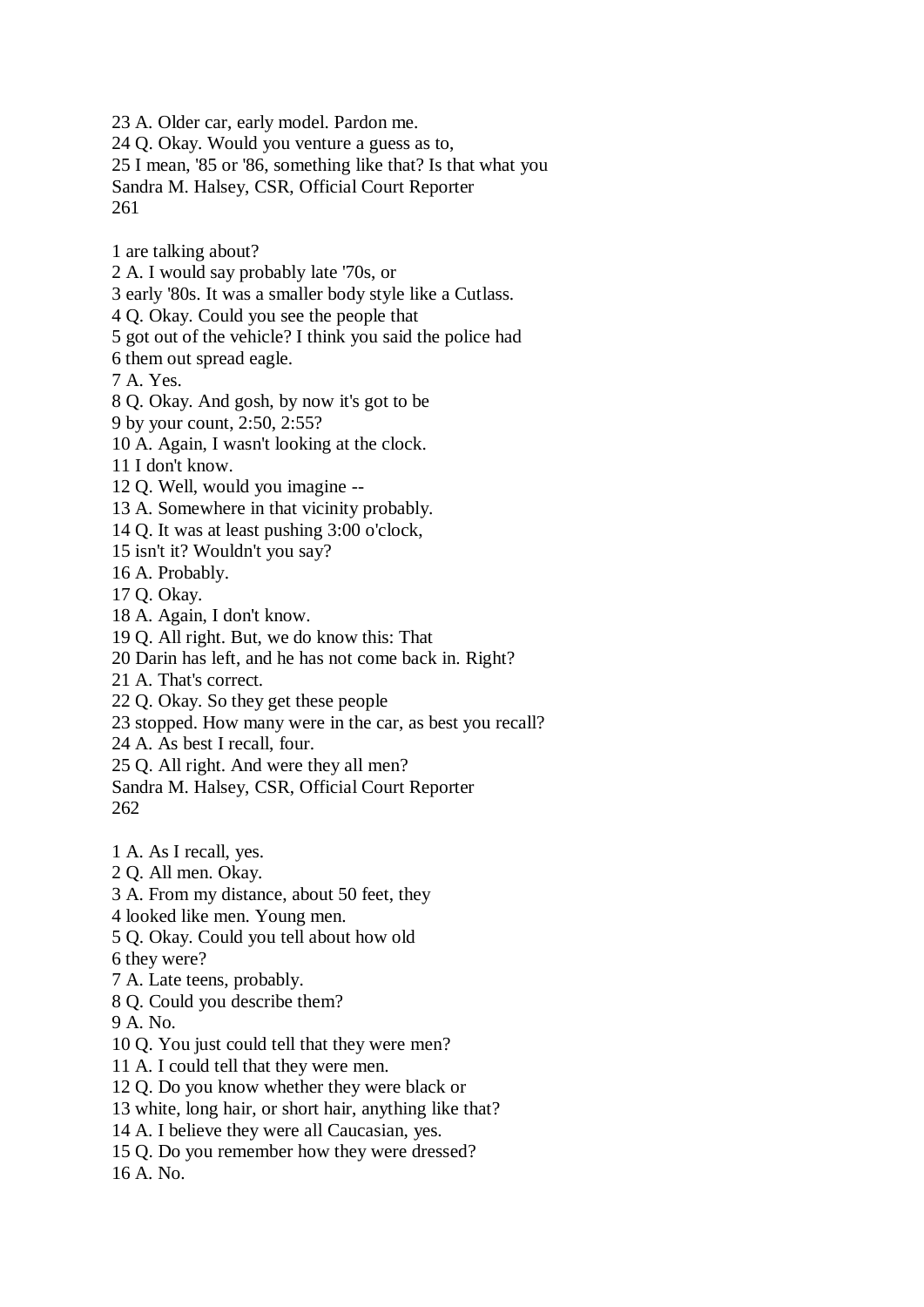17 Q. Okay. I mean, did they have, just long

- 18 pants on, I guess?
- 19 A. I believe they had on jeans, probably.
- 20 Again, I don't recall.
- 21 Q. Okay. And, however long it took to
- 22 check them out, the police checked them out and they let
- 23 them go. Right?
- 24 A. Correct.
- 25 Q. All right. And they drove on. And was
- Sandra M. Halsey, CSR, Official Court Reporter
- 263
- 1 it then that Darin came back to the residence here?
- 2 A. It was actually during the time that
- 3 they had them stopped,
- 4 Q. During the time that they had them
- 5 stopped, Darin came back to the residence?
- 6 A. Darin and Terry came across the
- 7 street --
- 8 Q. And did --
- 9 A. -- and entered into the residence, yes.
- 10 Q. And I believe you said that Mr. Neal --
- 11 actually, he was ahead of Darin, wasn't he, didn't you 12 say?
- 13 A. No. I don't believe I did say that.
- 14 Q. Okay. Was Karen behind them?
- 15 A. Karen was behind them. Yes.
- 16 Q. Okay. They came over. Did Terry and
- 17 Darin go into the residence?
- 18 A. No, not yet. They waited for Karen.
- 19 Q. Okay. And, I guess Karen came along
- 20 shortly?
- 21 A. Yes.
- 22 Q. By now it's got to be 3:00 o'clock, is
- 23 that fair to say?
- 24 A. I don't know.
- 25 Q. Okay. All right. And all three of
- Sandra M. Halsey, CSR, Official Court Reporter 264
- 1 them went in together?
- 2 A. Yes.
- 3 Q. Okay. How long was it before they came
- 4 out?
- 5 A. Again, minutes.
- 6 Q. A couple of minutes?
- 7 A. Couple of minutes, three minutes maybe,
- 8 if that long.
- 9 Q. All right. Did all three of them come
- 10 out?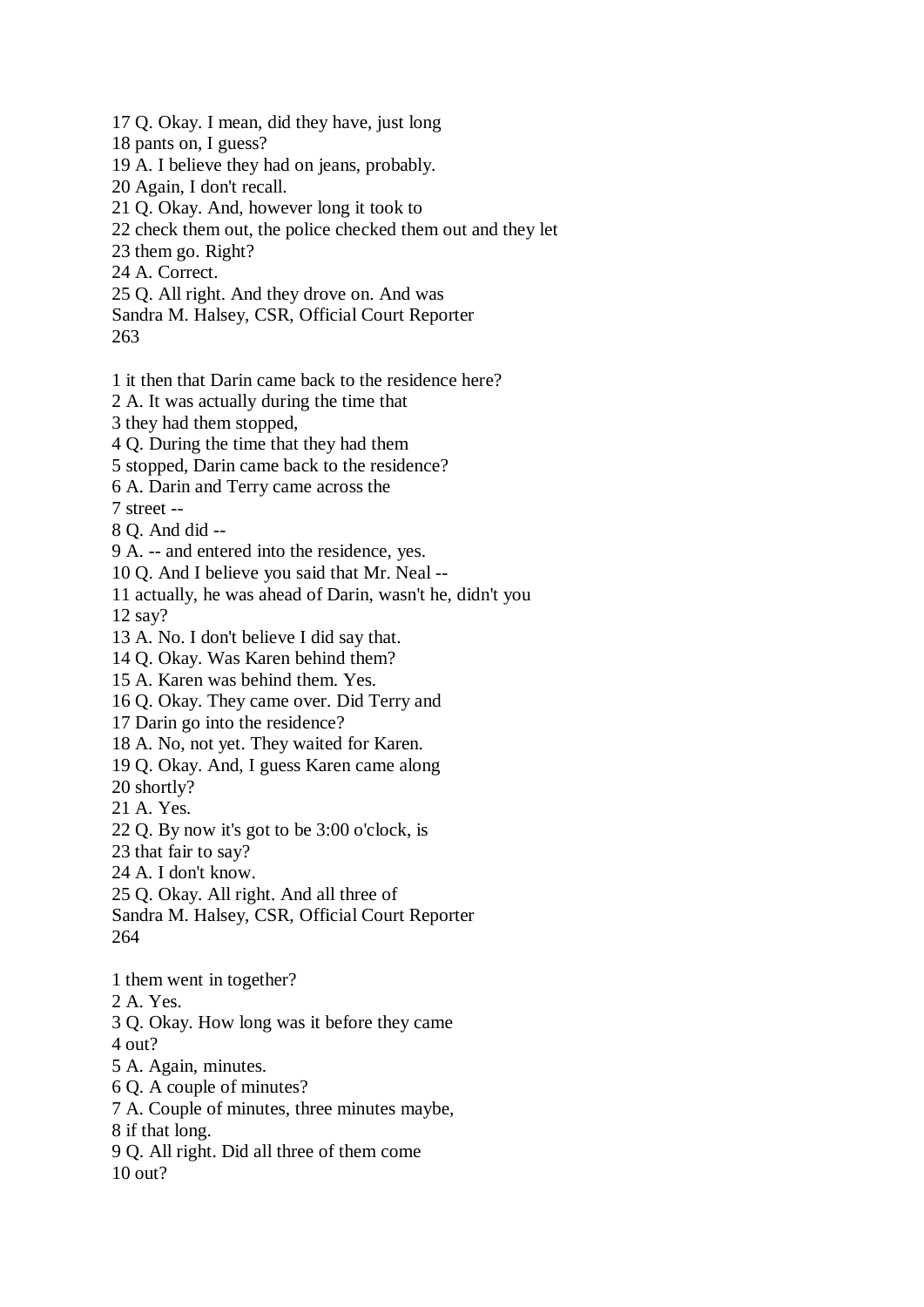11 A. Yes, they did.

12 Q. All right. And, where did they --

13 A. They were escorted out, actually. They

- 14 didn't come out under their own power.
- 15 Q. Okay. The police escorted them out?
- 16 A. It was actually an ambulance crew that

17 had arrived while that car was being stopped.

18 Q. Okay. So the first ambulance crew that

19 arrived, arrived while this car was being stopped here?

20 A. Yes.

21 Q. All right. You're sure about that?

22 A. Yes.

23 Q. Okay. You're sure that there wasn't an

24 ambulance crew that came up at the same time that this

25 officer did?

Sandra M. Halsey, CSR, Official Court Reporter 265

- 
- 1 A. No.
- 2 Q. All right.

3 A. If it was there at the same time, it

4 was very close to the same time, but it was after.

5 Q. All right. Well, wait a minute now.

6 When I asked you if he went in the house the second time,

7 you were talking about the police officer from here?

8 A. Again, I assume he went into the house.

9 I don't know for sure.

10 Q. Okay. And you said that then some

11 police officers stopped a car here?

12 A. Further around the corner.

- 13 Q. Right here?
- 14 A. Further around the corner.
- 15 Q. Right here?
- 16 A. Further around the corner.
- 17 Q. Here?
- 18 A. Approximately in that area.
- 19 Q. Okay. Stopped them here?
- 20 A. Yes.
- 21 Q. Got them out of the car, frisked them
- 22 and threw them up against the car, didn't they?
- 23 A. Yes.
- 24 Q. Okay. And, let them go on their way.

25 Right?

Sandra M. Halsey, CSR, Official Court Reporter 266

- 1 A. Yes.
- 2 Q. And then the ambulance arrived?
- 3 A. No, the ambulance arrived while the car
- 4 was stopped.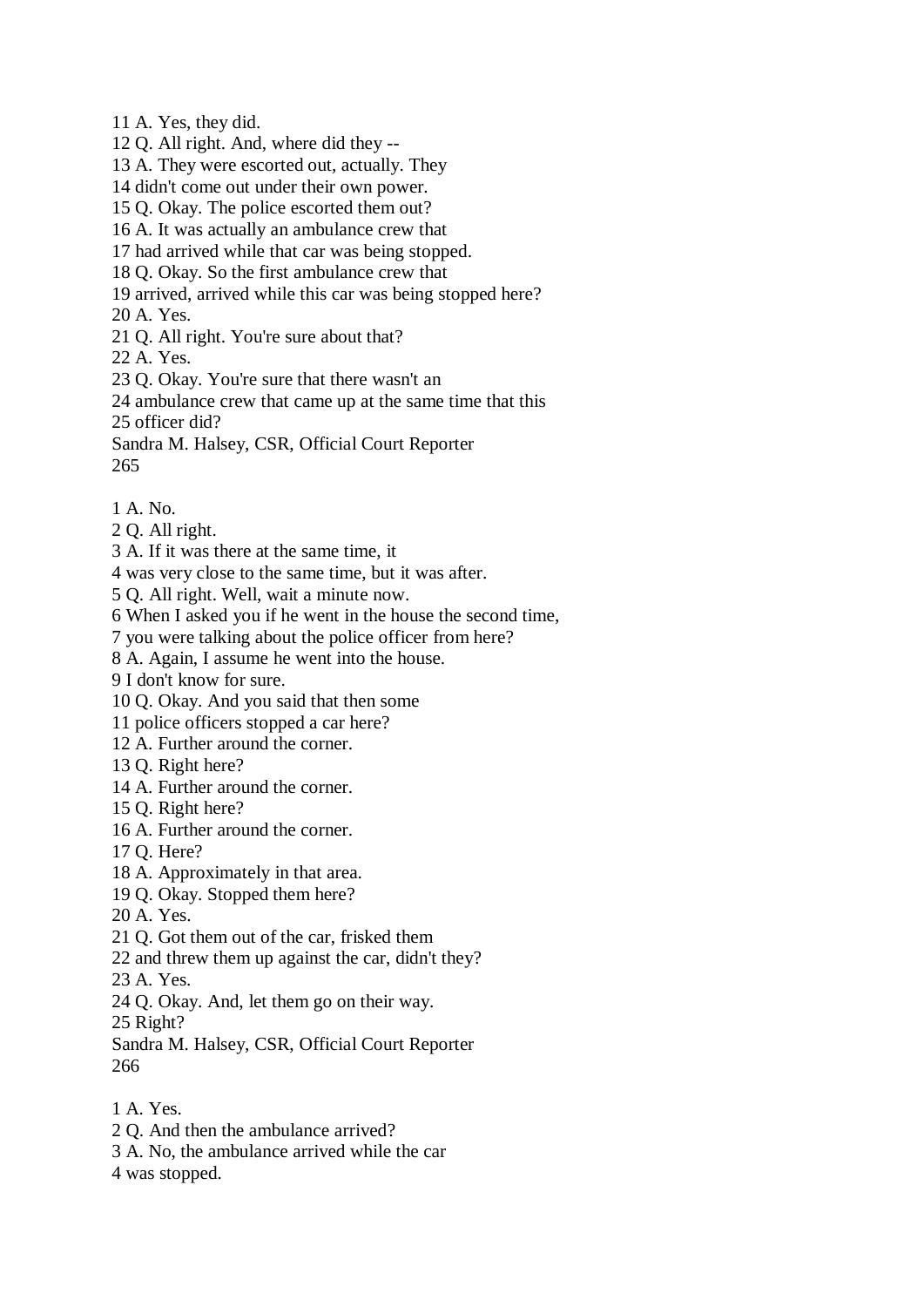5 Q. While the car was stopped?

6 A. Correct.

7 Q. Okay. And how many people -- was that

8 the first ambulance to arrive?

9 A. Yes.

- 10 Q. And where did it park?
- 11 A. Almost directly across the street from
- 12 the police car.
- 13 Q. Which police car, this one here?
- 14 A. Yes.
- 15 Q. So they parked along here?
- 16 A. Yes. Out from the curb again.
- 17 Q. All right. How many attendants in that
- 18 ambulance?
- 19 A. Two, I believe.
- 20 Q. Okay. Do you know about how far it is
- 21 from the 5,000 block of Highway 66 to your house?
- 22 A. The 5,000 block of 66?
- 23 Q. Um-hum. (Nodding head affirmatively).
- 24 A. If you cut across the church parking

25 lot?

- Sandra M. Halsey, CSR, Official Court Reporter
- 267
- 1 Q. Yeah.
- 2 A. In a direct line in other words?
- 3 Q. Right.
- 4 A. Is that your question?
- 5 Q. Yes.
- 6 A. In a direct line, probably less than a
- 7 half mile.
- 8 Q. Less than a half mile. It wouldn't
- 9 take you very long, at that time of night, to cover that
- 10 much ground, would it?
- 11 A. No.
- 12 Q. What, maybe a minute?
- 13 A. Probably a minute, two minutes,
- 14 depending on your gait.
- 15 Q. We'll, I'm talking about if you were in
- 16 a car. I mean, if you were going 60 miles an hour, you
- 17 could cover a half mile in how long?
- 18 A. Well, I don't have a calculator on me,
- 19 I don't know.
- 20 Q. Half a minute?
- 21 A. Very quick.
- 22 Q. And it might take a little longer if
- 23 you're going 30. But police officers don't drive 30 when
- 24 they're in a hurry, do they?
- 25 A. No.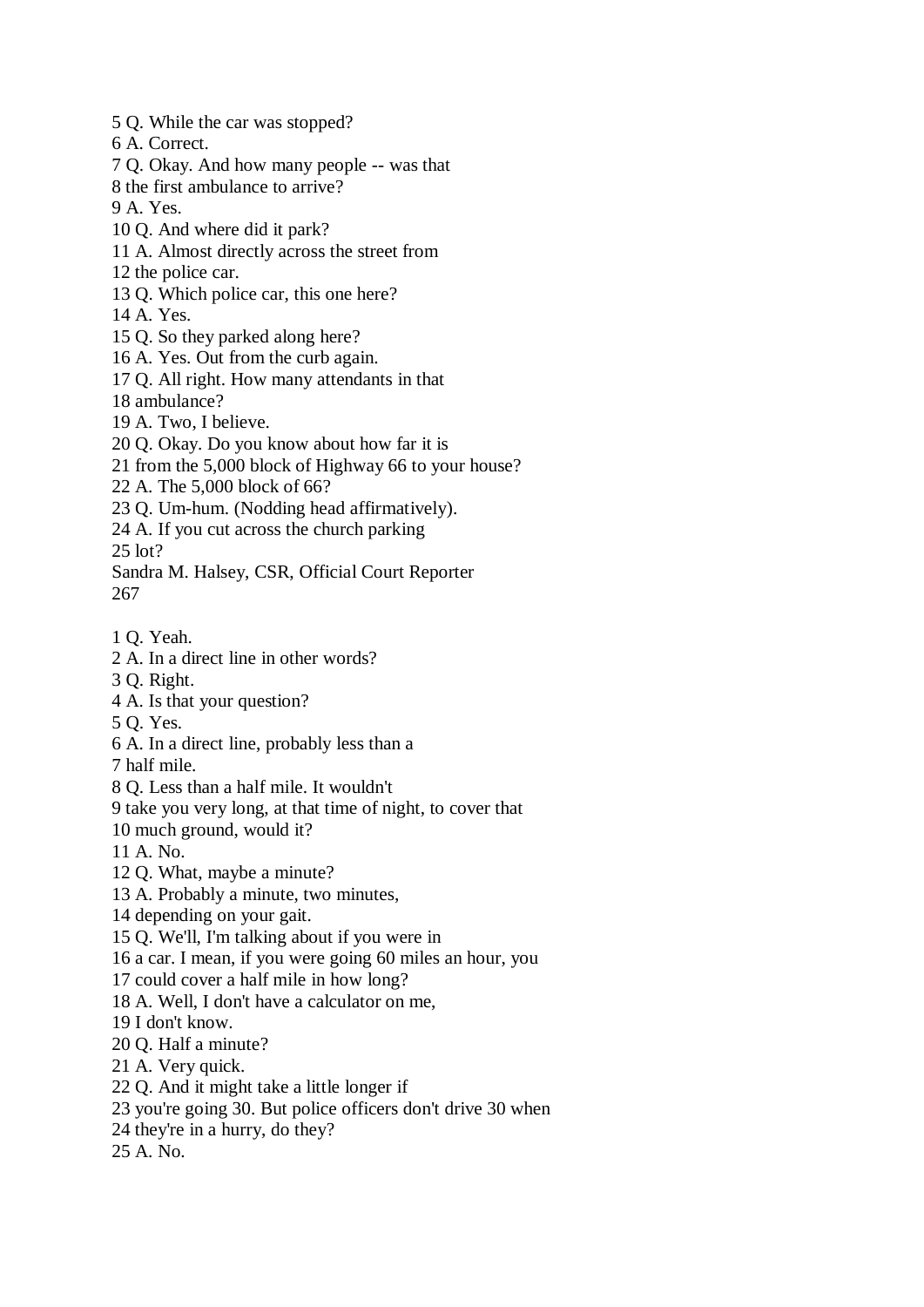Sandra M. Halsey, CSR, Official Court Reporter 268

1 Q. Okay. Did Darin ever go back in after 2 he was escorted out? 3 A. No. No one went back in the home, 4 except for officers, paramedics. Once Karen, Terry and 5 Darin were escorted out, Darin was asked to go over and 6 sit on the end of the sidewalk in front of the Neals' 7 house with Terry and Karen. No one went back in the home 8 except for Karen, whenever she got the dog. And that was 9 between, like I said, maybe 6:00 or 7:00 o'clock that 10 morning. It was after sunrise. 11 Q. Okay. While you were standing out 12 there, I guess other neighbors were gathering around, were 13 they? 14 A. After a period of time, not real soon. 15 Q. Did you see the Watts, the folks right 16 here talking to the police? 17 A. Yes, I did. 18 Q. Okay. And, did you see the police 19 officers writing down what they were saying -- or appeared 20 to be writing down, taking notes of what they were saying? 21 A. It wasn't actually the Watts. It was 22 actually Mrs. Watts that talked to the police officer. 23 Q. Mrs. Watts talked to the police 24 officer? 25 A. Yes. Sandra M. Halsey, CSR, Official Court Reporter 269 1 Q. Okay. Now, as far as -- is this your 2 van? 3 A. Yes, it is. 4 Q. And, in addition to that, you've got a 5 red Nissan? 6 A. Correct. Pickup. 7 Q. Pickup truck. 8 A. Yes. 9 Q. And you're telling us, that to the best 10 of your recollection, that the Nissan was parked in here 11 too that night? 12 A. To the best of my recollection, that's 13 where I always park. 14 Q. All right. Are you telling us that you 15 parked it there that night, or do you remember it because 16 that's the way you always did things? 17 A. No, that's where I parked that night. 18 Q. Okay.

19 A. There was nothing there to prevent me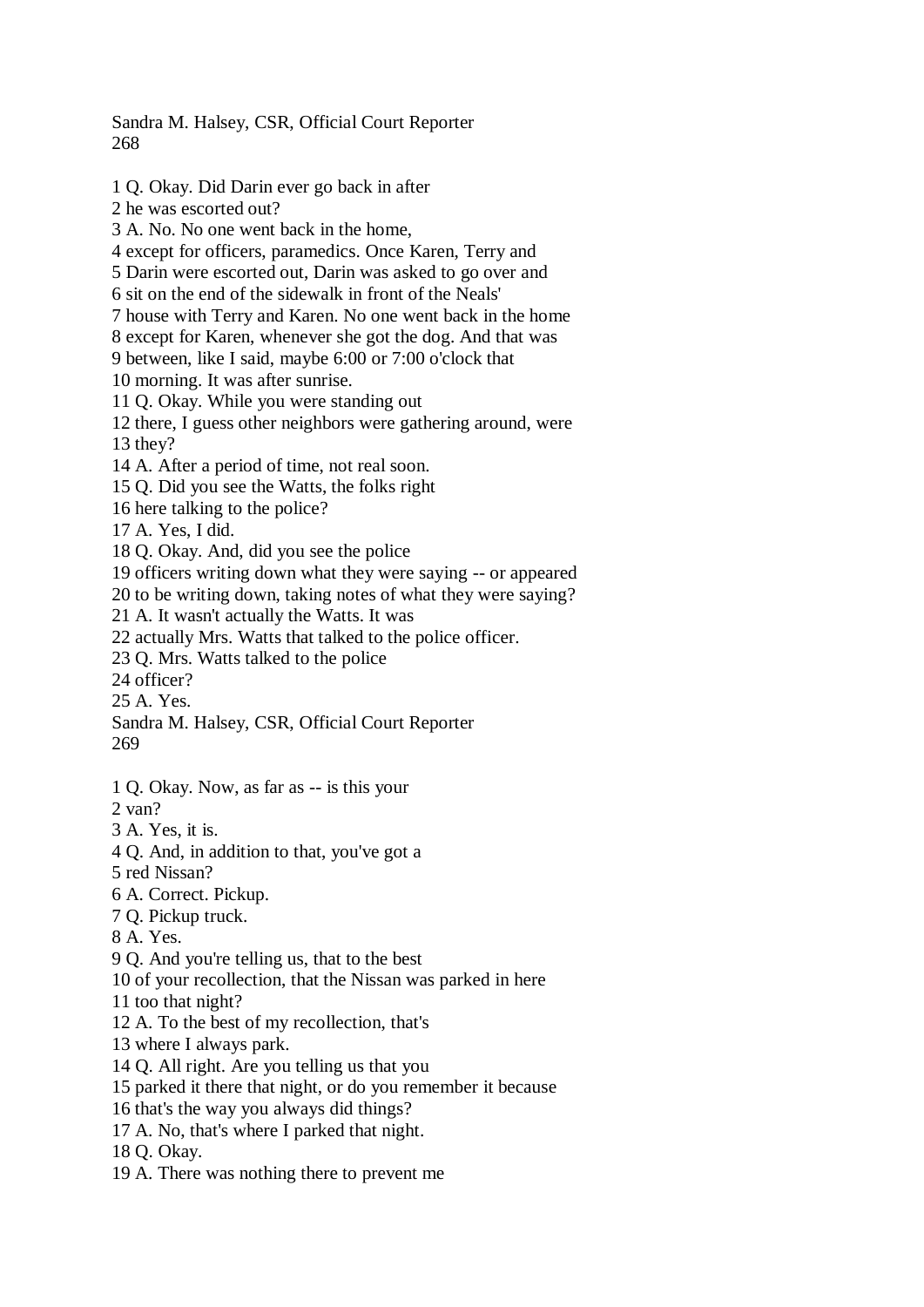20 from parking there that night. That's where I always park

- 21 it. That's where I parked it that night.
- 22 Q. Okay. And Darin kept his car parked
- 23 along here, didn't he?
- 24 A. His Pathfinder right at the end of the
- 25 sidewalk or thereabouts.
- Sandra M. Halsey, CSR, Official Court Reporter 270
- 1 Q. And he kind of did that to slow people
- 2 down coming through the neighborhood. Wasn't that
- 3 discussed among your neighbors?
- 4 A. Um --
- 5 Q. Speed bumps or something, and he would
- 6 keep his car parked here, because the kids were out
- 7 running around, and he didn't want people driving fast.
- 8 A. It would make a good deterrent. I
- 9 don't know whether that was ever discussed with myself or
- 10 not, not that I recall. Speed bumps were discussed at one
- 11 point. The city will not use them.
- 12 Q. There was even some talk about Darin
- 13 putting some out there himself, wasn't there?
- 14 A. That I don't know. It was not to me.
- 15 Q. Okay. Your boys would go over and play
- 16 with the Routier children in their home?
- 17 A. Yes.
- 18 Q. And you were comfortable with that,
- 19 weren't you?
- 20 A. Yes.
- 21 Q. Okay.
- 22
- 23 MR. DOUG MULDER: I believe that's all.
- 24 Thank you, Mr. Gorsuch.
- 25 THE COURT: Mr. Shook?
- Sandra M. Halsey, CSR, Official Court Reporter 271
- 1 MR. TOBY L. SHOOK: Just a couple of
- 2 more questions, Judge.
- 3
- 4 REDIRECT EXAMINATION
- 5
- 6 BY MR. TOBY L. SHOOK:
- 7 Q. Mr. Gorsuch, talking about speed bumps.
- 8 Did you, yourself, have some concerns about the street
- 9 there and cars going by?
- 10 A. Yes. Quite often.
- 11 Q. And what was your concern?
- 12 A. The concern is, it's kind of a blind
- 13 corner, because of the way the corner is fairly sharp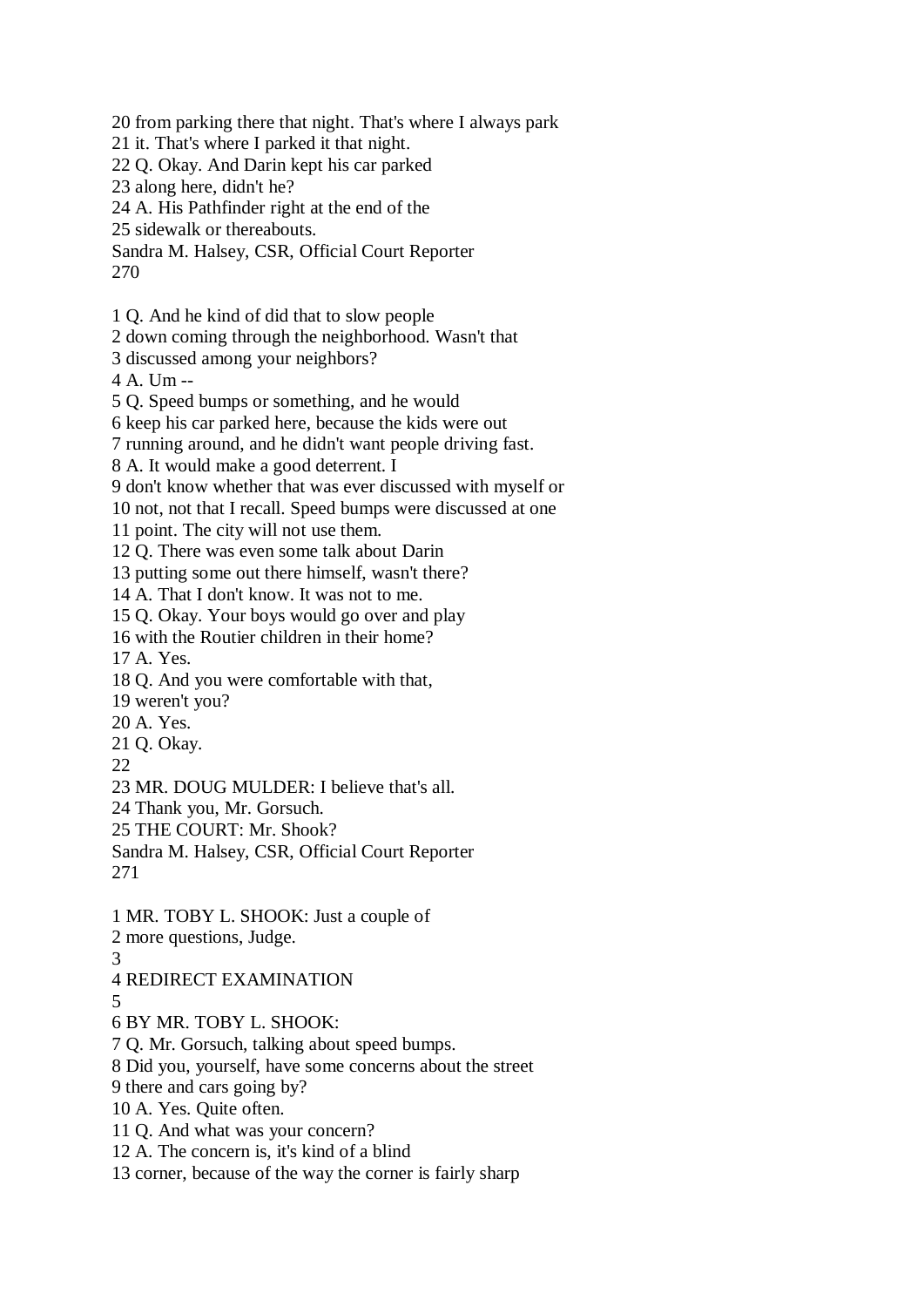14 there. You have a long street that leads to the west, and 15 a long street that leads to the south. And people -- in 16 one of the photographs there, you can see black marks, 17 that are very evident in the pavement there. It's not 18 uncommon for people to squeal their tires when they round 19 that corner. 20 With my children, as well as the 21 Routier children, it was always a concern of almost 22 everybody in the neighborhood of that corner. The 23 children playing -- children when they play, they don't 24 pay attention to streets or sidewalks. 25 Q. Okay. Sandra M. Halsey, CSR, Official Court Reporter 272 1 A. There were a lot of times when there

2 were some near misses.

3 Q. Near misses with who?

4 A. Children.

5 Q. Okay. What about the Routier children,

6 in general? Did a situation ever come out there where

7 cars had to brake for them?

8 A. I'm sure they did, yes.

9 Q. Okay. Did you give specific

10 instructions to your son not to go out there?

11 A. Most definitely. My son catches the

12 worst in most ends. Whether he's involved with it or not,

13 he always gets a lecture on whatever happened.

14 Q. Were you ever out there when these cars

15 almost hit the Routier children?

16 A. Not directly, no.

17 Q. Okay. You heard about that?

18 A. Yes.

19 Q. Did you ever see the Routiers out there

20 supervising their children?

21 A. Supervising?

22 Q. Yes.

23 A. No.

24 Q. Okay. Now, as far as this incident

25 that occurred, nothing like this had ever happened in the

Sandra M. Halsey, CSR, Official Court Reporter

273

1 neighborhood before, had it?

2 A. I don't understand the question.

3 Q. Is this something just totally out of

4 the ordinary, as far someone being -- or a murder like

5 this occurring in your neighborhood?

6 A. It's out of the ordinary for Rowlett.

7 Q. Okay.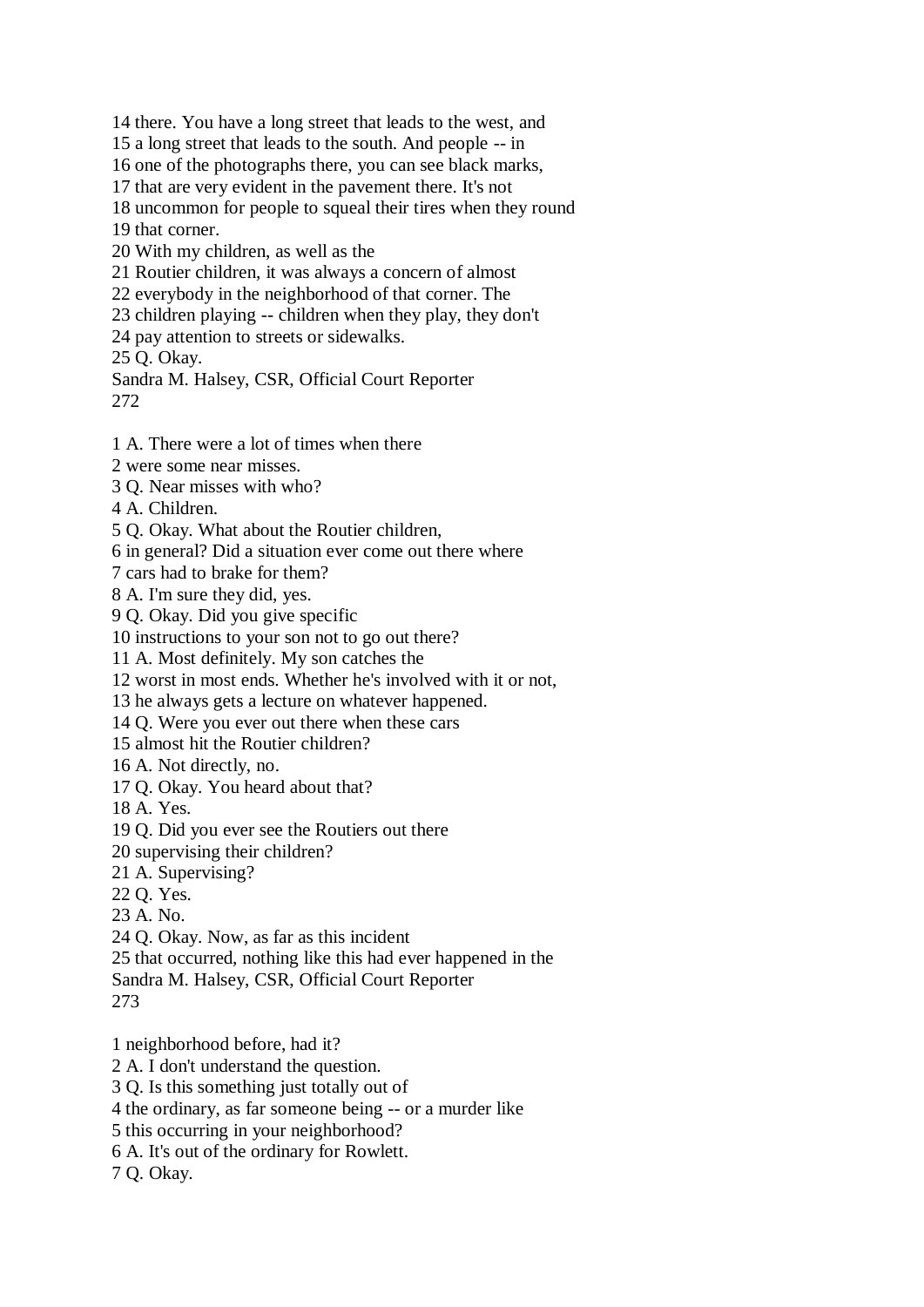8 A. Period.

9 Q. Do you feel you have a pretty safe

10 neighborhood there?

11 A. I believe so, yes.

12 Q. And, as far as describing who went in

13 the Routier house, or how long they were in there, you

14 didn't have a stop watch on any of these things; is that

15 correct?

16 A. No. After getting kind of adjusted to

17 what happened, and what was going on, of course, I mean,

18 it's immediate shock. As I said, the timeframes become

19 very convoluted at that point. It then becomes very hard

20 to keep track of time. There are some things though that

21 you can't wipe from your mind.

22 Q. Okay.

23

24 MR. TOBY L. SHOOK: That's all the

25 questions I have.

Sandra M. Halsey, CSR, Official Court Reporter 274

1 MR. DOUGLAS MULDER: We have nothing

2 further at this time.

3 THE COURT: All right. You may step

4 down, sir. Thank you.

5 MR. TOBY L. SHOOK: May this witness be

6 excused?

7 THE COURT: May this witness be

8 excused?

9 MR. DOUGLAS MULDER: Yes, sir. Subject

10 to recall.

11 THE COURT: Subject to recall, yes.

12 All right. Thank you very much. We

13 appreciate your coming.

14 All right. Ladies and gentlemen of the

15 jury, we're going to adjourn now until 9:00 o'clock

16 tomorrow morning. Same instructions as always. Don't

17 talk about the case among yourselves. Don't do any

18 investigation.

19 If everybody in the spectators will

20 please remain seated.

21 This will be on the news tonight, and

22 in the newspapers and on the radio. Please ignore it.

23 Don't talk about it with the people at home, about the

24 same thing.

25 You will decide this case on the

Sandra M. Halsey, CSR, Official Court Reporter

275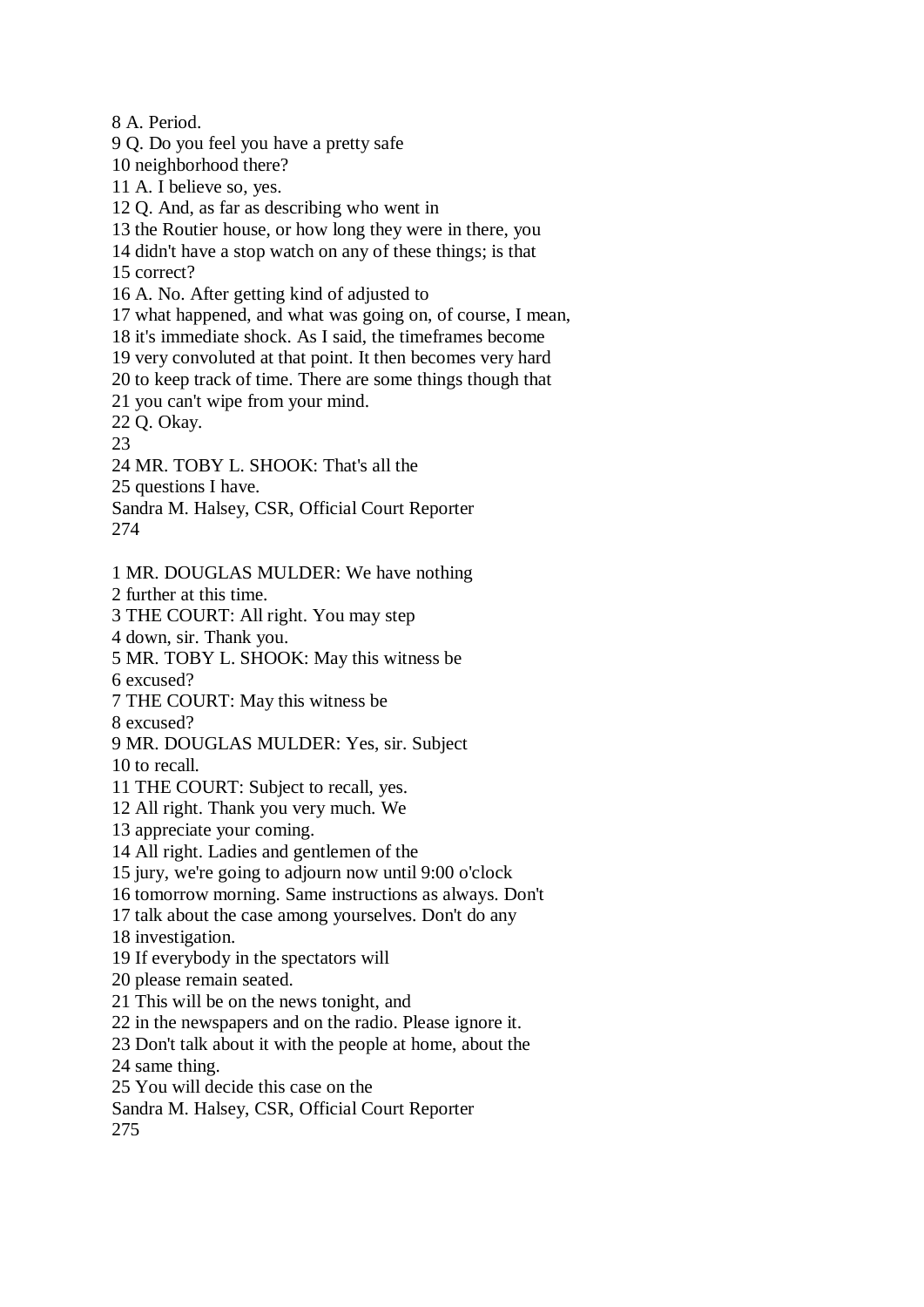1 testimony you hear and the evidence you receive in this 2 courtroom. 3 Now -- and wear your juror badges at 4 all times. 5 If someone tries to talk to you about 6 the case, tell the bailiff you happen to be with at the 7 time. 8 Members of the spectating audience out 9 there, the rule in this jurisdiction is that you are to 10 remain seated until the jury leaves, please. 11 So the jury, you may leave right now. 12 Mr. Birdsong will tell you when it's all right for y'all 13 to leave. Thank you. 14 See you tomorrow morning. 15 16 (Whereupon, the jury 17 was excused from 18 the courtroom, after 19 which time the 20 proceedings were resumed 21 on the record, outside 22 the presence of the 23 jury, as follows:) 24 THE COURT: Now, the spectators may 25 leave at this time. Sandra M. Halsey, CSR, Official Court Reporter 276 1 (Whereupon the 2 spectators left the 3 courtroom, and the 4 proceedings were 5 resumed as follows:) 6 7 THE COURT: Okay. Back on the record 8 now. My orders on Ms. Routier remains the same, her 9 telephone privileges are canceled. 10 The defense attorneys may appear in 11 jail anytime they want to. They may call into Ms. 12 Routier. She can receive their calls, but nobody else's. 13 MR. DOUGLAS MULDER: Well, now, wait a 14 minute, Judge. Just to clarify this. I don't know 15 whether you know what the situation there is or not. But, 16 I was there to see her yesterday, and it was about 2:30, 17 and they said that I could see her at 3:30. So, you know, 18 apparently I can't see her at anytime. I thought that I 19 would be able to see her at any time. 20 THE COURT: Well, let's go off the 21 record. Well, let's go off the record for just a minute. 22 Let's go back on the record.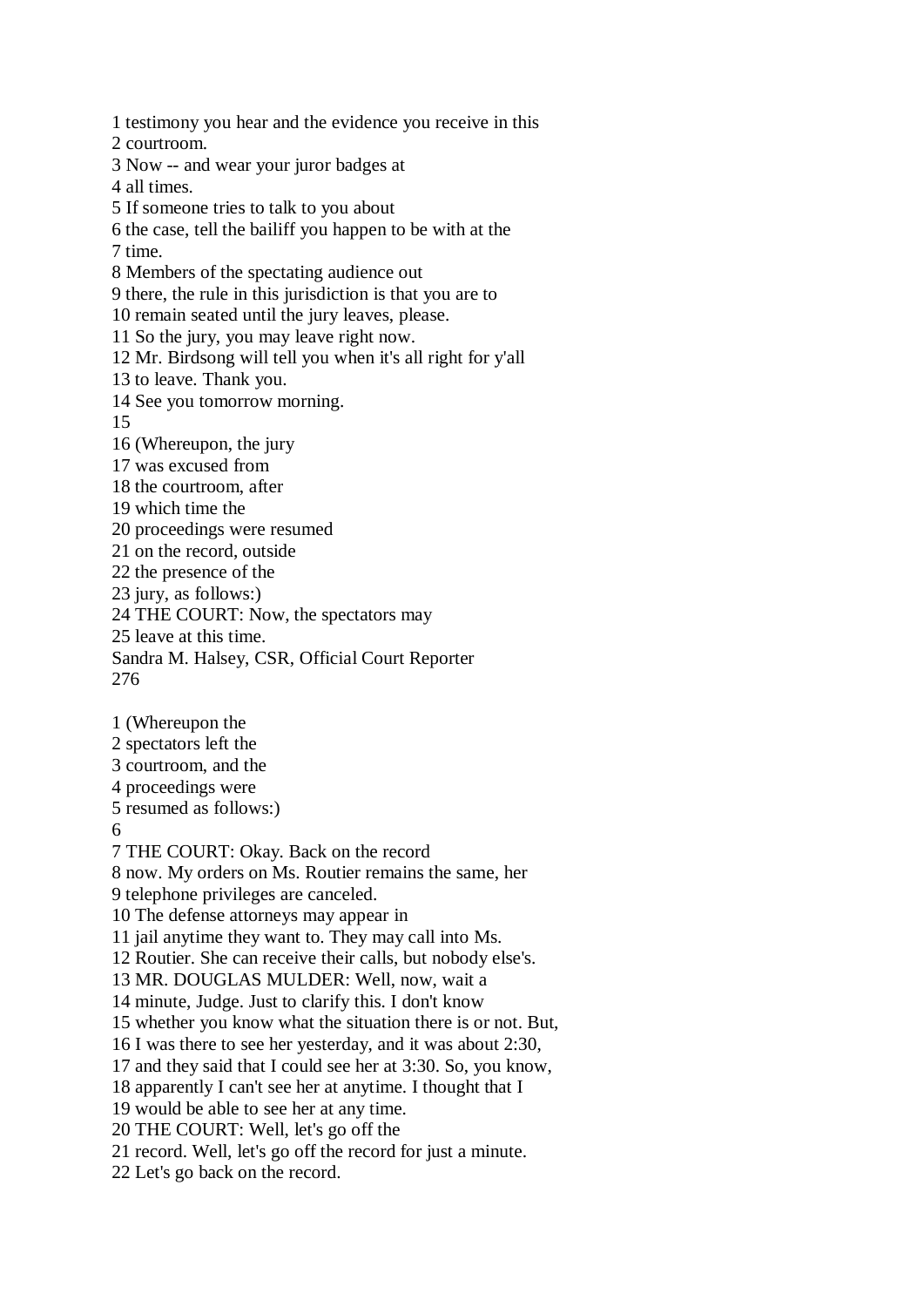23 Mr. Mosty, or Mr. Douglass, what are 24 the local rules? 25 MR. PRESTON DOUGLASS, JR.: Judge, it's Sandra M. Halsey, CSR, Official Court Reporter 277

1 impossible for me to call one of my clients in the jail. 2 Now, maybe you can part the seas. And 3 it's different for me to talk to Ms. Routier, but it 4 doesn't work that way. 5 MR. RICHARD MOSTY: But if we happen to 6 call, and, it may take an hour for them to get her, 7 because it maybe at 9:00 o'clock at night and they don't 8 have anybody else. They've got to get female guards to go 9 get her and come up there. It just doesn't make sense. 10 MR. DOUGLAS MULDER: Well, Judge, as a 11 matter of fact, when I went to see her last night, I did 12 see her, and they were good about accommodating me, but 13 they asked me in the future to call and make an 14 appointment. I can't always call and make an appointment 15 because I don't always know when it's going to be not 16 convenient, but simply when I'm going to be available to 17 get over there and see her, so -- 18 THE COURT: I'll discuss that with 19 Sheriff Kaiser tonight, and I will have an answer for you 20 tomorrow morning. 21 MR. DOUGLAS MULDER: We would like to 22 have her be able to call out to her attorneys. 23 MR. RICHARD C. MOSTY: That's part of 24 the communication. Because she might think of something 25 that happened during the trial, that strikes her, that she Sandra M. Halsey, CSR, Official Court Reporter 278 1 needs to convey to me or Mr. Mulder, and the next morning 2 it's gone. 3 THE COURT: I will discuss all of this 4 with Sheriff Kaiser. I'll have an answer for you in the 5 morning. 6 MR. PRESTON DOUGLASS, JR.: Judge, 7 beside the phone, if I might, I tried to go see her on her 8 birthday, and I called at 5:30, and they said you have to 9 call back at 9:00. So, obviously, there is the time 10 pressures we're working on in a trial, sometimes we need 11 to be able to go right then. 12 THE COURT: I understand. 13 MR. PRESTON DOUGLASS, JR.: And if you 14 might talk to her about that. 15 THE COURT: I will talk to her about 16 that.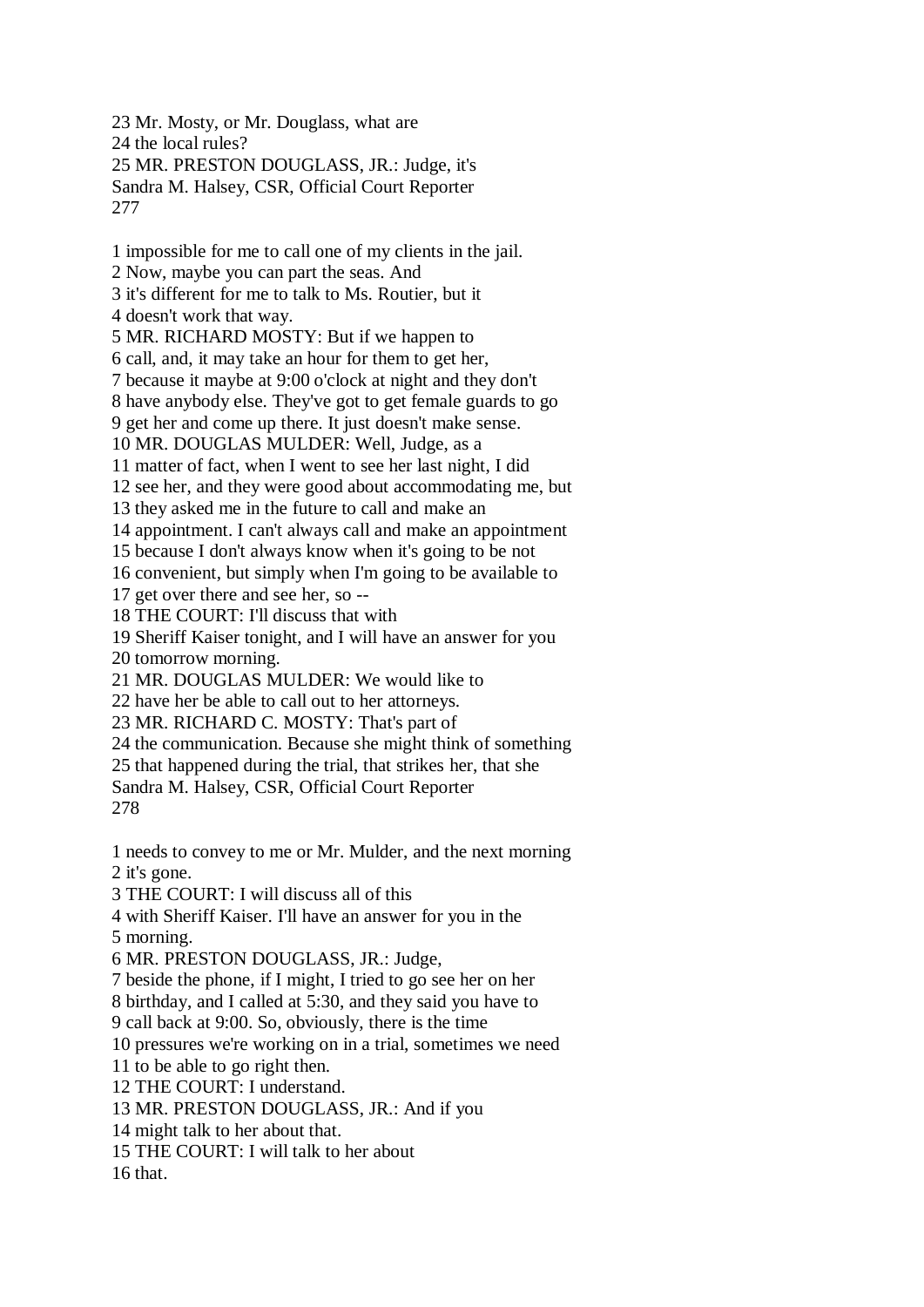17 MR. DOUGLAS MULDER: Judge, it's 18 imperative that we speak to her tonight. Can she call us 19 tonight? 20 THE COURT: I think that I'll have an 21 answer for you tomorrow morning, Mr. Mulder. If you want 22 to speak to her tonight, I am sure you can go to the jail 23 and talk to her tonight, or remain here if you want to. 24 We'll stay here and let you talk now. Do you want to 25 visit with her right now? We'll get out of your way. Sandra M. Halsey, CSR, Official Court Reporter 279 1 Feel free to do so. Thank you. 2 That is all for the record. 3 See everybody in the morning, 9:00 4 o'clock. 5 (Court leaves the courtroom.) 6 MR. DOUGLAS MULDER: Well, we would 7 like to discuss this with her, but we don't want to 8 discuss it in front of y'all, with all due respect. 9 DEPUTY SHERIFF J. BIGGERSTAFF: Well, 10 there is the little holding cell, and that's the only room 11 I know of. 12 MR. DOUGLAS MULDER: All right, let's 13 get back on the record. Let me get the Judge. 14 (Court comes back into courtroom.)

15 THE COURT: All right. Back on the

16 record again, in the Darlie Routier matter.

17 These proceedings are being held

18 outside the presence of the jury.

19 And present for the State we have Mr.

20 Toby Shook, for the defense Mr. Richard Mosty and Mr.

21 Preston Douglass.

22 Gentlemen, I have talked with Sheriff

23 Frances Kaiser, the Sheriff of Kerr County. And it's now

24 4:55 p.m. on Monday, January the 7th (sic).

25 Present also, during this conversation,

Sandra M. Halsey, CSR, Official Court Reporter 280

1 we also have now Mr. Greg Davis. And present also during

2 this conversation with Sheriff Kaiser was Mr. Kerry Young,

3 a briefing attorney for the district Judges in Dallas

4 County.

5 I have told Sheriff Kaiser, and she

6 agrees, that Ms. Routier may call Doug Mulder at 896-8942,

7 which is a condominium over in the River Hills Area.

8 She may call Mr. Richard Mosty at

9 896-3811, which is his residence. Or 257-6585, which is

10 his office. These are the only numbers she can call.